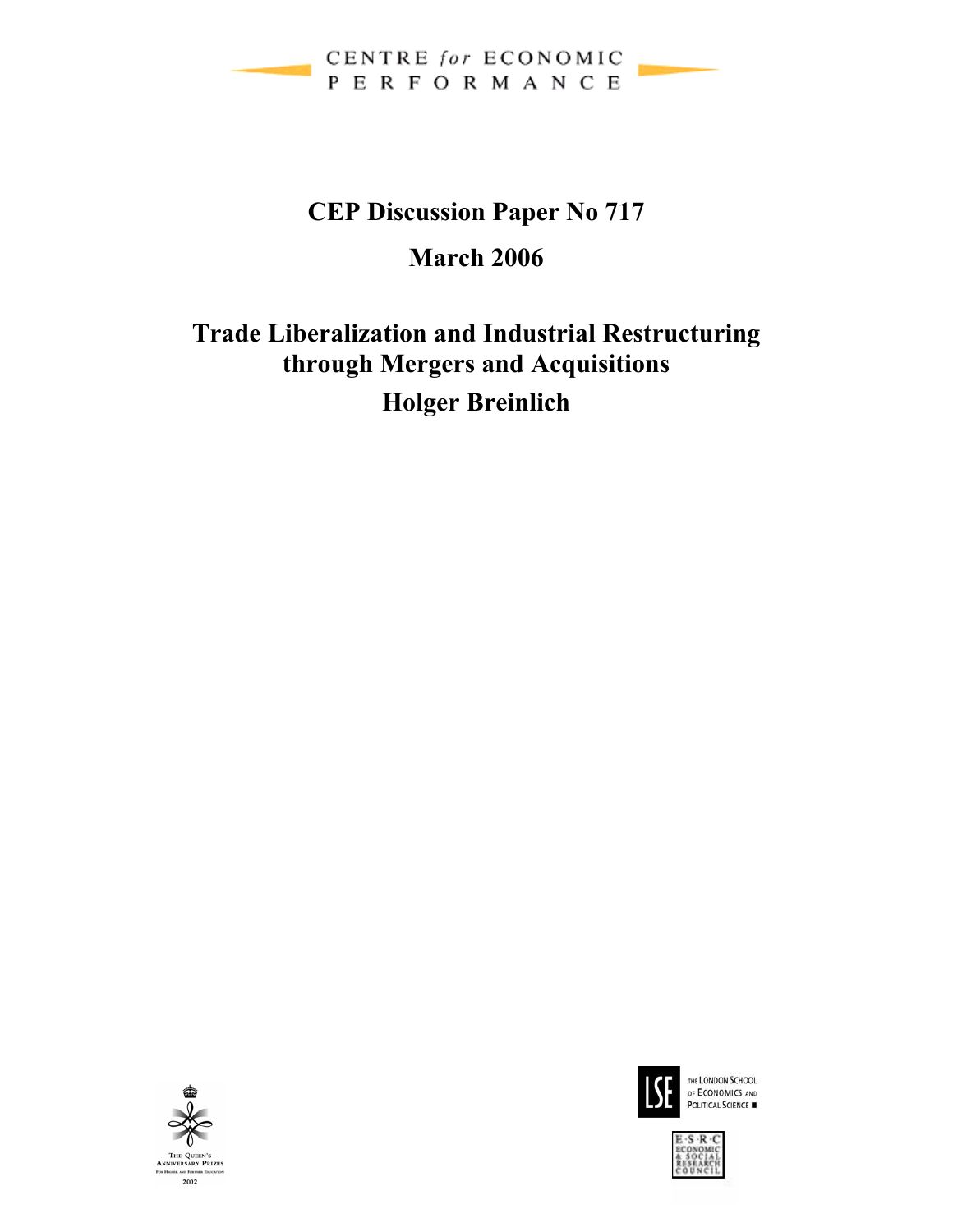#### **Abstract**

This paper analyzes mergers and acquisitions (M&A) as a previously neglected channel of industrial restructuring in the face of trade liberalization. Using the Canada-United States Free Trade Agreement of 1989 as a natural experiment, I show that trade liberalization leads to a significant increase in M&A activity. I also provide evidence that resources are transferred from less to more productive firms in the process and that the magnitude of the overall transfer is quantitatively important. Taken together, these results suggest that M&A is an important alternative to the previously studied adjustment channels of firm and establishment closure and contraction. This has strong implications for the design of competition policy in the wake of trade liberalizations since M&A may offer a more efficient way of transferring resources than contraction and closure of low productivity firms combined with internal growth of more efficient firms.

Keywords: Mergers and Acquisitions, Trade Liberalization, International Trade, CUSFTA JEL Classification Nos: F12, F15, L2, L4

Data: Compustat North America; Compustat Global; Thomson Financial Worldwide M&A Database; tariffs and number of establishments by industry from Statistics Canada and the NBER.

This paper was produced as part of the Centre's Globalisation Programme. The Centre for Economic Performance is financed by the Economic and Social Research Council.

#### **Acknowledgements**

I am grateful to Stephen Redding, Keith Head, Anthony Venables, Henry Overman, Silvana Tenreyro and seminar participants at the London School of Economics, the University of Nottingham, the University of Bristol, the NEG Spring School 2005 in Cagliari, and the ETSG Meeting 2005 in Dublin for helpful comments and suggestions. All remaining errors are mine.

Published by Centre for Economic Performance London School of Economics and Political Science Houghton Street London WC2A 2AE

All rights reserved. No part of this publication may be reproduced, stored in a retrieval system or transmitted in any form or by any means without the prior permission in writing of the publisher nor be issued to the public or circulated in any form other than that in which it is published.

Requests for permission to reproduce any article or part of the Working Paper should be sent to the editor at the above address.

© H. Breinlich, submitted 2006

ISBN 0 7530 1943 4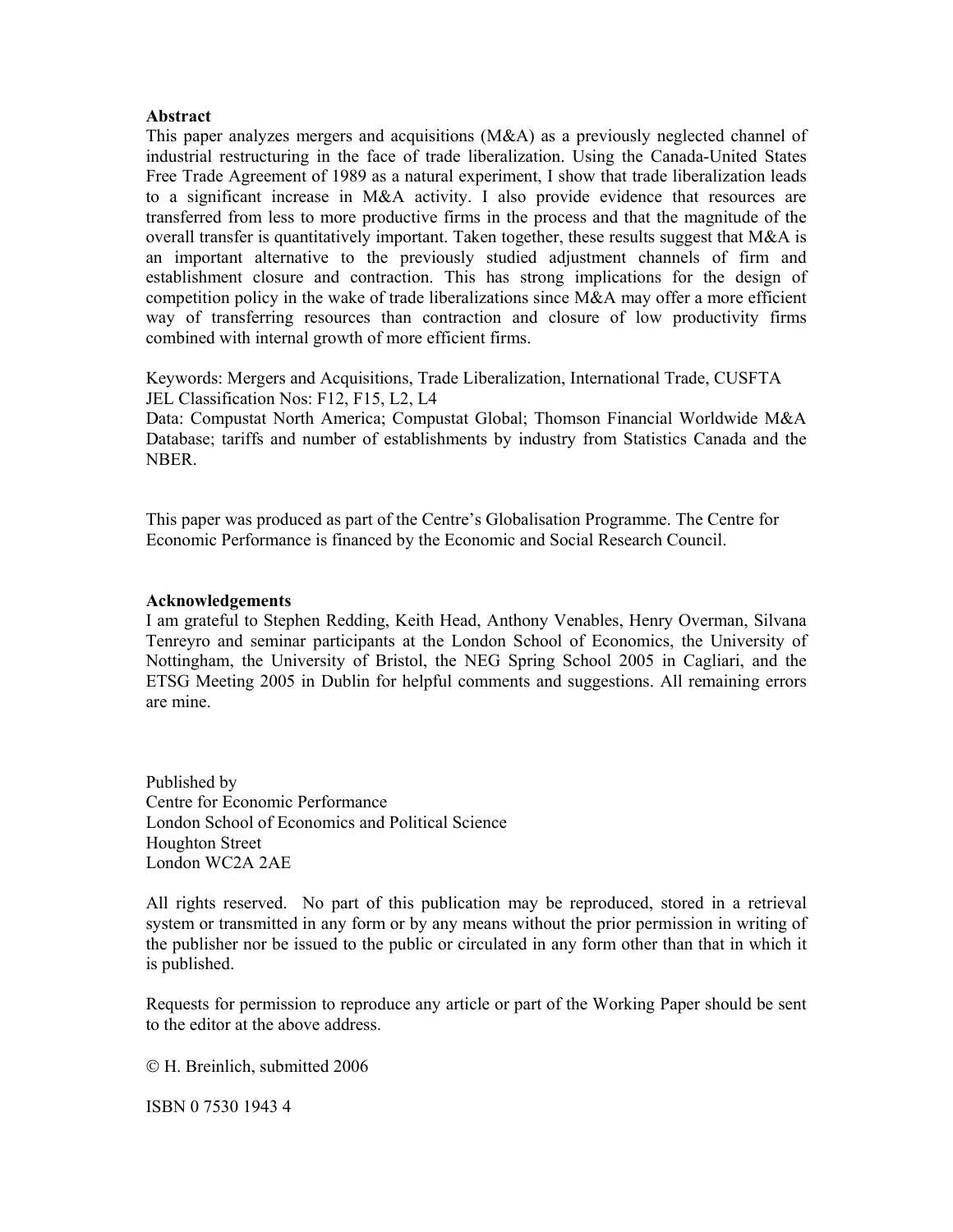# 1 Introduction

Recent economic research on the effects of trade liberalization has highlighted the importance of studying the Örm- and establishment-level adjustment processes triggered by freer trade (a short and inexhaustive list of contributions includes Tybout et al., 1991; Tybout and Westbrook, 1995; Pavcnik, 2002; and Trefler, 2004). A central insight from these studies is that a substantial part of the impact of freer trade works through a reallocation of resources across individual plants and Örms. In particular, the contraction and exit of low productivity establishments and the expansion of more productive ones can explain a sizeable share of aggregate productivity increases found in the wake of trade liberalizations (see Pavcnik, 2002; and Trefler, 2004).

While this literature has thus demonstrated the general importance of micro-level resource reallocation in understanding the effects of freer trade, the central issue of how resources are transferred between individual firms is still not sufficiently well understood. In particular, only scarce attention has been paid to resource transfers through the market for corporate control, i.e. through mergers and acquisitions (M&A). This is despite the fact that M&A can, in principle, play a similar role as the adjustment processes highlighted in the existing literature. Instead of closing down establishments, reducing output or exiting altogether, Örms also have the option to search for buyers interested in parts or the whole of their operations. Similarly, expanding Örms can buy and integrate other firms rather than expand production at existing plants or open new ones. Establishmentlevel studies which focus on plant-level contraction, exit or expansion implicitly ignore this potential margin of adjustment since they do not look at changes in ownership at continuing plants.<sup>1</sup>

The purpose of this paper is to investigate empirically whether M&A does indeed play a role in industrial restructuring in the face of trade liberalization. This is important for a number of reasons. First, studying M&A is necessary to obtain a more complete picture of the mechanisms firms use to adjust to freer trade and of the extent of inter-firm resource transfers involved in this adjustment. Second, M&A is not just another way of transferring resources but is likely to be qualitatively different from the other adjustment forms in that it is swifter and potentially more efficient. Instead of workers and capital becoming unemployed for some period before being rehired, acquisitions allow for an immediate transfer into new ownership. Also, M&A allows the takeover of entire production structures which may be most efficient if preserved as a whole. Finally, knowing whether or not M&A plays an important role in firm adjustment to freer trade might also shed new light on results from previous plant-level studies. For example, reallocations

<sup>&</sup>lt;sup>1</sup>Similarly, a smaller group of papers that use firms rather than plants or establishments as their unit of analysis focus on exit by bankruptcy as the principal form of adjustment and do not consider M&A (see for example Gu, 2003; or Baggs, 2004). Note that throughout this paper, I will use the words "establishment" and "plant" interchangeably to denote a unit of production within a firm.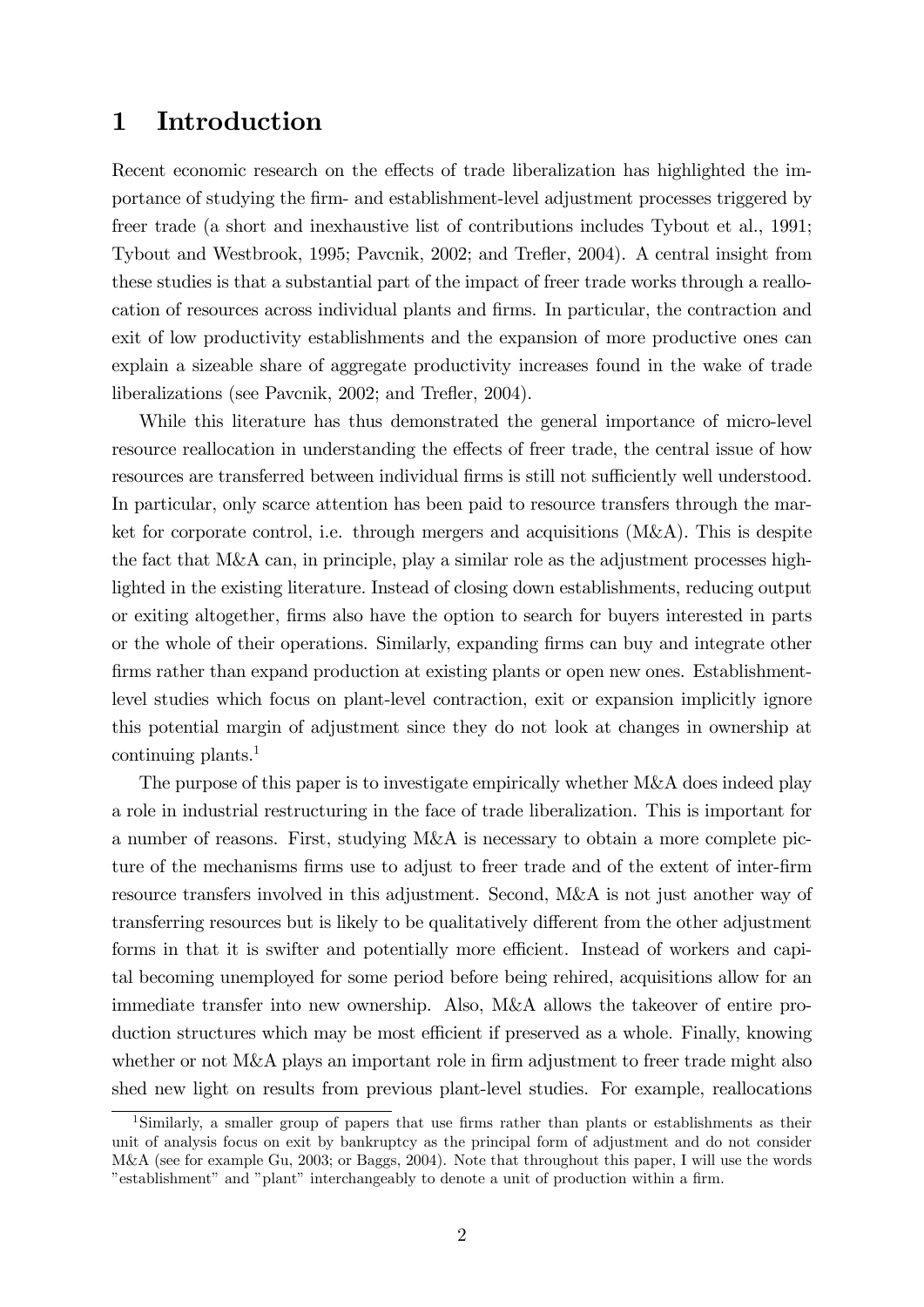of control rights at existing establishments and ensuing restructuring undertaken by the new management might be part of the reason for the important within-plant increases in productivity found in many studies (e.g. Tybout and Westbrook, 1995; Pavcnik, 2002).

The particular liberalization episode I will study in this paper is the Canada-United States Free Trade Agreement (CUSFTA) of 1989. As will be argued in more detail, CUSFTA provides an ideal setting for the purpose of this study. Most importantly, it represented a clear-cut and unanticipated policy experiment which was not introduced in response to macroeconomic shocks nor accompanied by other major economic reforms. Furthermore, the main policy instrument used (tariff cuts) is easily quantifiable and shows a large variation across sectors. Finally, the large size difference between the treaty partners and the implied variation in expected responses to the integration shock further increases the potential for convincing econometric identification.

Against this background, I will present three main sets of findings. In a first step, I examine whether there is evidence that CUSFTA led to more M&A activity. Using a difference-in-differences approach, I find a substantial increase in the number of domestic Canadian transactions which is positively correlated with the magnitude of tariff cuts across sectors. There is also an effect on domestic U.S. M&A activity but one that is much less pronounced than in Canada, consistent with the idea that CUSFTA presented the bigger shock for the smaller Canadian market. Cross-border transactions show substantial changes around the implementation of CUSFTA as well, although the link to tariff cuts is less clear cut. In a second step, I examine firm-level characteristics of targets and acquirers in order to investigate whether acquisitions involve a transfer of resources from less to more productive firms, as seems to be the case for the previously studied channels of adjustment (exit and contraction). This is indeed what I Önd: acquirers tend to be bigger, more profitable and more productive. In a final step, I look at the amount of inter-Örm transfers of output and employment in North America that were due to M&A during my sample period 1985-1997. Comparing results to resource transfers via exit and contraction, I find that  $M\&A$  was quantitatively important relative to these alternative channels of adjustment. Taken together, these results suggest that M&A is an important alternative to the adjustment mechanisms of firm and establishment closure and contraction that have been emphasized in earlier research.

A number of recent theoretical contributions in International Trade have also studied Örm-level reallocation processes triggered by trade liberalization (Melitz, 2003; Bernard et al., 2003; Bernard, Redding and Schott, 2004; and Falvey, Greenaway and Yu, 2004). Similar to the empirical literature on plant- and firm-level adjustment by which they were motivated, however, they do not examine M&A as a form of resource transfer. Another group of papers in International Trade does look at M&A but mostly in the form of crossborder transactions and in the context of foreign direct investment (e.g. Gˆrg, 2000; Horn and Persson, 2001; Nocke and Yeaple, 2004; di Giovanni, 2005). Rather than analyzing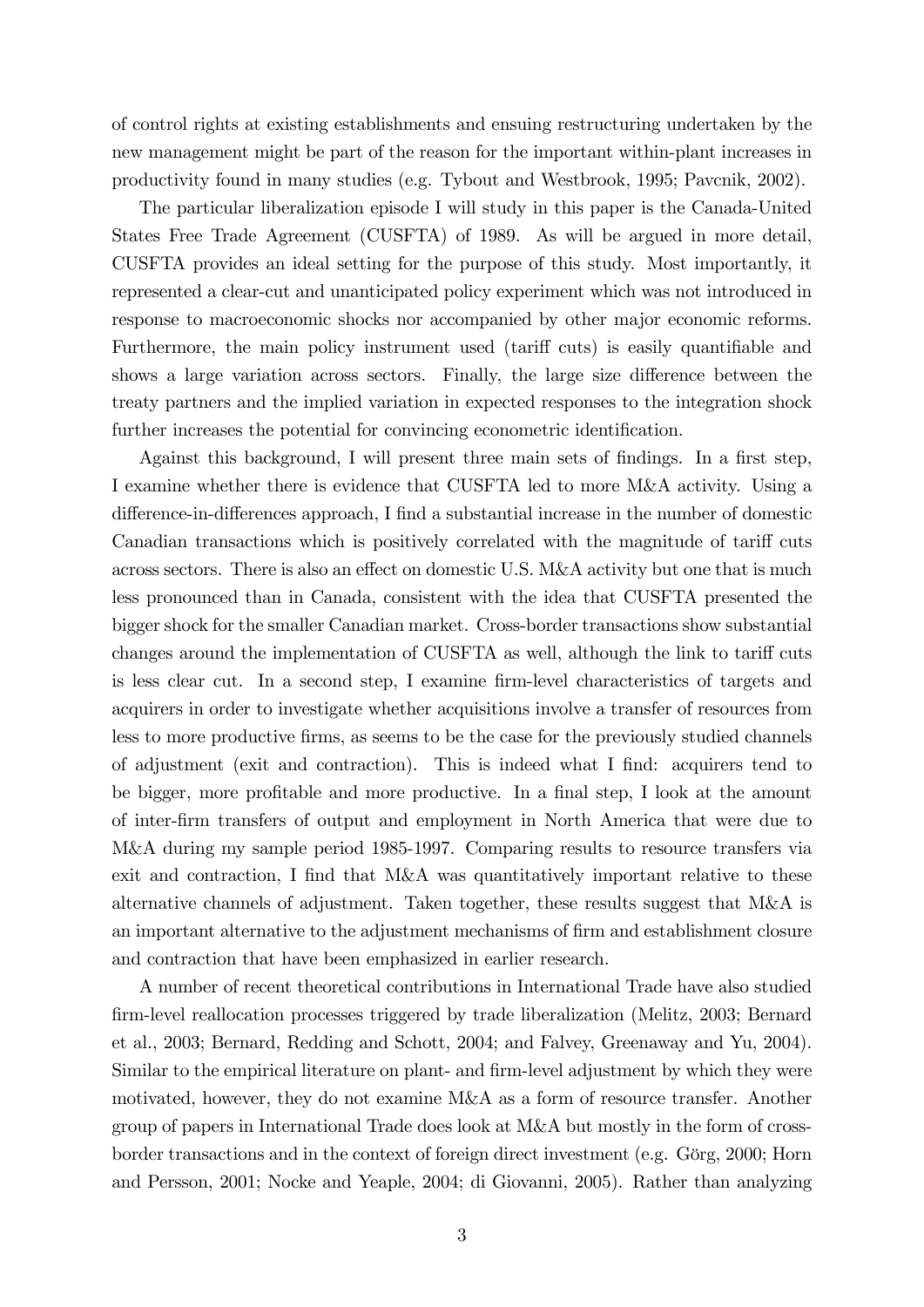M&A as a means of industry restructuring, they examine its role as an alternative form of foreign market access in addition to greenfield investment and exports. Bertrand and Zitouna (2005) and Neary (2005) present models in which M&A is a way of restructuring industries after trade liberalization, but they also restrict their analysis to cross-border mergers. In contrast, several theoretical contributions in Industrial Organization have directly focused on M&A as a mechanism for transferring resources between domestic firms. In particular, Jovanovic and Rousseau (2002, 2004) use models with heterogenous firms to show how M&A can serve as a complement to exit and internal adjustment to firm- and industry-specific shocks. However, they restrict their attention to closedeconomy settings and only analyze domestic shocks.

On the empirical side, contributions in Corporate Finance and Industrial Organization have since long pointed out that M&A can play a substantial role in restructuring industries and that its consequences go far beyond a mere change in ownership (e.g. Jensen, 1993; Kaplan, 2000; Copeland et al., 2003). Specifically related to the question at hand, authors like Jovanovic and Rousseau  $(2002)$  or Andrade and Stafford  $(2004)$  have shown that M&A is indeed frequently used as a way of firm expansion and complements or replaces internal investment in that respect. Comparisons of empirical studies also show that acquisitions perform very similarly to other forms of investment in terms of abnormal stock market returns (Andrade et al.,  $2001$ ). On the target's side, takeovers usually bring large abnormal gains in share prices and most acquired assets show significant increases in productivity (Maksimovic and Phillips, 2001; Andrade et al., 2001). Finally, a number of recent studies have succeeded in directly linking increases in M&A activity to domestic shocks like deregulation and financial innovation (Mitchell and Mulherin, 1996; Mulherin and Boone, 2000; Andrade and Stafford, 2004). The question of whether  $M&A$  also plays a role in the industrial restructuring necessitated by trade liberalization shocks, however, has not yet been addressed in a rigorous way. While there is some descriptive and anecdotal evidence to the affirmative (Chudnovsky, 2000; OECD, 2001), no clear econometric results have been presented sofar.<sup>2</sup> This is the gap the present contribution tries to fill.

The remainder of this paper is structured as follows. Section 2 presents a simple model of trade liberalization and resource transfer via M&A. This section is intended to highlight the principal economic mechanisms at work and to give some guidance for the subsequent empirical analysis. Section 3 provides additional background information on CUSFTA

<sup>&</sup>lt;sup>2</sup>An earlier study by Mitchell and Mulherin (1996) and a recent working paper by Greenaway et al. (2005) present (mixed) evidence on the link between import penetration rates and M&A. However, since there is no exogenous variation in this measure of exposure to trade, it is not obvious whether their results can be interpreted in favor or against a link between trade liberalization and M&A. For example, any negative productivity shock that triggers restructuring of a given industry is likely to involve M&A (see Andrade et al., 2001). At the same time, the decline in the sector's relative productivity as compared to the rest of the world will lead to more imports and a higher import penetration rate. Such issues are reminiscent of the problems which plagued earlier studies on the link between trade and mark-ups, firm size or productivity (as discussed in Tybout, 2001, or Fernandes, 2003).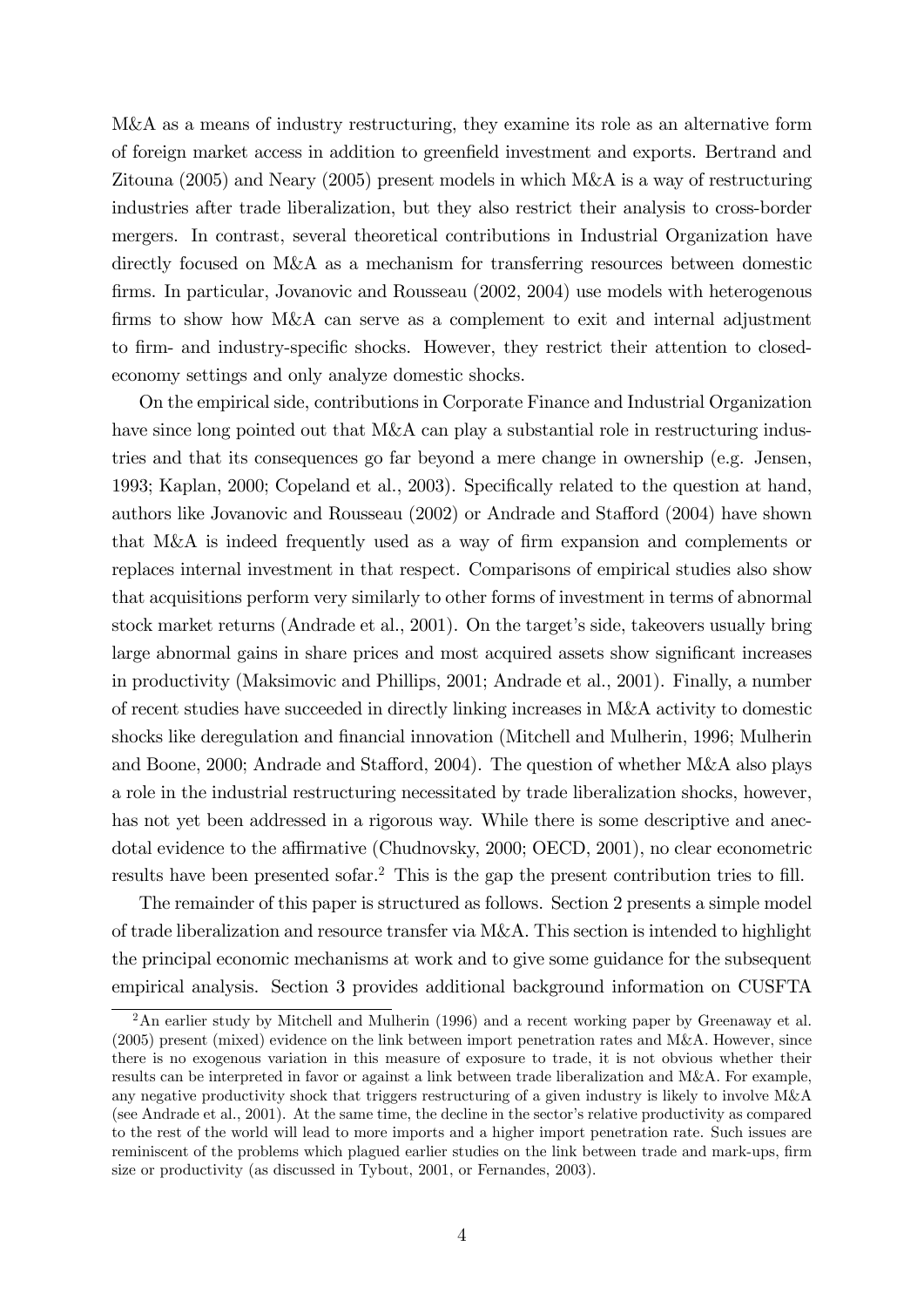and section 4 describes the data. Section 5 proceeds to an empirical investigation of changes in M&A activity in the wake of CUSFTA, section 6 compares characteristics of targets and acquirers and section 7 provides evidence on the quantitative importance of M&A as a form of resource transfer. I conclude with a summary of findings and directions for future research (section 8).

# 2 Theoretical Framework

How might trade liberalization lead to increases in M&A activity? This section presents a simple model of M&A as a means of resource transfer between firms in order to illustrate one potential mechanism. The model's underlying idea is that all firms possess assets that are of interest to other firms, like specific production skills, marketing capabilities or physical capital (in the following I will simply talk of capital). Changes in demand and supply conditions will lead to changes in firm-specific demand for these assets, with expanding firms wanting to increase their stocks and contracting firms looking for potential buyers. The M&A market then provides a channel through which the necessary transfer can take place. Against this background, I study the effect of the demand shock arising from bilateral trade liberalizations such as CUSFTA. The crucial feature of this shock is its differential effect across firms with different levels of productivity. As a number of studies have shown, setting up export activities is costly and requires an initial investment (see Roberts and Tybout, 1997; Bernard and Jensen, 2004). Thus, only more productive firms that can afford these fixed costs will benefit from liberalization through increased exporting opportunities. Low productivity firms, in contrast, will suffer lower profits due to more intense product market competition from foreign firms while at the same time being unable to benefit from better access to the foreign market.<sup>3</sup> Thus, while exporters need additional capital in order to expand operations, non-exporters attach less value to their existing capital stock. The presence of an M&A market then allows the two parties to engage in a mutually beneficial transfer of capital.

The model presented below tries to capture this intuition in the simplest possible framework, building on the earlier contributions by Melitz (2003) and Jovanovic and Rousseau (2002). I analyze a setting with two symmetric countries in which M&A is used to transfer capital between firms with different productivity levels. I start in an initial steady state equilibrium in which firms have already acquired the optimal capital stocks associated with the prevailing level of trade costs. I then shock this equilibrium by an unanticipated lowering of trade barriers which triggers a transfer of capital via M&A from non-exporters to exporters (i.e. from less productive to more productive firms).

 $3$ This differential effect of bilateral trade liberalizations across firms is also analyzed in Melitz (2003).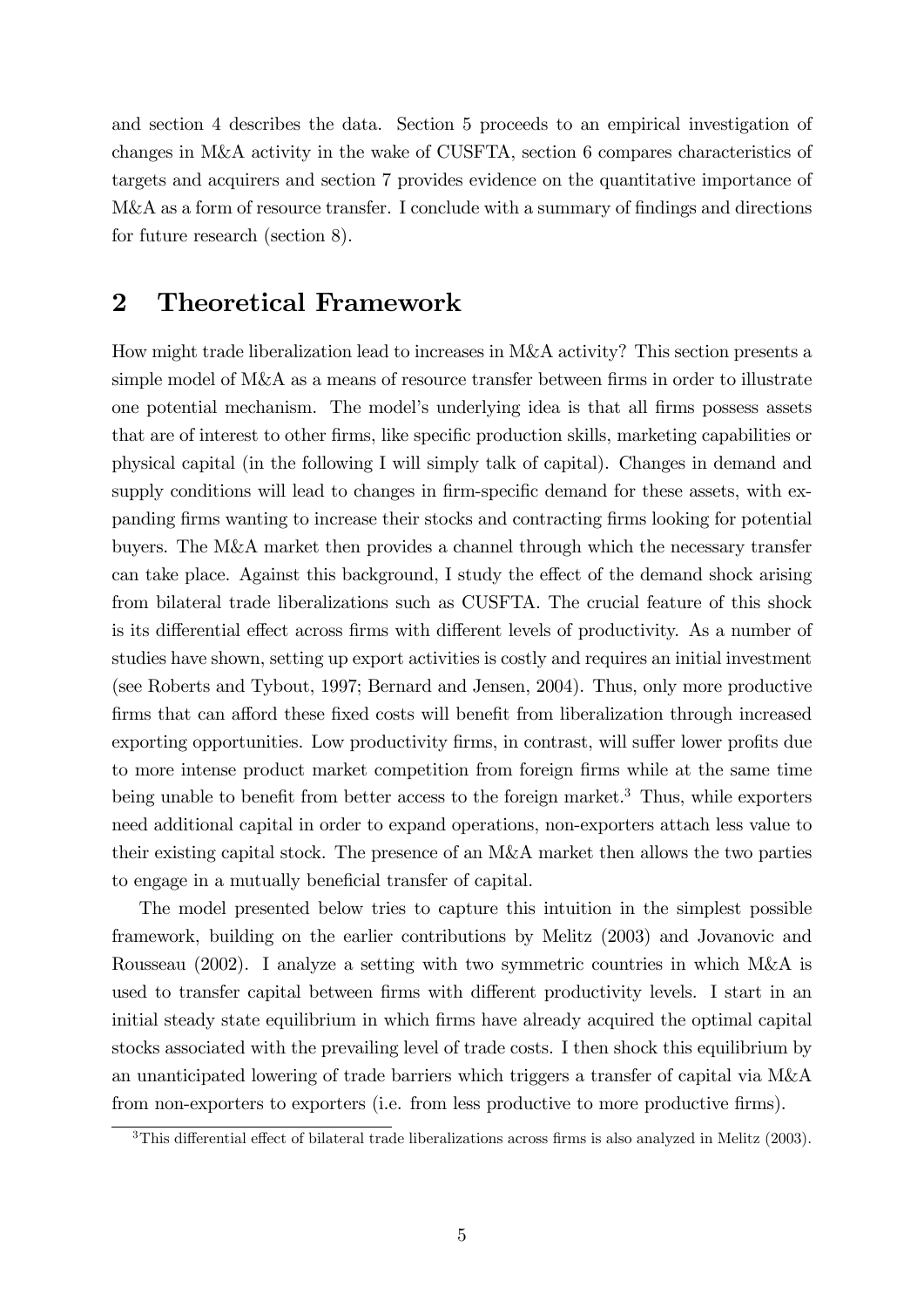## 2.1 Model Setup and Initial Equilibrium

Following Melitz (2003), I analyze a setting with two symmetric countries, home and foreign. In each country, firms produce differentiated varieties under monopolistic competition. Constant per-period demand in the initial steady state is generated by standard CES preferences:

$$
u(q) = \left[ \int_{\gamma \varepsilon \Gamma} q(\gamma)^{\frac{\sigma - 1}{\sigma}} d\gamma \right]^{\frac{\sigma}{\sigma - 1}}
$$

where  $\Gamma$  is the set of varieties available (both domestically produced and imported) and  $q(\gamma)$  is consumption of any given variety. Utility maximization by consumers yields demand (q) and expenditure levels (r) of any variety  $\gamma$  as  $q(\gamma) = p(\gamma)^{-\sigma} P^{\sigma-1} E$  and  $r(\gamma) = p(\gamma)^{1-\sigma}P^{\sigma-1}E$ . In these expressions,  $p(\gamma)$  is the price of variety  $\gamma, \sigma > 1$  the elasticity of substitution between any two varieties and  $P$  the CES price index defined as  $P = \left[\int_{\gamma \in \Gamma} p(\gamma)^{1-\sigma} d\gamma\right]^{\frac{1}{1-\sigma}}$ . Total expenditure E consists of aggregate profits only which I normalize to one in the following.

Turning to the supply side, I assume for simplicity that varieties are produced using non-depreciating capital  $(k)$  as the only factor of production. Firms are heterogenous in productivity levels  $(\varphi)$  and the amount of capital required to produce a given amount of output (q) is given by  $k = \frac{q}{\varphi} + F$ . This production function implies a minimum capital stock of  $F$  which firms need to acquire in order to enter the market.

Both economies are endowed with a fixed capital stock of  $K$  which is owned by firms. Capital is traded on an M&A market at a price of  $i/(1-\delta)$  where  $\delta$  is the exogenously given and time-invariant discount factor (and i is thus the amortized per-period cost of acquiring one unit of capital). Writing the M&A price in this way facilitates the comparison of lifetime revenues and costs needed below for the firms' optimization problem. Capital acquired on the M&A market takes on the acquirer's productivity  $\varphi$  after acquisition but I assume that the target's variety cannot be used.<sup>4</sup> Note that it would be straightforward to allow for internal investment or a market for used capital as additional channels through which firms can adjust their capital stocks. Since none of the principal findings would be changed by these extensions, however, I prefer to stick to the more tractable model outlined here.<sup>5</sup>

 $4$ The assumption that productivity is owner-specific is a standard way in the theoretical literature on M&A to assure the profitability of mergers (e.g. Bjornvatn, 2004; Jovanovic and Rousseau, 2002). It is consistent with empirical observations for the U.S. that plant productivity increases after acquisitions by more productive owners and decreases if the acquirer's plants are less efficient on average (Maksimovic and Phillips, 2001). On the other hand, ruling out use of a target's variety eliminates incentives for the most productive firm to take over all remaining firms. Such a situation would certainly be inconsistent with empirical facts. It would also render meaningless any analysis of capital transfers via M&A in response to external shocks.

<sup>&</sup>lt;sup>5</sup>Internal investment could be introduced, for example, by allowing firms to employ labor from an additional sector to produce new capital. Distinguishing a market for used capital from the M&A market would be possible by introducing variable costs for adapting capital for sale (see Jovanovic and Rousseau,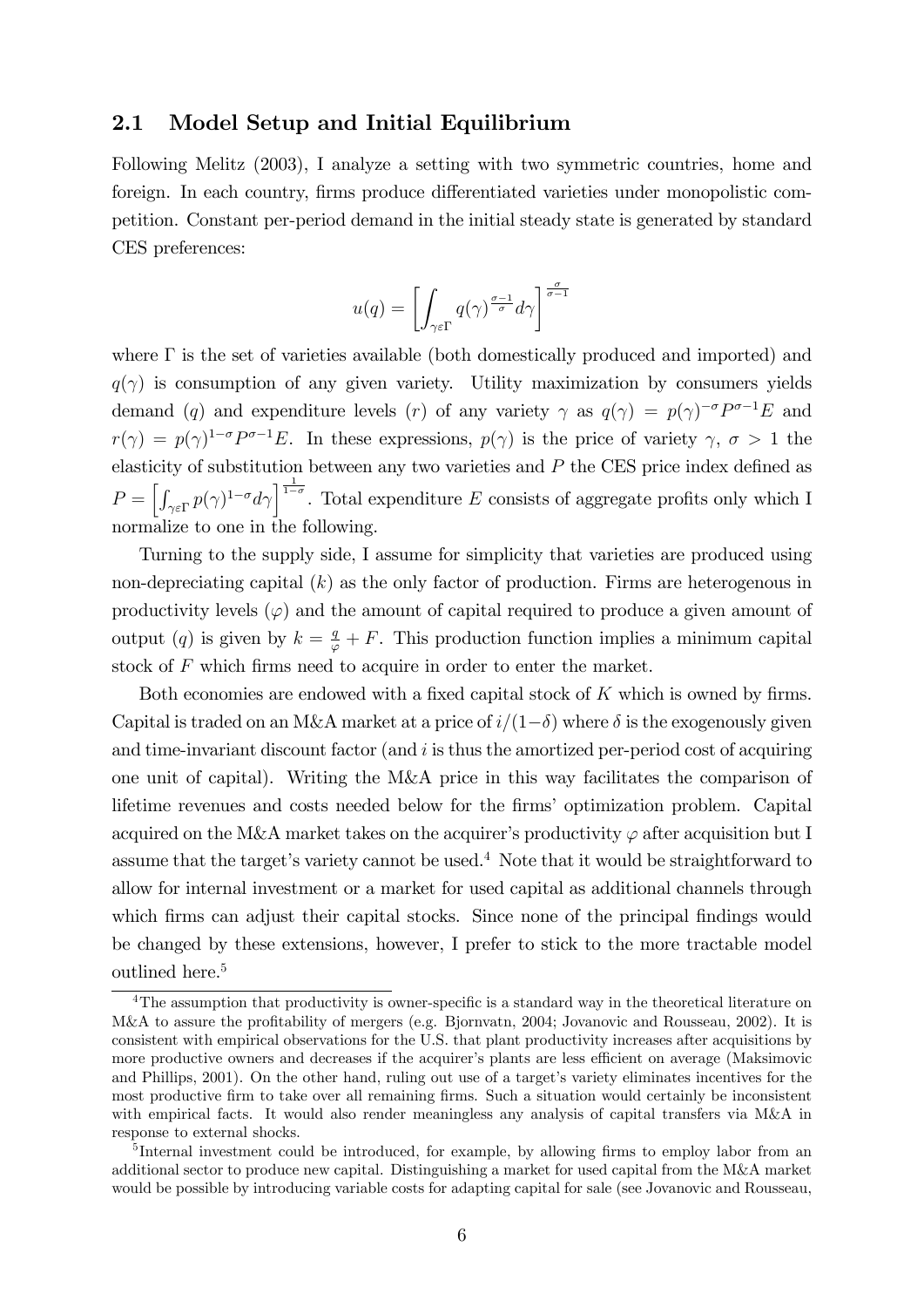As said, I consider an initial steady state equilibrium in which no firm has an incentive to exit or enter the market or change its capital stock level. First consider the determination of the optimal capital stock of active firms in this equilibrium. With every unit of capital firms hold in addition to  $F$ , they can generate per-period revenues of  $p\varphi$  but face opportunity costs of  $i/(1 - \delta)$  since they could also offer their capital for sale on the M&A market. Since every firm is a monopolist for its variety, it chooses a price-output combination that maximizes total discounted profits, given by  $\pi_T(\varphi) = \frac{pq}{1-\delta}$  - $\left(\frac{q}{\varphi}+F\right)\frac{i}{1-\pi}$  $\frac{i}{1-\delta}$ . The optimal levels of prices and per-period output are thus  $p(\varphi) = \frac{\sigma}{\sigma - 1}$ i  $\frac{i}{\varphi}$  and  $q(\varphi) = \left[\frac{\sigma}{\sigma -}\right]$  $\sigma-1$ i  $\varphi$  $\int_{0}^{-\sigma} P^{\sigma-1}$ , requiring a capital stock of  $k_d(\varphi) = \left[\frac{\sigma}{\sigma -}\right]$  $\left[\frac{\sigma}{\sigma-1}i\right]^{-\sigma}\varphi^{\sigma-1}P^{\sigma-1}+F.$ 

In addition to selling domestically, active firms can also export to the foreign market. However, they incur variable "iceberg"-type trade cost in doing so, i.e. for every unit they ship only  $1/\tau$  units arrive while the rest melts during transport. The corresponding export price is thus  $p_x(\varphi) = \frac{\sigma}{\sigma - 1}$  $\tau i$  $\frac{\sigma_i}{\varphi}$  and per-period exports are  $q_x(\varphi) = \begin{bmatrix} \frac{\sigma_i}{\sigma - 1} & \cdots & \sigma_i \end{bmatrix}$  $\sigma-1$  $\tau i$  $\varphi$  $\int_{0}^{-\sigma} P^{\sigma-1}.$ In addition to incurring the variable trade costs measured by  $\tau$ , exporters also have to make a one-time capital investment of  $F_x$  in order to serve the foreign market. Thus, total capital demand for export production is  $k_x(\varphi) = \left[\frac{\sigma}{\sigma}\right]$  $\int_{\sigma-1}^{\sigma} i\tau$   $\int_{0}^{\sigma-1} P^{\sigma-1} + F_x$ . Note that the investment  $F_x$  is needed in addition to the domestic setup capital F and can be thought of as adapting products to foreign standards, establishing local distribution networks etc. (see Roberts and Tybout, 1997).

Given active firms' optimal capital stocks, it remains to determine the set of active firms. In each market, there is a large number  $(M_e)$  of potential entrants. Firm productivities are initially drawn at random from a cumulative distribution  $V(\varphi)$  but all firms acquire knowledge about their productivity parameter  $\varphi$  before entry, i.e. before acquiring the minimum capital amount  $F$  or any additional capital.<sup>6</sup> Thus, only those firms will produce for which the sum of discounted future operating profits given by  $\frac{pq}{1-\delta} - \frac{q}{\varphi}$  $\varphi$ i  $\frac{i}{1-\delta}$  is at least equal to the setup costs  $Fi/(1-\delta)$ . Similarly, only firms that can cover the fixed exporting cost  $F_x$ i/(1 –  $\delta$ ) through future exporting profits will enter the export market. These two entry conditions can be used to obtain expressions for the threshold productivities at which production for the domestic and foreign market becomes profitable (denoted  $\varphi^*$  and  $\varphi^*_{x}$ , respectively). Appendix A.1 provides the corresponding derivations and results but my interest here is on the resulting levels of capital

<sup>2002).</sup> These additional forms of adjustment would put upper and lower bounds on the M&A price but would not eliminate resource transfers via M&A in reaction to trade liberalization.

<sup>&</sup>lt;sup>6</sup>Introducing uncertainty of potential entrants about their future productivity levels combined with an exogenous probability of firm death as in Melitz (2003) would allow generating continuous entry and exit of firms and steady state M&A activity (in the sense that entrants with insufficient productivity would want to immediately resell their assets). However, the basic intuition of trade liberalization leading to a reshuffling of resources to more productive firms can equally well be captured in the simpler model presented here.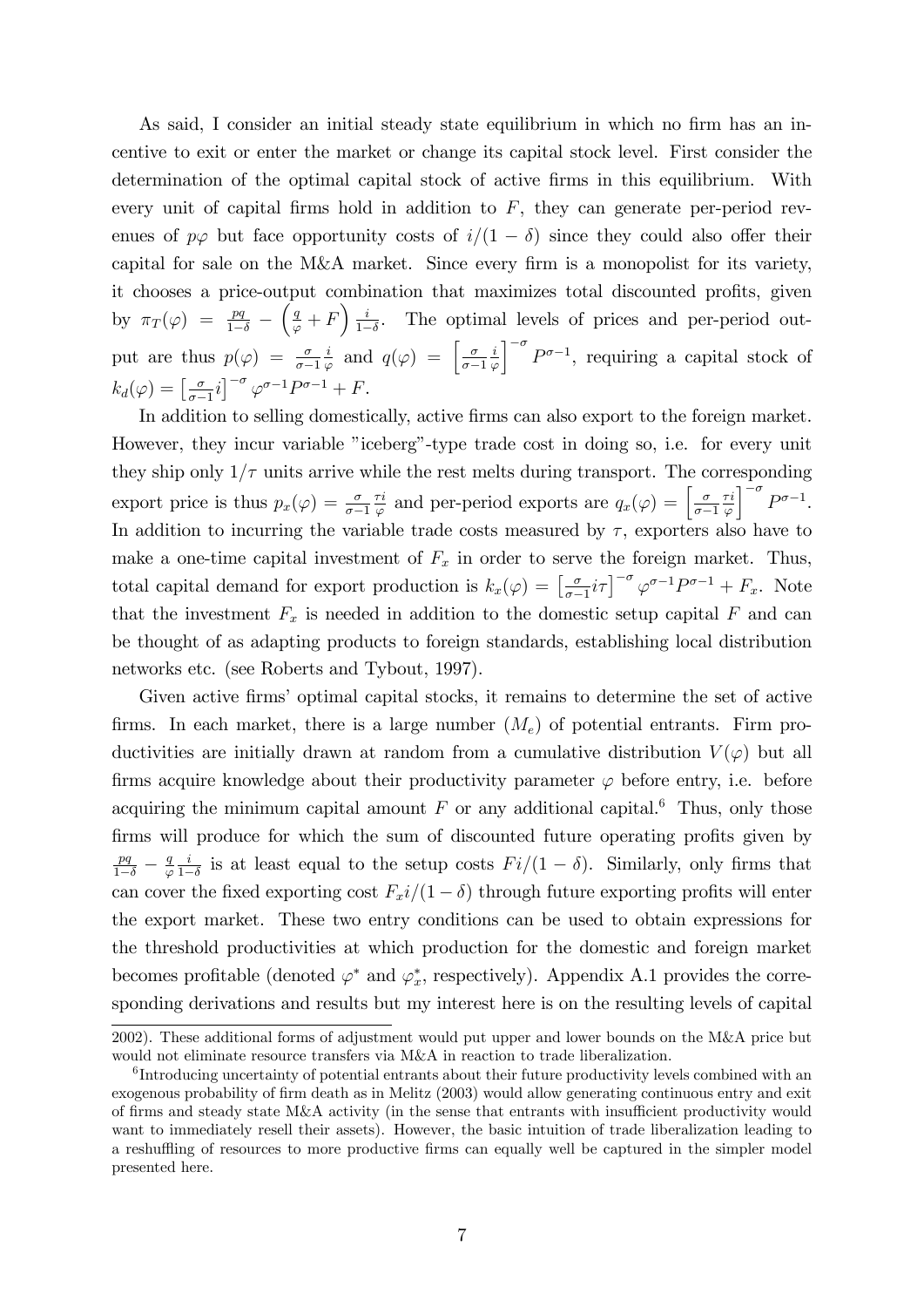demand for domestic and export production.

Demand for capital for domestic production  $(k_d)$  comes from all firms with  $\varphi \geq \varphi^*$ while firms with  $\varphi \geq \varphi_x^*$  need additional capital  $(k_x)$  to produce for the export market. To obtain explicit solutions for  $\varphi^*, \varphi^*_x$ ,  $k_d$ , and  $k_x$ , I choose a specific distributional form for  $V(\varphi)$ . In line with other contributions in the heterogeneous firm literature (e.g. Melitz and Ottaviano, 2005), I let  $\varphi$  be Pareto-distributed, i.e. with cumulative density  $V(\varphi) = 1 - \left(\frac{\kappa}{\varphi}\right)$  $\varphi$ )<sup>a</sup>, where  $\kappa > 0$ ,  $a > \sigma - 1 > 0$ , and  $\varphi \geq \kappa$ . With these assumptions, I can determine the market clearing price  $i/(1 - \delta)$  and derive total capital stocks used for exporting and domestic production (see appendix A.2 for details):

$$
K_d = \int_{\varphi = \varphi^*}^{\infty} k_d(\varphi) M_e v(\varphi) d\varphi = K \left[ 1 + \tau^{-a} \left( \frac{F_x}{F} \right)^{\frac{\sigma - 1 - a}{\sigma - 1}} \right]^{-1} \tag{1}
$$

and

$$
K_x = \int_{\varphi = \varphi_x^*}^{\infty} k_x(\varphi) M_e v(\varphi) d\varphi = K \left[ 1 + \tau^a \left( \frac{F_x}{F} \right)^{-\frac{\sigma - 1 - a}{\sigma - 1}} \right]^{-1}
$$
(2)

where  $\frac{\sigma-1-a}{\sigma-1} < 0$  since by assumption  $a > \sigma - 1 > 0$ .

## 2.2 Bilateral Trade Liberalization

Now consider an unanticipated decline in variable trade costs  $\tau$ . Similar to Melitz (2003), I focus on a comparison of the old and the new steady state equilibrium and in particular on the changes in capital allocation between the two equilibria. It is clear from (1) and (2) that the amount of capital used for domestic and export production will be different in the new equilibrium, with  $K_x$  increasing and  $K_d$  decreasing. Intuitively, increased presence of foreign exporters will lower revenues for local firms from production for the domestic market, implying lower returns to a firm's existing capital stock. Consequently, import competing firms offer part of their capital stock for sale on the M&A market and any firm with  $\varphi$  below the new entry threshold  $\varphi^*$  will use M&A to exit the market altogether. While trade liberalization thus leads to an increase of supply in M&A capital, it also increases capital demand for export production. This is since lower costs for accessing the foreign market imply larger market shares for exporters who in turn demand additional capital. Better access to foreign markets also lowers the minimum productivity level required for profitable exporting  $(\varphi_x^*)$ , leading to an increase in the number of exporters.

Since the total capital stock per country is fixed at  $K$ , any increase in export capital demand is offset by an equal decrease in capital demand for domestic production. Thus, the total amount of reallocation of capital into export production can be determined by differentiating either of expressions (1) or (2) with respect to  $\tau$ . Opting for (1), I obtain: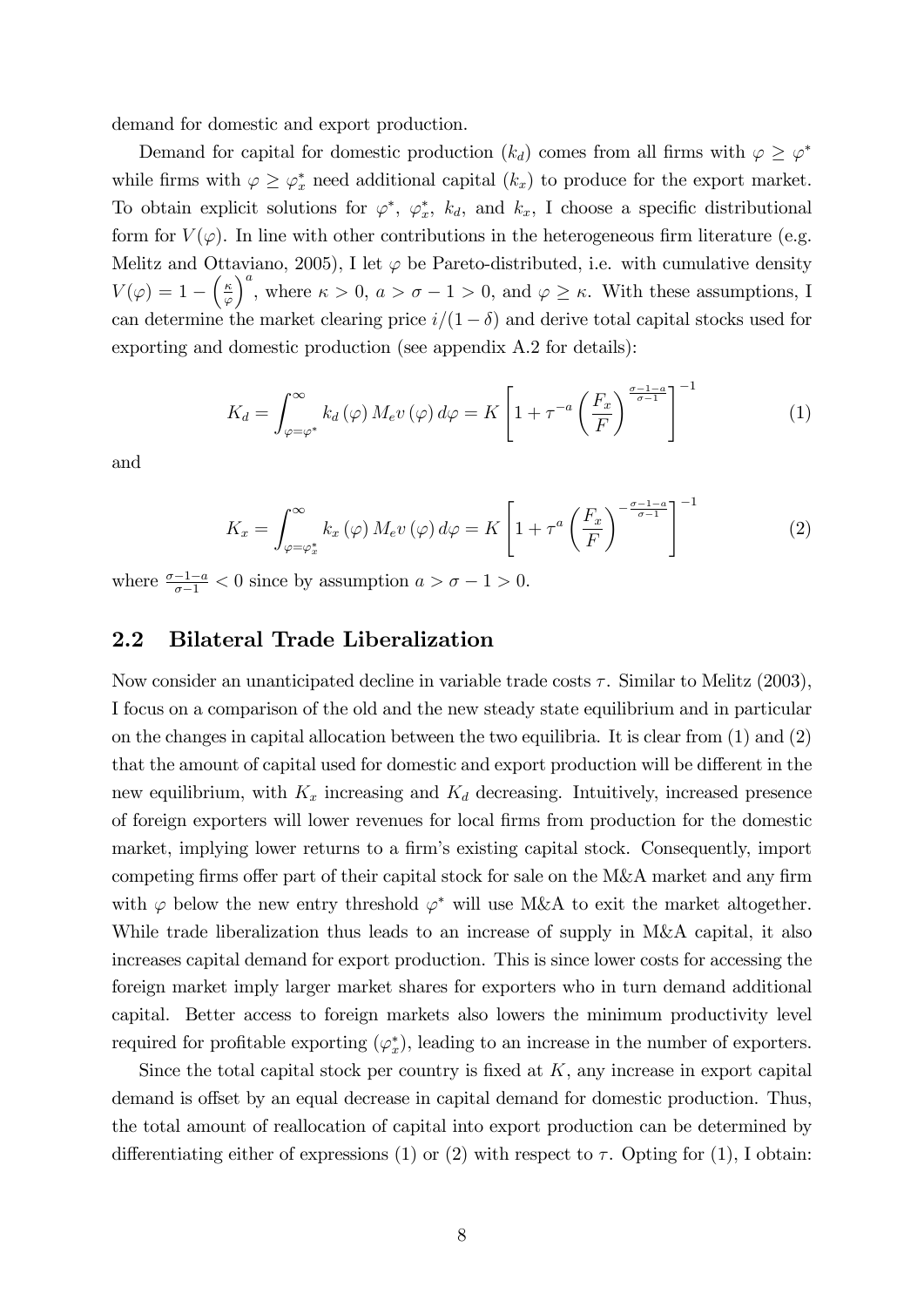$$
dK_d = \frac{a\lambda K}{\left[1+\lambda\right]^2 \tau} d\tau > 0
$$

where I defined  $\lambda = \tau^{-a} \left( \frac{F_x}{F_x} \right)$  $\frac{F_x}{F}$   $\int_{0}^{\frac{\pi}{\sigma-1}}$  > 0 as an overall measure of initial trade costs. The total amount of capital transfers is simply the absolute value of this derivative, i.e.  $T = |dK_d|$ . Since a, K,  $\lambda$  and  $\tau$  are all positive, T can be written as:

$$
T = \frac{a\lambda K}{\left[1 + \lambda\right]^2 \tau} \left|d\tau\right| \tag{3}
$$

That is, the amount of resource transfer via M&A is increasing in the magnitude of trade liberalization (as captured by  $|d\tau|$ ).<sup>7</sup> Also note that capital is channelled from non-exporters to exporters. Since the presence of fixed exporting costs means that only the most productive among the active firms will export, the transfer of capital is in effect from less to more productive firms (see appendix A.1 for a formal derivation). Finally, note that revenues (r) and per-period profits net of capital costs (that is,  $(1 - \delta)\pi_T$ ) are increasing functions of productivity  $\varphi$  in this model. This implies that acquiring firms are also larger (in terms of sales) and more profitable than targets.

## 2.3 Extensions and Questions for the Empirical Analysis

Although the model just presented is highly stylized, its central intuition holds much more generally: trade liberalization has asymmetric effects across firms which in turn necessitates a redistribution of resources via M&A. In the within-industry setting analyzed here, this leads to the prediction that decreases in bilateral trade barriers lead to a transfer of resources from import-competing firms to new and existing exporters. While a within-sector analysis will be part of the empirics, it is however useful to be aware of whether and how the theoretical results would have to be modified in a more general setting.

First, while the model assumes two symmetric trading partners, the U.S. market is about ten times the size of the Canadian market. This suggests that trade liberalization should have a much stronger effect on  $M\&\Lambda$  activity in Canada since increases in both import competition and exporting opportunities will be substantially bigger there.<sup>8</sup>

<sup>&</sup>lt;sup>7</sup>Note that interpreting the whole of T as M&A assumes that the export and domestic production unit of a firm sell or acquire all of their capital through the M&A market. Alternatively, one could assume that exporters reallocate capital internally from domestic to export production and acquire only the shortfall on the M&A market. While this assumption considerably complicates the analysis, the principal results on which I will rely for my empirical analysis will remain unchanged: M&A is increasing in  $\left| d\tau \right|$  and  $\left| d\tau \right|$  enters the reallocation volume T multiplicatively (results available from author upon request).

<sup>&</sup>lt;sup>8</sup>This intuition can be formalized by extending the above model to asymmetric countries (requiring a freely tradable numeraire good to fix the price of capital and to allow the derivation of closed form solutions). Results available from the author upon request.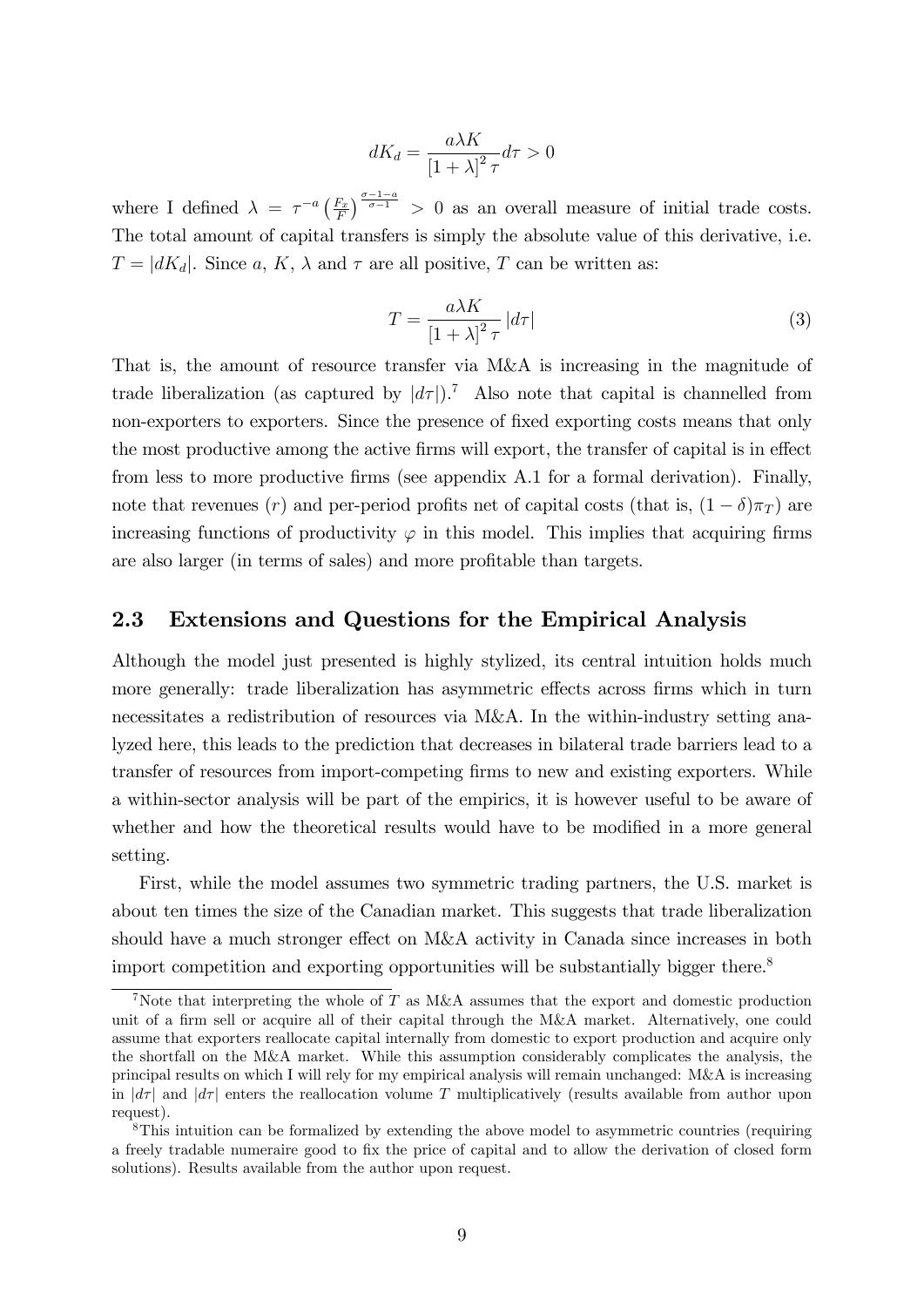Second, extending the model to multiple sectors raises the possibility of diversifying or conglomerate M&A transactions that go across industry boundaries. The basic intuition of the model will still apply, however: Örms want to acquire production capacity in other industries through acquisitions both because of improved exporting opportunities there or because increased import competition has made assets cheaper. Since the target's capital is likely to be sector specific in the vast majority of cases, this argument also makes clear that the relevant reductions in variable trade costs in such a multi-sector model are the ones facing the acquisition target. This is because the acquirer will have to use the new production capacity to produce the target industry's goods.<sup>9</sup>

Finally, acquisitions might also be cross-border in nature, e.g. expanding foreign exporters may want to acquire import competing domestic Örms. While the decrease in the latter firms' reservation price for their assets will encourage acquisitions, there will also be a counterbalancing effect for horizontal M&A arising from tariff-jumping considerations: decreases in variable trade costs make it easier to serve the foreign market via exports and thus reduce the incentives to establish production capacity there via acquisitions.<sup>10</sup>

The second key implication that arose from the theoretical model was that resource transfers will be from less to more productive Örms (since exporters are more productive than non-exporters). Again, a similar prediction should hold for acquisitions across both national and industry borders since M&A will only create value for the buyer if the acquired assets can be put to a more profitable use. The productivity advantage of the acquiring firm and the ensuing selection into exporter status is what allows this increase in profitability in my model.

To summarize, the model and the above discussion suggest addressing the following questions in the empirical analysis:

- 1. Do reductions in variable trade costs (tariff cuts) lead to more takeovers of firms in the affected sector? Is this effect stronger in industries with larger tariff cuts (as predicted by equation 3)?
- 2. Is the effect similar for within- and cross-industry acquisitions? Is it similar for domestic and cross-border transactions? Is there a stronger impact on the M&A activity in the smaller Canadian market?

<sup>&</sup>lt;sup>9</sup>An easy way of formalizing this intuition would be in a two sector model in which firms can use production capacity in the other sector at their own productivity level  $\varphi$  but first have to make an investment  $I$  to acquire the necessary sector-specific production know-how (this would be addition to  $F$ ). If the productivity of an acquirer from the non-liberalizing sector is high enough to be an exporter in the liberalizing sector, a lowering of trade costs might raise its potential profits above the threshold  $I$ and trigger entry.

 $10$ Both Bertrand and Zitouna (2005) and Bjornvatn (2004) formalize this trade-off between declining reservation prices of potential targets and better export access to the foreign market.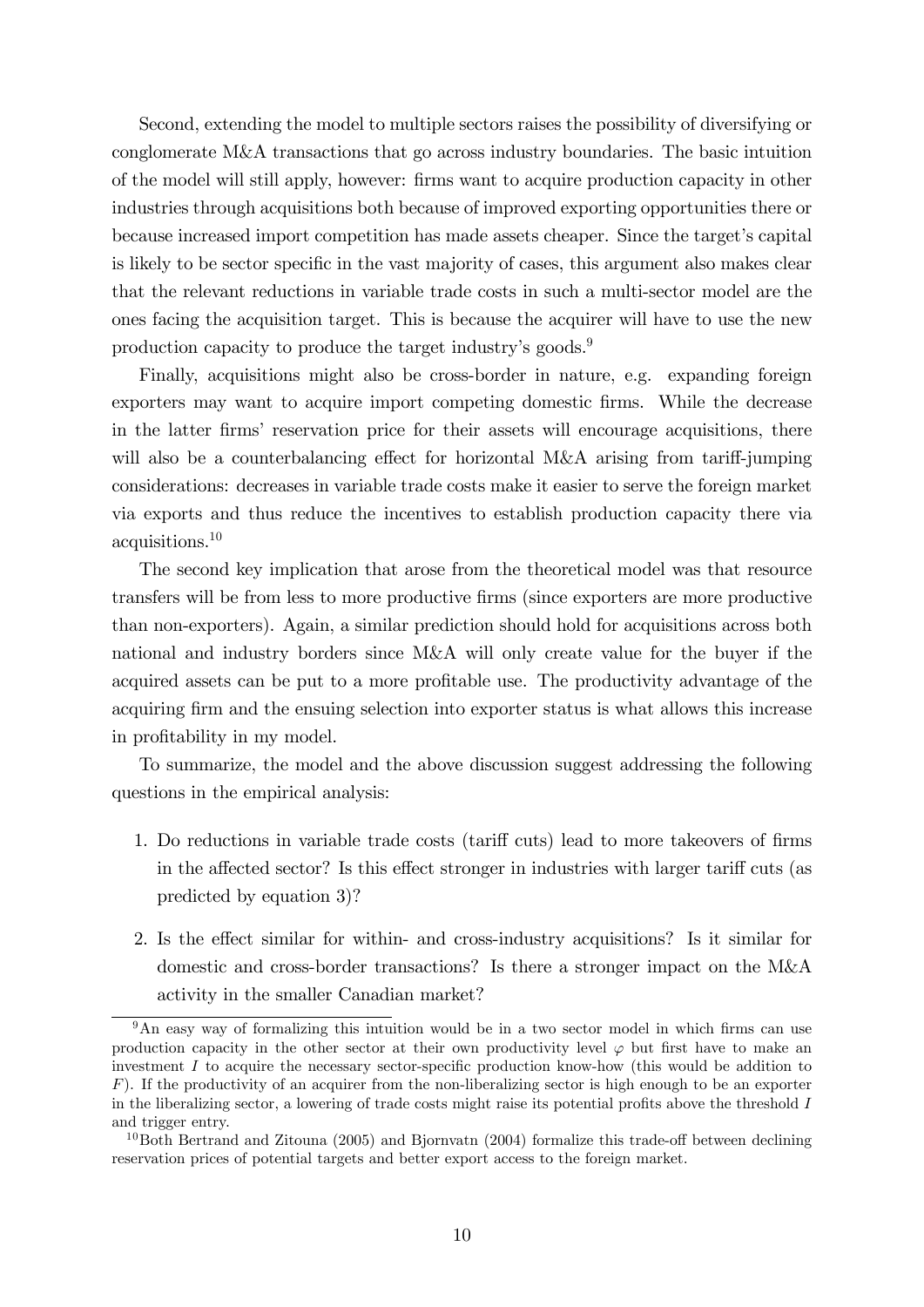3. Are acquirers more profitable and more productive than targets? Again, does this effect vary across the different  $M&A$  categories (within- vs. between-industry and domestic- vs. cross-border)?

Answers to these questions will shed light on the qualitative characteristics of M&A as an adjustment mechanism in the face of trade liberalization. A further interesting question that arises is whether resource transfers via M&A are also quantitatively important. While the nature of my dataset does not allow a definitive answer to this question, I will provide some evidence that the overall amount of transfers is indeed likely to be large (section 7).

# 3 The Case of CUSFTA

The particular liberalization episode I will use for my empirical investigation is the Canada-United States Free Trade Agreements (CUSFTA) of 1989. The idea of abolishing trade barriers between Canada and the U.S. had been around for some time before CUSFTA but strong opposition in Canada had led to the eventual failure of all prior attempts at implementing free trade. Against this background and again against substantial political opposition, negotiations for CUSFTA started in May 1986, were finalized in October 1987 and the treaty was signed in early 1988. The agreement came into effect on 1 January 1989 which was also the date of the first round of tariff cuts. Tariffs were then phased out over a period of up to ten years with some industries eventually opting for a swifter phase-out.

In terms of economic analysis, CUSFTA presents several advantages over other trade liberalizations. First, the main instrument of liberalization - tariff cuts - is easily quantifiable and shows a large variation across sectors which allows for the implementation of a difference-in-differences estimation strategy. Secondly, CUSFTA was a clearly defined policy experiment in the sense that it was neither part of a larger packet of market reforms nor was it introduced in response to a macroeconomic shock, two factors that have made the identification of trade reform effects extremely difficult in other settings (Rodriguez and Rodrik,  $2001$ ; Trefler,  $2004$ ). In this sense, the reductions in tariff rates triggered by CUSFTA can to a large extent be regarded as exogenous - indeed, Trefler  $(2004)$  performs formal statistical tests for a wide range of specifications and dependent variables but Önds little evidence to the contrary.

In the context of studying the impact of trade liberalization on M&A, CUSFTA has two additional advantages. First, it was largely unanticipated since its ratification by the Canadian parliament was considered highly unlikely as late as November 1988.<sup>11</sup>

 $11$ See Morck et al. (1998) for a chronology of the events leading up to the eventual ratification of CUSFTA. During the entire process, ratification was considered unlikely given both the prior history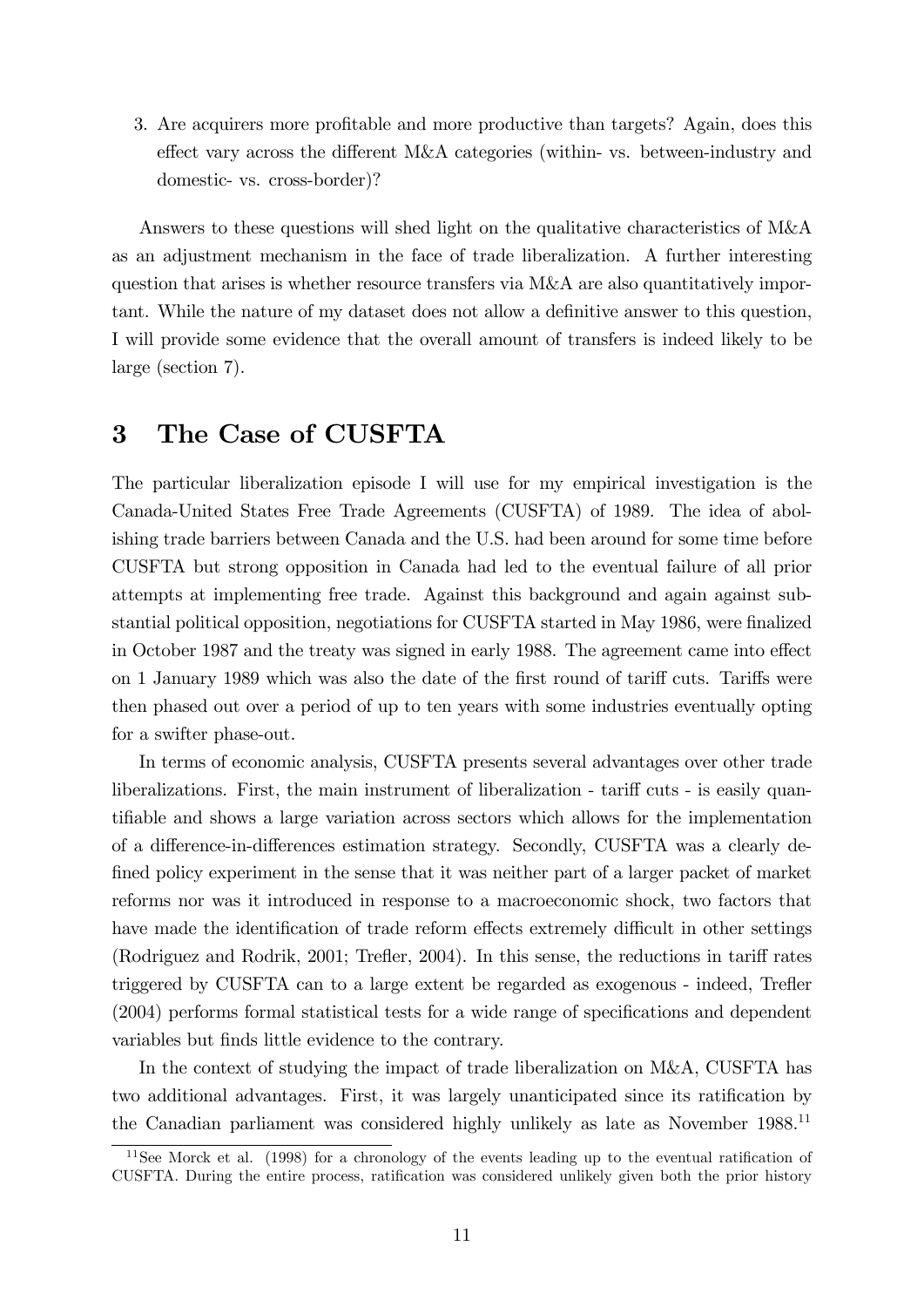The fact that its eventual implementation thus came very much as a surprise to all participants considerably reduces concerns about anticipatory M&A activity and makes the years before 1989 a suitable control period. In addition, CUSFTA was a liberalization agreement between industrialized countries with developed financial markets and few restrictions on mergers and acquisitions, at least in comparison to most other developing and developed countries. Indeed, although there exists, to my knowledge, no econometric evidence to date, there is some anecdotal evidence that CUSFTA has led to an increase in M&A activity (OECD, 2001). Given that a number of existing studies have shown that there has also been a substantial impact on economic variables other than M&A activity (e.g. Treáer, 2004, on productivity and employment; or Head and Ries, 1999, on plant scale and number of plants), it does thus not seem unreasonable a priori to expect an effect of CUSFTA on the acquisition behavior of firms.

# 4 Data and Descriptive Statistics

In line with existing studies, my empirical analysis of CUSFTA's impact on M&A activity focuses on the manufacturing sector which still represents the bulk of tradable goods in an economy and is thus the sector most directly affected by trade liberalization. The time frame for my analysis is 1985-1997, the period for which I have data on tariffs,  $M\&A$ activity and firm-level characteristics of targets and acquirers.

Tariffs and M&A Activity. I use annual three-digit U.S. and Canadian tariff data  $(140 \text{ industries})$  as my measure of the extent of trade liberalization.<sup>12</sup> While CUSFTA also included provisions on non-tariff barriers, reductions of tariffs were the main instrument of liberalization. As has been pointed out among others by Treáer (2004) and Topalova  $(2004)$ , tariff cuts also have the advantage of being a direct policy instrument and are as such less susceptible to endogeneity problems. This is in contrast to other more indirect measures like import penetration rates which are the result of a complex interaction process with a large number of additional factors.<sup>13</sup>

of failed ratifications of already negotiated free trade agreements with the U.S. and the strength of the opposition to CUSFTA. Indeed, John Turner, the opposition leader and a strong opponent of free trade with the U.S., publicly vowed as late as October 1988 that he would dismantle CUSFTA in case of victory in national elections scheduled for November 1988. Since his Liberal Party had a lead of at least 10% in opinion polls until right before the election, ratification did indeed seem unlikely. However, against all odds, the Canadian Conservative Party emerged as the surprise election winner and the government was returned with a parliamentary majority sufficient to ratify CUSFTA.

<sup>&</sup>lt;sup>12</sup>The data are the same as those described in Head and Ries (1999). I would like to thank Keith Head for making them available to me. Appendix B provides some additional details on their construction.

<sup>&</sup>lt;sup>13</sup>Compare footnote 2 and Rodriguez and Rodrik (2001) for a more general discussion of the pitfalls of various other indirect measures. Of course, tariff rates are at the discretion of policy makers and as such subject to different endogeneity problems. However, as argued in the previous section, such concerns have less weight in the case of CUSFTA where tariff cuts were unexpected and largely exogenous (at least once one controls for the variation in initial tariff levels - as I will do by using industry fixed effect, see below).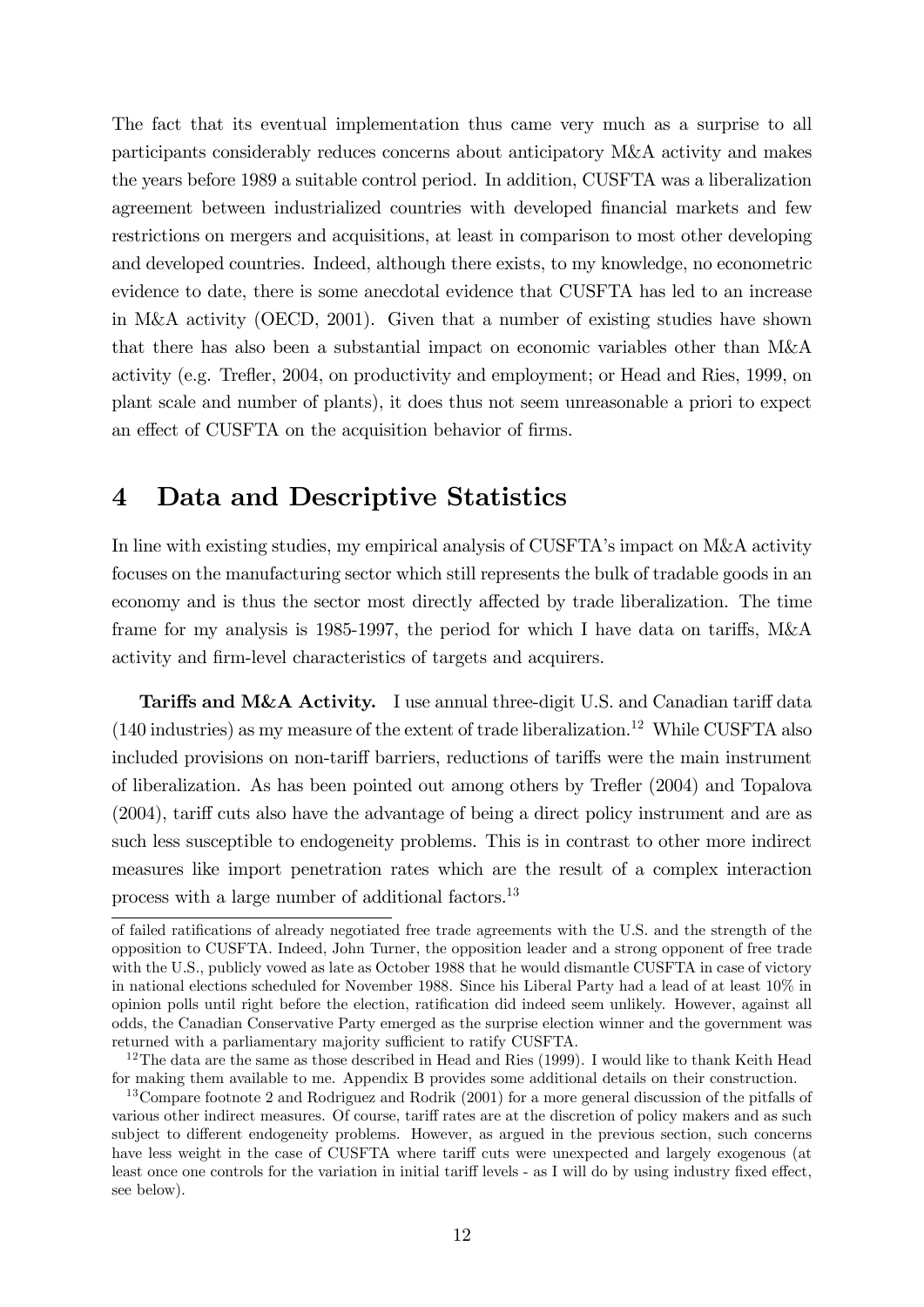Data on M&A activity in the manufacturing sector comes from Thomson Financial's Worldwide M&A database. The principal sources of information used by Thomson are over 200 English and foreign language news sources, SEC Ölings and their international counterparts, trade publications and proprietary surveys of investment banks, law firms and other advisors. The database includes all corporate transactions involving at least 5% ownership of a company and a transaction value of one million USD or more or where the value of the transaction is undisclosed. In line with the discussion in the previous sections, I use all M&A deals involving acquisitions of U.S. or Canadian manufacturing targets by other U.S. or Canadian firms, yielding approximately 23,500 transactions in the period under study  $(1985-1997)$ . I define "M&A" broadly to include sales of individual business segments and divisions as well as of entire companies. This is consistent with the idea from the theoretical model that M&A can both be a form of contraction and total Örm exit. I further consider acquisitions of both majority and minority interests since there is strong evidence that significant influence for the acquirer is already given at participation rates well below  $50\%$ .<sup>14</sup> Transactions are classified into three-digit industries and matched with the tariff data according to the primary activity of the target company or the acquired business segment (see appendix B for details). For the purpose of this study, I will use the number of mergers and acquisitions in a given period as my principal indicator for M&A activity. Using numbers rather then aggregate deal volumes has two principal advantages. First, it is the much more readily available indicator since for the majority of deals, transaction values are not published (this is the case for 55% of deals in my dataset). Second, value measures are extremely sensitive to the treatment of very large deals which often make up significant proportions of the total deal volume despite representing only a few out of several thousand transactions every year. In my sample, for instance, the three biggest deals on average make up about 20% of the aggregate deal volume in a given year. Within three-digit industries (the aggregation level of my empirical analysis), the biggest transaction alone accounts on average for over 30% of the entire industry volume during 1985-1997.<sup>15</sup>

Tables 1 and 2 provide some descriptive statistics on M&A activity and manufacturing

 $14$ Morck et al. (1998) cite evidence that the threshold for effective control lies on average at about  $20\%$ in the U.S. Similarly, the Canadian Competition Bureau (2002) considers all acquisitions of more than 10% of control rights as potentially anti-competitive, with the corresponding Ögure for the U.S. being 15% (Brealey and Myers, 2000, chapter 33). In any case, minority acquisitions comprise only about 12% of transactions in my sample. See section 5 for robustness checks excluding this category.

<sup>&</sup>lt;sup>15</sup>Robustness checks using value data despite these problems yield qualitatively similar results for domestic Canadian M&A activity as the count data estimates presented below (a "raw" regression with neither imputation of missing transaction values nor deletion of outliers yields an estimated perpercentage point effect of tariff cuts on M&A activity of  $14.6\%$  - compared to 8.3% for the count results). For domestic U.S. transactions, these raw regressions yield a negative coefficient on tariff cuts but this can be linked to just two to three massive outliers (in particular, the 20 billion USD acquisition of RJR Nabisco by Kohlberg, Kravis and Roberts in 1988). In any case, the qualitative picture that will emerge later on - a strong impact of CUSFTA on domestic Canadian M&A activity and a mostly insignificant one on the U.S. and cross-border categories - stays intact in these value regressions.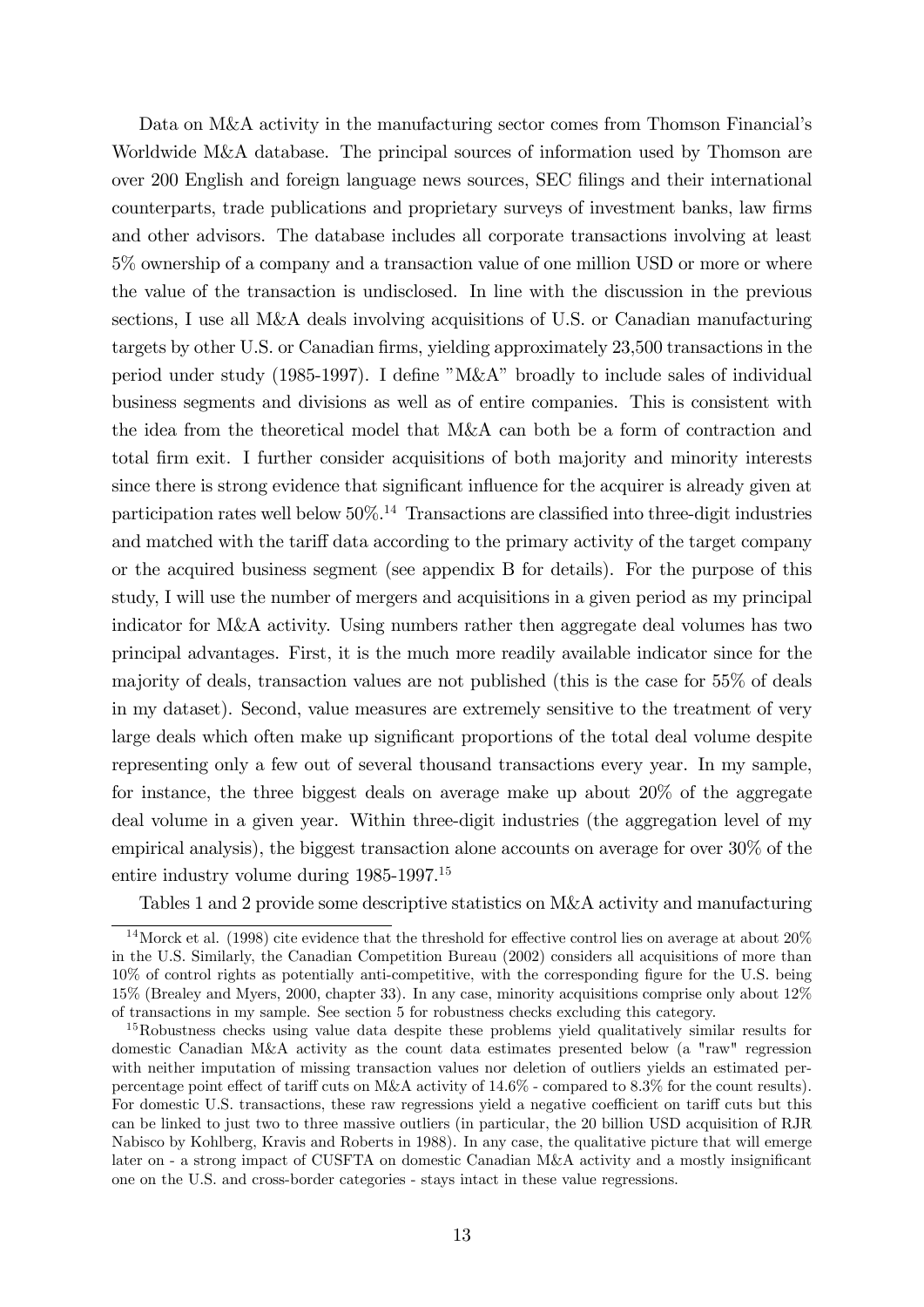tariffs in North America over the period 1985-1997. I start with an analysis of target firms. The first four columns of table 1 show the number of  $M\&A$  transactions in the U.S. and Canada at the two-digit level of the U.S. Industrial Classification of 1987. As seen, domestic M&A activity (columns 1 and 4) is more common than cross-border transactions (columns 2 and 3), even for the smaller Canadian market. Looking across industries, it becomes apparent that there is substantial variation in the number of deals. One simple reason for this is probably that different industries have very different numbers of Örms and establishments and thus more or less îpotentialî for takeovers. Sectors with more players usually also have lower concentration ratios and face less scrutiny by antitrust authorities. Columns 5-6 which list the average number of establishments per industry confirm these conjectures: industries with more establishments have more M&A activity - the correlation coefficient between the number of establishments and total  $M\&A$ transactions is  $+52\%$  for the U.S. and  $+55\%$  for Canada.<sup>16</sup> More subtly, there also seems to be a connection between M&A activity and initial tariff rates (columns  $7-8$ ): industries with higher import tariffs in 1988 also experience less takeovers during the entire period 1985-1997 (the correlation coefficient is  $-32\%$  for the U.S. and  $-48\%$  for Canada). This seems in part to be a direct consequence of the relation between M&A activity and the number of establishments: highly protected industries are usually industries in decline which already have experienced shakeouts and have relatively few remaining players.

The next question is who the buyers of U.S. and Canadian manufacturing firms are. Table 2 provides some information on this by listing the principal field of activity of acquiring firms. As the figures show, roughly  $70\%$  of acquirers are also manufacturing firms, both in the U.S. and in Canada. Moreover, about  $35\%$  of transactions occur within the same three-digit sector and another 13% within the same two-digit sector, so that within-industry reallocation via M&A seems to be an important phenomenon. Around  $17\%$  of acquirers of U.S.-firms  $(21\%$  for Canada) have their principal field of activity outside manufacturing (SIC-codes 2-3), although this Ögure probably overestimates the incidence of diversifying or conglomerate M&A. This is since about one quarter of nonmanufacturing acquirers actually possess secondary fields of activity in manufacturing, with the figure being as high as  $50\%$  in some categories (see columns 3 and 7).<sup>17</sup>

The second to last line of table 2 lists a category of acquirers that deserves special attention. The group "Investors, n.e.c." (SIC 6799) represents an amalgamation of dif-

<sup>&</sup>lt;sup>16</sup>The sources for the number of establishments are the U.S. Census Bureau and Statistics Canada. I use the number of establishments rather than the number of firms since my definition of  $M&A$  includes both acquisition of entire firms and of individual subdivisions and possibly plants.

<sup>&</sup>lt;sup>17</sup>Looking at secondary fields of activity also increases the numbers of transactions that are potentially of within-industry nature. Columns 4 and 8 show the fraction of acquirers that have at least one manufacturing 3-digit SIC code that matches the primary or any secondary manufacturing SIC code of the target. If one counts all these transactions as intra-industry, the share of this reallocation type rises to 40% which represents only a modest increase of about 5%-points. Since this is clearly an upper bound, classification according to primary fields of activity seems to be a good approximation in determining the within- or between-industry nature of M&A.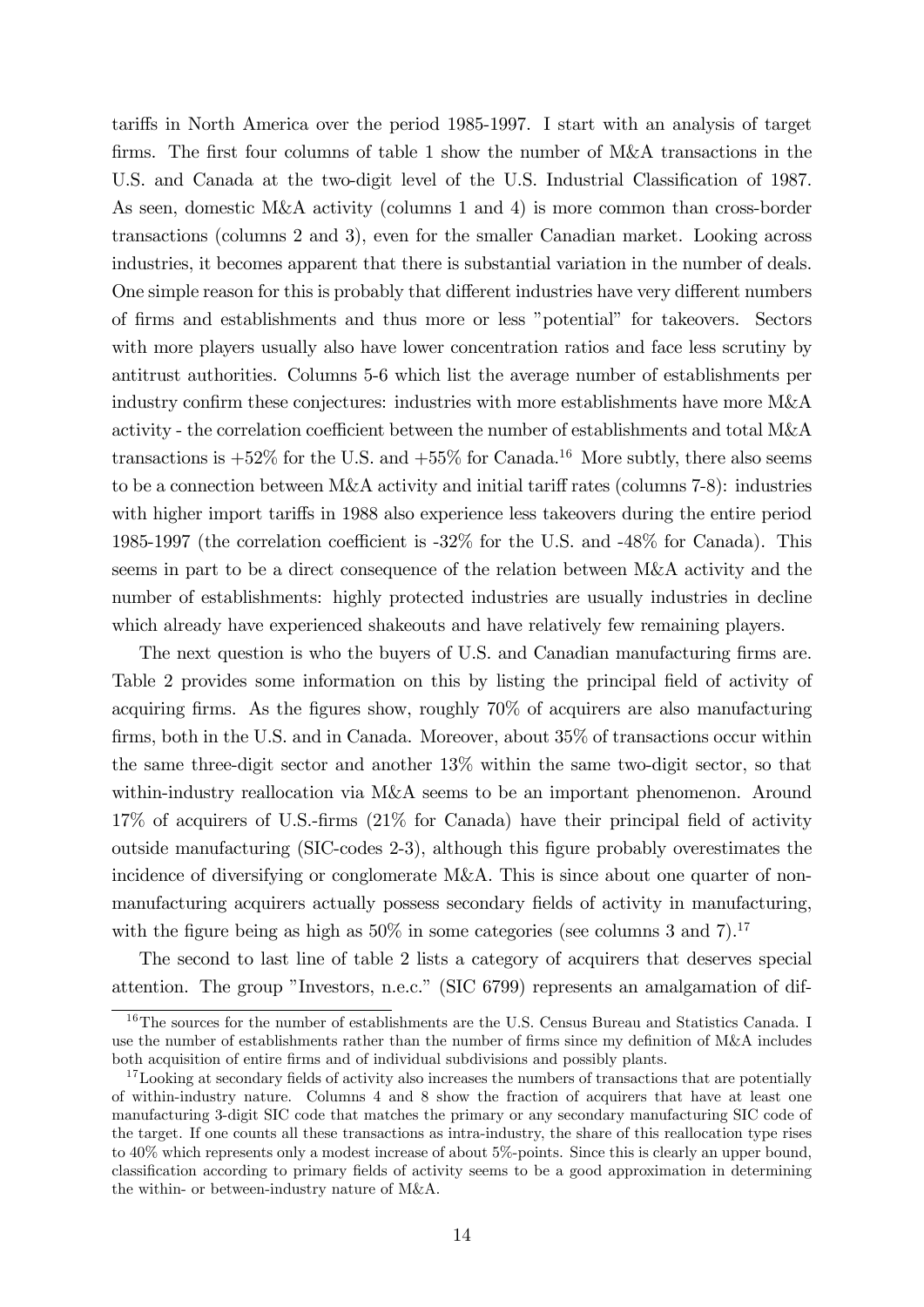ferent types of acquirers that are not easily classifiable elsewhere. The main subgroups of SIC 6799 are private equity and venture capital Örms, investor groups, and individual investors. In all cases, it seems likely that acquisition by these groups represents a significant reallocation of resources in the sense that targets will be exposed to substantial changes in management practices, restructuring etc. Also, among investor groups, alliances of different manufacturing firms are not uncommon so that part of SIC 6799 are indeed within-manufacturing acquisitions. For these reasons, I keep transactions involving SIC 6799 as part of my sample though I will present robustness checks excluding this category.

Target and Acquirer Characteristics. For the comparison of target and acquirer characteristics in section 6, I match the transaction parties from the Thomson M&A database to Compustat North America and Compustat Global using the CNUM-identifier common to both datasets. Thomson Financial itself also provides financial data on a small number of targets and acquirers which I use to complement the information from Compustat. My indicators of firm performance will be net sales, pre-tax income, the number of employees, net capital stocks, and productivity and profitability measures based on these variables.<sup>18</sup> The four indicators net sales, income, employees and net capital stocks are available for between 7,500 to 12,500 out of the 47,000 company-year combinations in my data (some companies are involved in several transactions in the sample period).

The use of Compustat implies that my sample for comparing target and acquirer characteristics consists mainly of publicly traded firms (although about  $5\%$  of firms are privately held). I believe that this does not pose major problems for the analysis. First, publicly traded Örms make up a substantial fraction of the full sample of transaction parties used to analyze changes in M&A activity (about 35%, with private companies and firm subsidiaries making up the remaining  $65\%$  in the Thomson M&A database). Second, as I will show in the next section, the impact of CUSFTA on publicly traded firms was if anything slightly stronger than for the full sample of firms. Third, although the number of publicly traded Örms is small relative to the overall number of companies in Canada and the U.S., their overall share of output and employment is above  $80\%$ .<sup>19</sup> Thus, even if target-acquirer differences for non-publicly traded firms were very different, the findings presented in section 6 would still have strong economic relevance.

<sup>&</sup>lt;sup>18</sup>The exact sources for Compustat North America are data items 12 and 117 (net sales), 122 and 170 (pretax income), 29 and 146 (employees), and 8 and 141 ("net property, plants and equipment", used as proxy for net capital stocks). For Compustat Global, data are contained in items 1 (net sales), 21 (pretax income), 162 (employees), and 76 ("net tangible Öxed assets", used as proxy for net capital stocks). I use 4-digit sectoral deáators to convert nominal values to 1987 values. I then convert entries in Canadian dollars to US dollars by using the exchange rate for the base year 1987.

<sup>&</sup>lt;sup>19</sup>This figure is based on a comparison of aggregate production and employment in Compustat North America and Compustat Global with comparable data from the UNIDO database.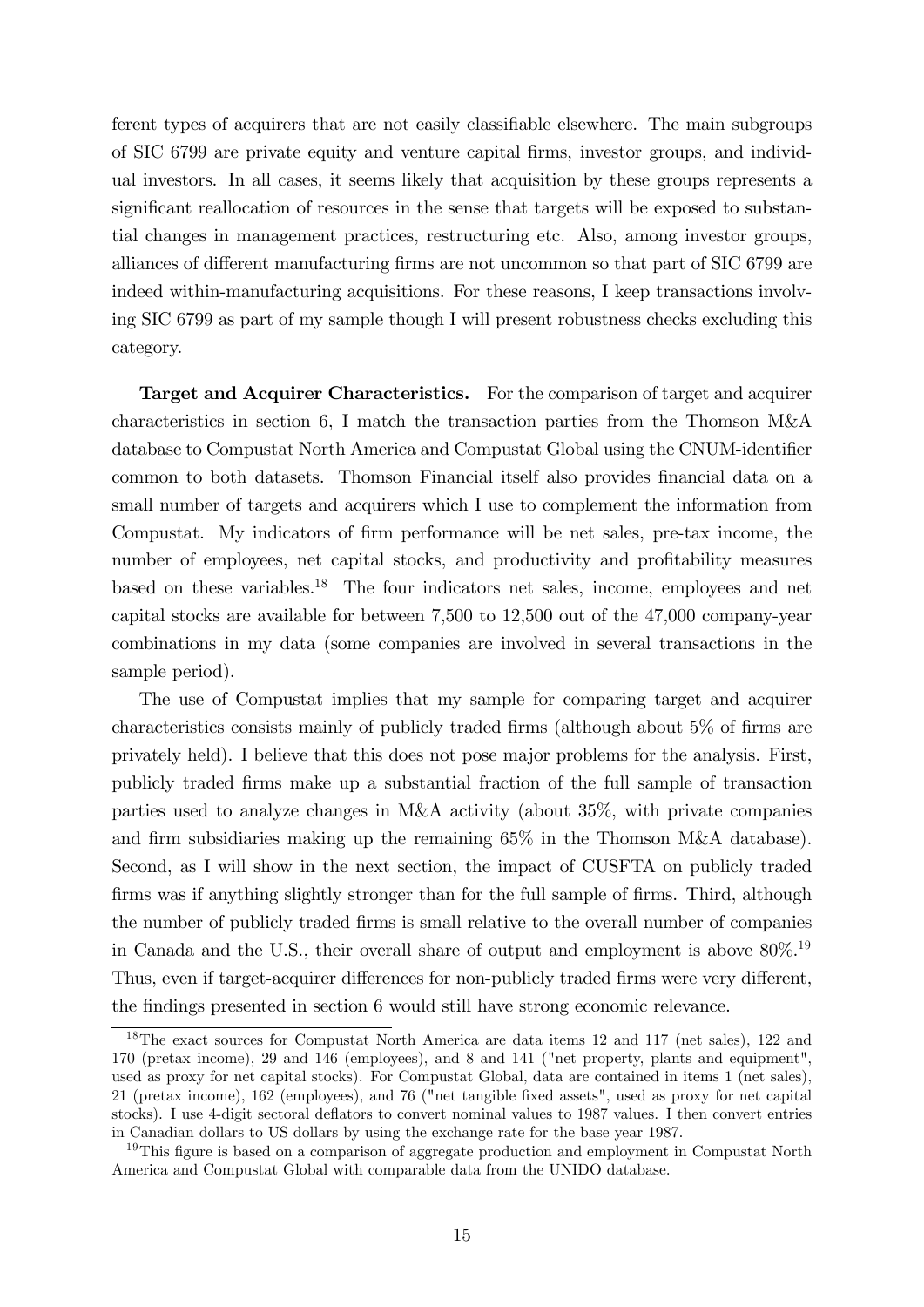**Quantitative Importance of M&A:** For the comparison of the amount of firmlevel resource transfers via  $M\&A$ , contraction and exit (section 7), I will again rely on information for publicly traded Örms from Compustat Global and Compustat North America. In addition to data on output (net sales) and employment, I use information on the reason for deletion of companies from the Compustat files.<sup>20</sup> I include all manufacturing Örms listed as active in either Compustat North America or Compustat Global at some point during the period 1985-1997. After dropping some smaller Canadian firms for which no exit information is available, this yields a sample of 331 Canadian and 5827 U.S. firms which again represent over 80% of manufacturing output and employment in North America.

# 5 Trade Liberalization and M&A

## 5.1 A First Look at the Figures

How has M&A activity in North America evolved over time and what was the impact of CUSFTA? Figure 1) plots the number of yearly manufacturing M&A transactions over the period 1985-1997 for four different categories, all expressed as indices relative to 1988: domestic U.S. transactions, domestic Canadian transactions, acquisitions of U.S. Örms by Canadian Örms and acquisitions of Canadian Örms by U.S. Örms. The graphs also indicate the start date of CUSFTA (1 January 1989) by a vertical line and have linear splines fitted to the data points pre- and post CUSFTA.

The figures do not reveal any clear effect for both U.S. domestic activity and Canada-U.S. takeovers. Takeovers of Canadian firms, however, both by other Canadian and U.S. firms, show a marked increase in 1989, the first year after the implementation of CUSFTA. At the same time, all graphs display a general strong upward trend in the number of M&A deals over the entire period. This provides some first evidence on the problems of descriptive studies that comment on M&A activity in the wake of CUSFTA (such as OECD, 2001): the strong increases in transactions in the 1990s might simply reflect an underlying long-run trend. The before-after comparisons undertaken here do not have this problem although it could still be that changes around 1989 were due to other economy-wide factors contemporaneous to the first round of tariff cuts (for example, CUSFTA also contained a general liberalization agreement on cross-border capital áows).

To provide stronger evidence that the observed changes in M&A activity are indeed due to the tariff cuts implemented through CUSFTA, I thus split transactions within each of the four categories into two groups (figure 2). Those from the  $50\%$  of target

<sup>&</sup>lt;sup>20</sup>The relevant Compustat North America data items are 12 and 117 (net sales) and 29 and 146 (employees). Date and reason for deletion are provided in data footnotes AFTNT33-AFTNT35. For Compustat Global, sales and employee data are contained in items 1 and 162, and reason and date of deletion in the variables INCO and INCOD.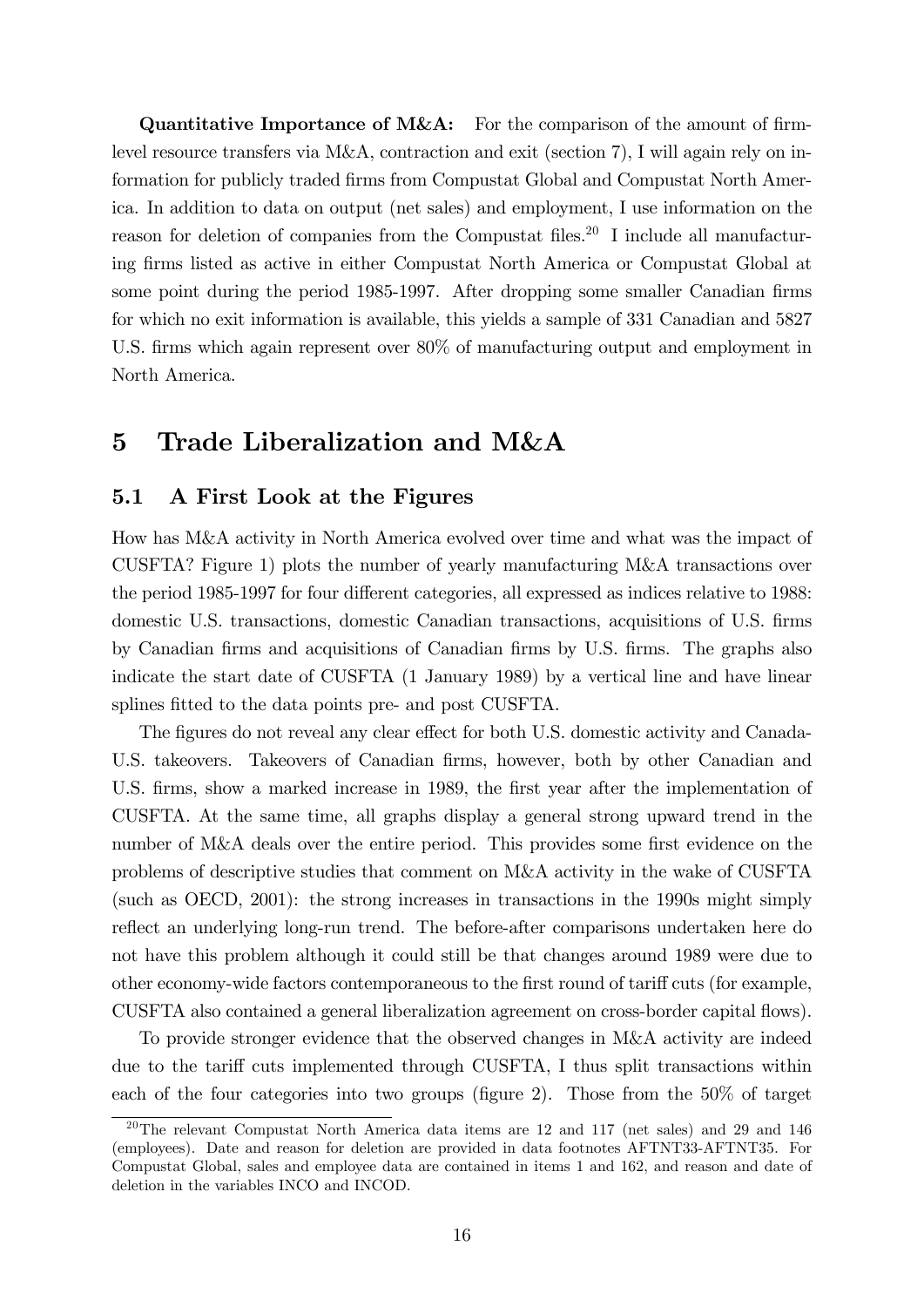industries that faced the steepest tariff cuts and those from the remaining  $50\%$ . I choose tariffs levied by the target's country for this classification. In practice, U.S. and Canadian tariff cuts are very highly correlated so that results are similar when using the other tariff measure. From these figures, a slightly different picture emerges. For the two domestic categories, the index of M&A activity is very similar across the two groups in the pre-CUSFTA period. From 1989 onwards, however, M&A activity in Canada increases by substantially more in the most affected group. For the U.S., there is also a slightly more pronounced increase for this group although the difference to the least affected group is much smaller than in Canada. It thus seems that the impression from the initial graphs holds up to this difference-in-differences analysis. M&A activity in Canada rose sharply after 1989 and the magnitude of this increase seems to be related to the extent of tariff cuts across sectors. The impact on the U.S. is much smaller, consistent with the notion that the liberalization shock was substantially bigger in Canada which integrated with a market ten times her own size.

Turning to the cross-border categories (the two right hand side panels), the graphs show slightly more volatility than in domestic M&A activity, reflecting in part the smaller number of transactions across the U.S.-Canadian border. Still, it seems that effects on cross-border M&A went in opposite directions. While Canadian acquisition activity in the U.S. shows a slightly stronger increase in the group of most affected industries, the opposite holds true for takeovers of Canadian by U.S. firms. This last finding is consistent with tariff-jumping motives as an additional determinant for horizontal crossborder M&A transactions. That is, in industries with stronger Canadian tariff cuts, U.S. firms were less dependent on acquiring local production capacity to serve the Canadian market. Increasing returns to scale may have reinforced this trend by inducing U.S. firms to concentrate production in their larger domestic market. Such a home-market-type effect may also explain the stronger increases in Canadian acquisitions in the U.S. in the most-affected group, which took place despite easier export access to this market.<sup>21</sup>

## 5.2 Econometric Specification and Baseline Results

This section evaluates whether the impressions from the graphs of the last section carry over to a formal econometric analysis. Among other things, the results obtained so far have drawn attention to two potential pitfalls such an analysis faces. First, M&A activity shows strong inter-industry variation and is negatively related to initial tariff levels (see section 4). Since all tariffs were eventually eliminated under CUSFTA, higher initial levels also meant stronger subsequent cuts, implying a potentially spurious correlation of tariff

 $21$ An often cited example that fits these explanations is the earlier North American Autopact of 1964 which liberalized automotive trade between Canada and the U.S.: no longer facing prohibitive tariffs, U.S. firms were able to concentrate production in their larger home market and serve the Canadian market through exports rather than through local production.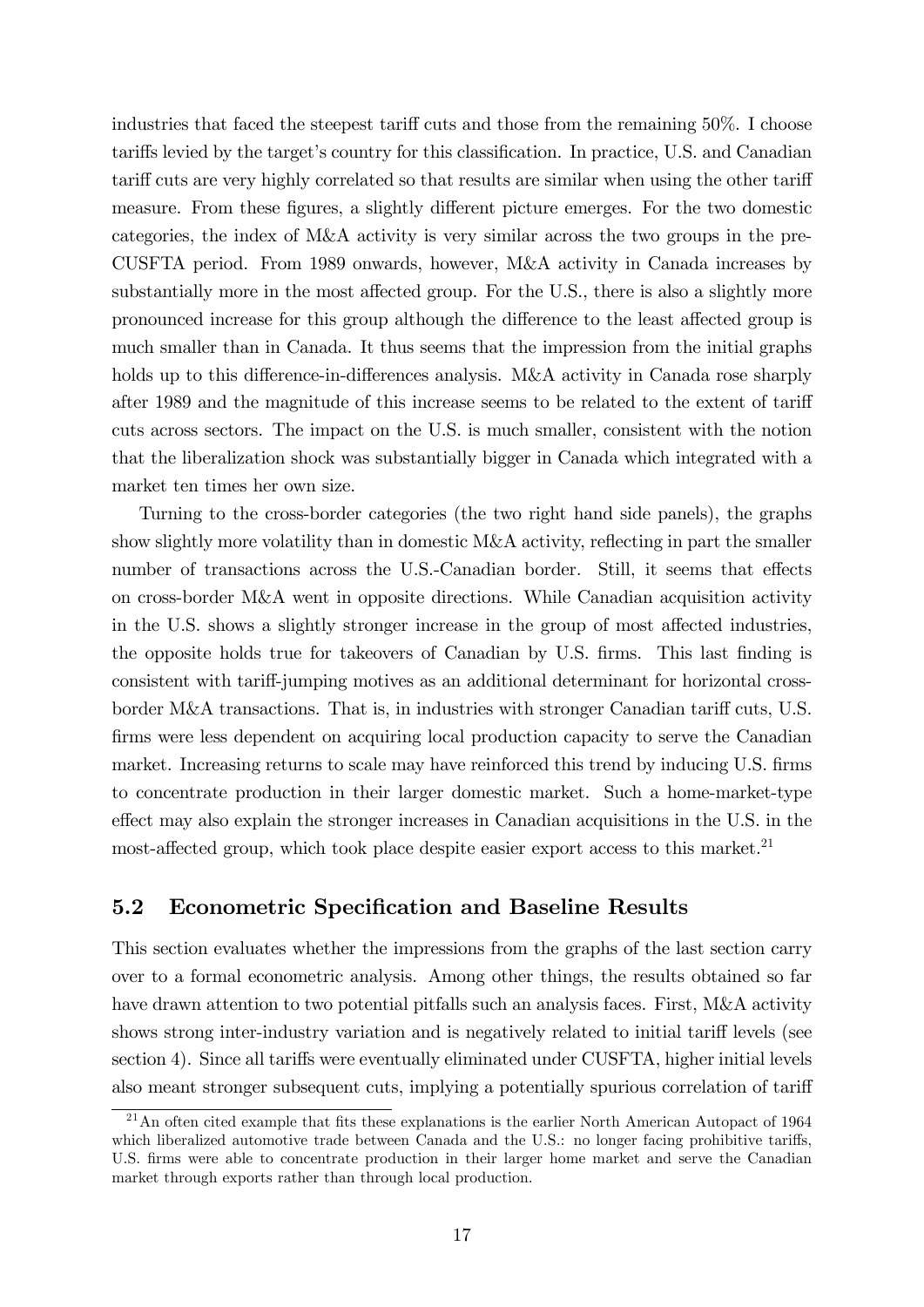changes and M&A activity. Second, the strong increase in the number of mergers and acquisitions over the whole period 1985-1997 suggests the presence of a general economywide trend in M&A activity. Since all tariffs came down after 1989 this could again lead to a spurious correlation with tariff cuts. To address these issues, I will implement a difference-in-differences approach by controlling for both industry and time fixed effects.

To obtain guidance on the choice of an appropriate econometric specification, I turn to the theoretical model derived earlier. There, the volume of capital reallocation was given by  $T = \frac{a\lambda K}{[1+\lambda]^2}$  $\frac{a\lambda K}{[1+\lambda]^2\tau}$   $|d\tau|$  (equation 3), where  $|d\tau|$  was the absolute change in variable trade costs, K an economy's capital stock,  $\lambda$  a measure of initial trade costs (both fixed and variable), and  $a > 0$  the Pareto-distribution's shape parameter.

First consider the choice of empirical proxies for  $|d\tau|$  and T. In the model, variable trade costs  $\tau$  are of the iceberg-type and thus relate to tariffs t as  $\tau = 1 + t$  which implies  $d\tau = dt$ . My measure for  $|d\tau| = |dt|$  will thus be the absolute change in tariffs from the pre-CUSFTA year of 1988 to the last year for which I have tariff data (1997). As  $dt \leq 0$  for all sectors, this absolute change is  $|dt| = -dt = \text{tariff}_{1988} - \text{tariff}_{1997}$ . Because CUSFTA was a bilateral liberalization agreement and the treaty partners tended to protect the same sectors, the magnitude of U.S. and Canadian tariff cuts is very similar across industries. In line with previous empirical studies of trade liberalizations - which mostly look at unilateral tariff reductions by a particular country - I opt for domestic tariffs. That is, I use Canadian tariff cuts when analyzing the impact of CUSFTA on takeovers of Canadian firms and U.S. tariffs cuts for transactions involving U.S. targets.<sup>22</sup> As already mentioned, my proxy for the amount of reallocation via M&A  $(T)$  is the number of transactions which I denote MA. In order to smooth the data and reduce the number of zero observations, I aggregate numbers over the pre- and post CUSFTA-period (1985-1988 and 1989-1997). This yields a panel with two time periods and 140 industries. With these choices of proxies for  $|d\tau|$  and T, I can write my specification as:

$$
MA = \frac{a\lambda K}{\left[1+\lambda\right]^2 \tau} \left|dt\right| \tag{4}
$$

Given the multiplicative form of (4), one possibility would be log-linearization and estimation via OLS. However since the occurrence of zeros in MA is still frequent, in particular for the cross-border merger categories, such an approach is not feasible. Also note that MA is a non-negative and usually small integer, suggesting that count data models are a more appropriate choice here. To obtain a corresponding specification, I rewrite the right-hand side of (4) in exponential form:

 $^{22}$ Robustness checks using foreign tariff reductions as regressors yielded similar results which is unsurprising given the very high correlation of tariff cuts (in excess of  $80\%$ ). An interesting area for future work would be to study more asymmetric liberalization agreements with sufficient independent variation in tariff cuts. Such agreements would allow to separately identify the effects of import- and export-promoting policies on M&A activity.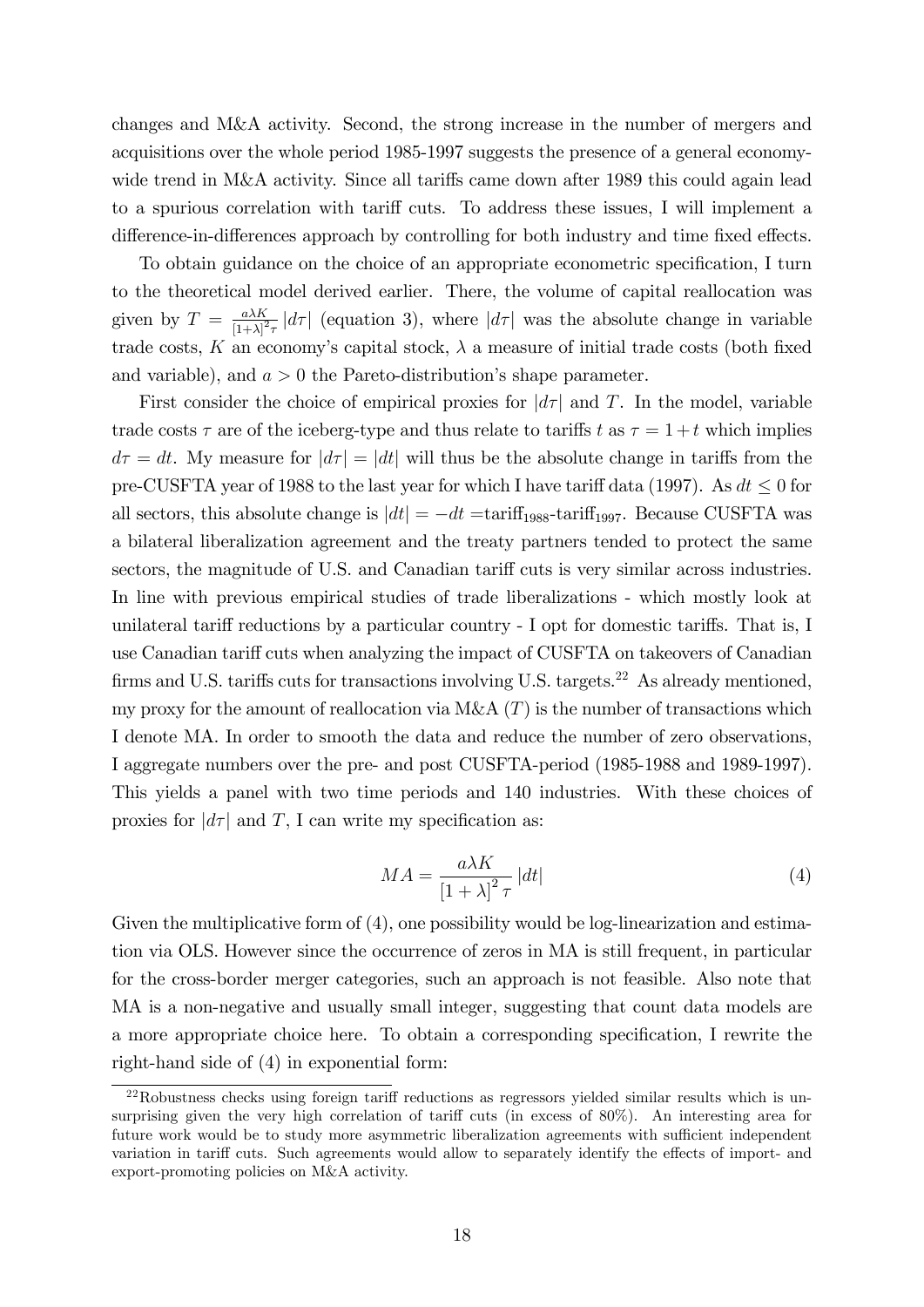$$
MA = \exp(\ln a + \ln K + \ln \frac{\lambda}{\left[1 + \lambda\right]^2 \tau} + \ln|dt|)
$$
\n(5)

The identifying assumption I will initially make (but later relax) is that the various components of  $(5)$  besides  $|dt|$  are either time- or industry invariant and can thus be captured by time- and industry fixed effects,  $d_i$ ,  $d_{pre}$  and  $d_{post}$  (where  $d_{pre}$  and  $d_{post}$ denote the pre- and post CUSFTA period, respectively).<sup>23</sup> Writing  $(5)$  in expectations form and using the dummy variables just defined then yields a conditional mean exactly identical to the one found in fixed effect count data models: $^{24}$ 

$$
E(MA_{it}|dt, d_i, d_t) = \mu_{it} = \exp(d_i + d_{pre} + d_{post} + \beta \times d_{post} \ln |dt|_{it})
$$
(6)

Consistent estimates of the parameters in  $(6)$  can be easily obtained via fixed effects Poisson estimation. I opt for Poisson rather than a negative binomial model since the former has the desirable robustness property that consistency of estimates will be achieved as long as the conditional mean (6) is correctly specified - irrespective of whether  $MA_{it}$ actually follows a Poisson distribution (see Wooldridge, 1999 and 2002; Santos Silva and Tenreyro, 2004). Standard errors will be affected by deviations from the Poisson assumption but computation of variance-covariance matrices robust to overdispersion, heteroskedasticity and within-group correlation is straightforward (Wooldridge, 1999 and 2002).

Table 3 reports results for my baseline Poisson fixed effects model  $(6)$  for the full sample of acquirers, i.e. manufacturing Örms from the same three-digit sector as the target, manufacturing firms from other sectors and firms with principal activities outside manufacturing. Line 1 shows coefficient estimates of  $\beta$  and  $d_{post}$  for each of the four subgroups of M&A (domestic and cross-border transactions).<sup>25</sup> As seen, the strongest impact of CUSFTA seems to be on domestic Canadian M&A activity which is consistent with the earlier graphical analysis. As an approximation, the coefficient estimates suggests that

<sup>&</sup>lt;sup>23</sup>Since the parameter a, initial trade barriers  $\lambda$ , and countries' capital stocks K are all constant in the model, this identifying assumption is consistent with the earlier theory. Obviously, various industry-level shocks might cause time-industry-variation in  $a$  or  $K$ , a point which I discuss in more detail below and try to control for.

<sup>&</sup>lt;sup>24</sup>Note that the below specification implicitly sets tariff cuts in 1985-1988 to zero. This is necessary since my data sources do not contain US tariffs for 1985 and 1986 and only imputed data for Canada (see appendix B). However, as shown for example in Gu et al. (2003) and also evident in my Canadian tariff data, tariff changes in 1985-1988 were very small both in absolute terms and compared to the subsequent cuts. Thus, assuming a zero-change seems to be a good approximation (also see appendix B for a brief discussion of the very similar results obtained by using the imputed Canadian data).

 $^{25}d_{pre}$  is the excluded category so that  $d_{post}$  gives the average relative increase of M&A activity in comparison to the pre-CUSFTA period that is not explained by tariff cuts. Note that contrary to what is sometimes asserted in the literature, there is no incidental parameter problem with the fixed effects Poisson regressions (see Cameron and Trivedi (1998) for a proof). That is, conditional maximum likelihood estimation (using total industry transactions  $MA_i = \sum_t MA_{it}$  as the sufficient statistic) yields identical results to simple QML Poisson estimation with a set of industry dummies.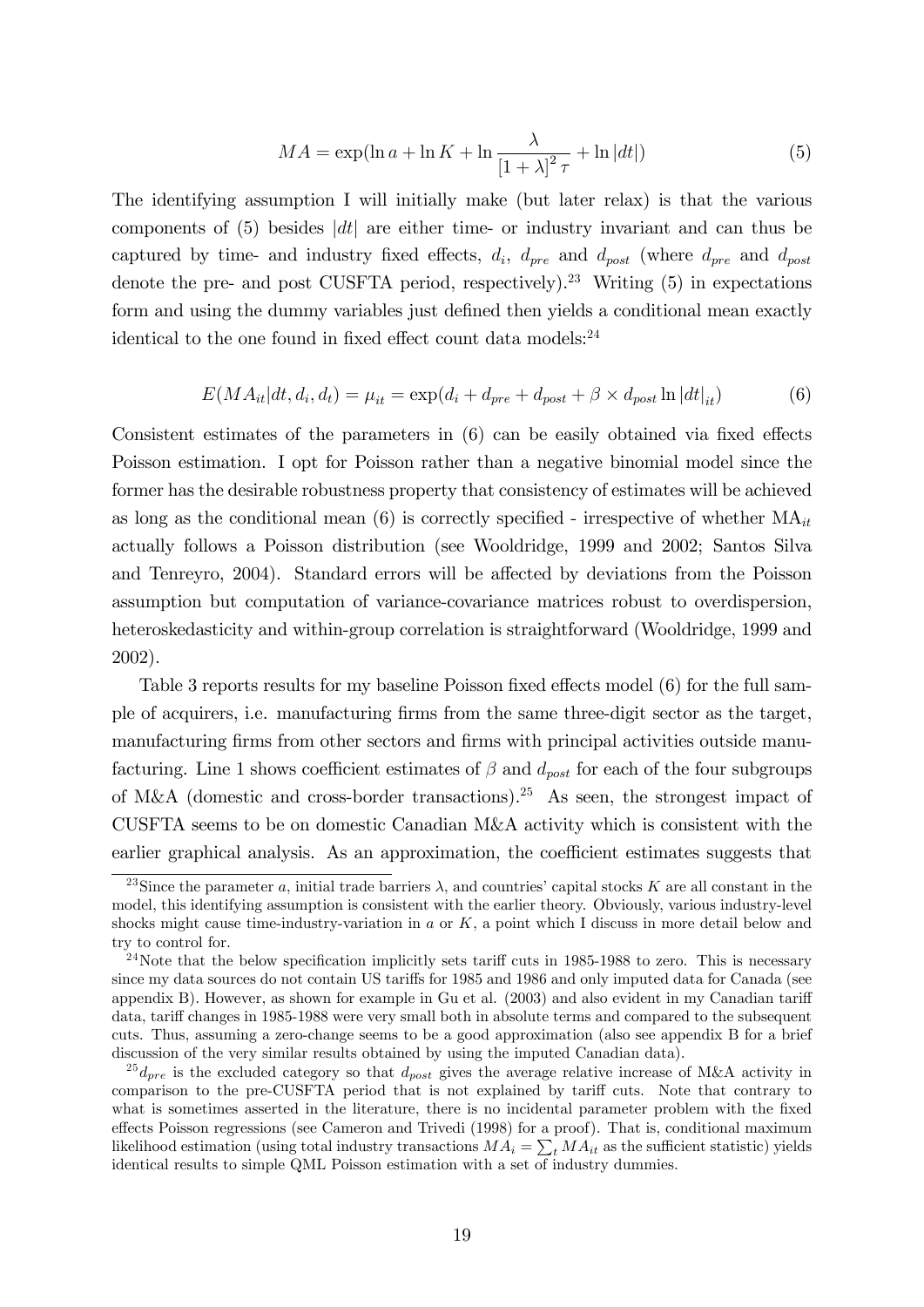each doubling of tariff cuts in a given target industry led to an increase of  $36.5\%$  in the number of domestic Canadian M&A transactions. Results are also significantly positive for U.S. domestic  $M\&\text{A activity}$ , although the magnitude of the coefficient estimate is only about 1/5 of its Canadian counterpart.

Lines 2-3 of table 3 show results for two alternative measures of tariff cuts. The first measure uses absolute changes in tariffs, i.e.  $d_{post} \times (\text{tariff}_{1988} - \text{tariff}_{1997})$  rather than  $d_{post} \times \log(\text{tariff}_{1988} - \text{tariff}_{1997})$ . This gives equal weight to each percentage point of tariff cuts, irrespective of the overall magnitude of the reduction. The second measure is a binary indicator taking the value one if an industry is among the 50% of industries with the highest tariff cuts, i.e.  $d_{post} \times 1(dt > dt_{50\%})$ . This measure is thus similar to the one used in the graphic analysis from the last section. The results from these two alternative measures show a qualitatively similar picture to the baseline estimates for domestic M&A activity, i.e. the impact on Canada seems to have been much stronger.<sup>26</sup> The coefficient estimates for the absolute change in tariffs - which is the most straightforward of all measures in terms of interpretation - indicate that for every percentage point decrease in tariffs the number of takeovers of firms in the affected industries increased on average by 8.3%. Given that the mean decline in Canadian tariffs at the three-digit level was about 8%, this suggests that CUSFTA increased M&A activity by approximately 65%. The corresponding coefficient for the U.S. is much lower  $(0.98)$  but still marginally statistically significant. This again highlights the differential impact of CUSFTA on the two markets, in particular if one takes into account that the mean U.S. tariff decline was only about 4% (yielding an estimated average impact on M&A activity of just 4%). Taking into account all three tariff cut measures, the picture is less clear for the cross-border merger categories since coefficients are mostly statistically insignificant. Qualitatively, however, the estimates give a similar impression as the earlier graphs: Canadian acquisitions in the U.S. have gone up as a result of tariff cuts while U.S. acquisitions in Canada have come down.

## 5.3 Robustness Checks

Control Variables I have so far relied on the assumption that tariff cuts were the only time- and industry-varying determinants of M&A activity, which allowed me to identify the effect of CUSFTA from a simple difference-in-differences approach without additional controls. While M&A activity will in practice also be influenced by other time-industry varying factors, one has to proceed carefully when choosing appropriate control variables. First, I will refrain from using a number of obvious industry-level

<sup>&</sup>lt;sup>26</sup>Note that according to standard model selection criteria for maximum likelihood models (e.g. pseudo- $R^2$ s) the theory-based based measure (log tariff changes) actually provides a marginally better fit than the two adhoc-measures. For the three baseline specifications estimated here, the results for the pseudo-R2s are: 0.87 (log changes), 0.86 (absolute changes), and 0.85 (binary measure).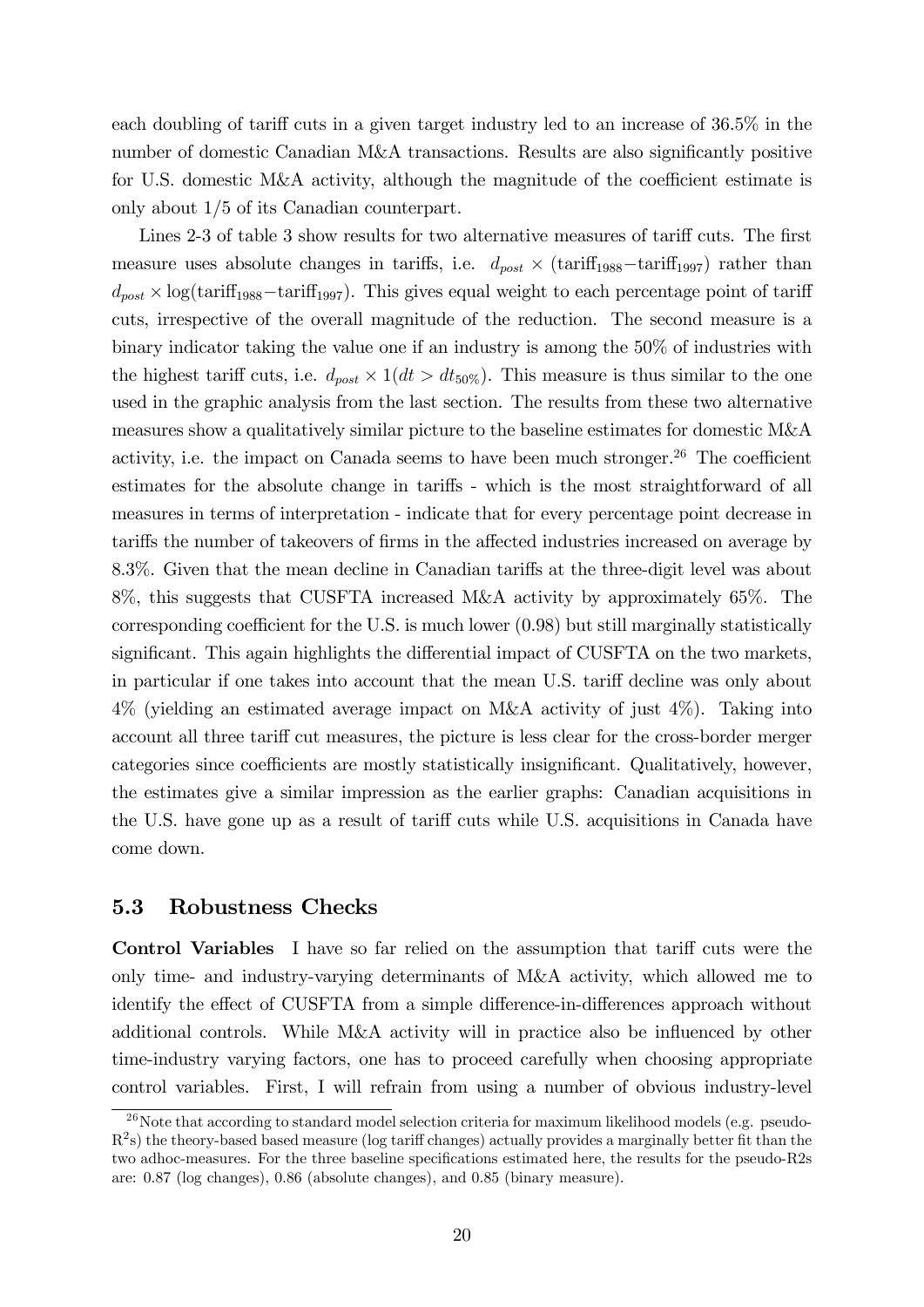variables like employment, output, the number of firms or productivity growth. Besides likely endogeneity problems, the common concern with these variables is that there is ample evidence that they are themselves strongly influenced by trade liberalization (for the effects of CUSFTA see in particular Trefler, 2004, and Head and Ries, 1999). Since it is indeed through their influence on such variables that tariff cuts change incentives for M&A, controlling for them would invalidly attribute less of the increase in takeover activity to freer trade. A similar criticism applies to a number of determinants that have been proposed in the Corporate Finance literature on M&A activity, like capacity utilization, sales growth, free cash flow or relative price-earnings ratios (Mitchell and Mulherin, 1996; Mulherin and Boone, 2000; Andrade and Stafford, 2004; Gugler et al., 2004). In addition, some of these variables are of an inherently firm-level nature and thus unsuited for the present industry-level analysis. $27$ 

In the light of these difficulties, I choose to pursue a different route and try to control for time- and industry-varying factors other than tariff cuts by including the number of takeovers of Örms in the same industry in the United Kingdom, France and (West) Germany.<sup>28</sup> The idea behind this approach is that these countries were largely unaffected by CUSFTA and changes in takeover activity there should thus pick up any general industry-level trends in underlying M&A determinants. Since many factors which might potentially ináuence takeover rates are highly correlated across developed countries, these trends are likely to be similar in Europe and in North America. Examples include oil price shocks, low sales growth and low capacity utilization combined with large amounts of free cash flow in declining industries, or strongly increasing price-earnings ratios in times of stock market bubbles. Indeed, the simple correlation between the number of European and U.S. or Canadian M&A transactions per-period and industry is on average about 70%. Note that I exclude any acquisitions of North American firms in Europe or vice versa from the EU numbers. This avoids endogeneity problems arising from the fact that M&A transactions in North America could be a substitute for cross-Atlantic transactions in some cases.<sup>29</sup>

Lines 4-6 of table 3 show the results for all three tariff cut measures with the controls in place. I use domestic M&A in the UK, France and Germany as the control for the

 $27$ Variables of this type analyzed in the literature are Tobin's q, free cash flow, and price-earnings ratios. As discussed for example by Andrade and Stafford (2004), there is no straightforward way to aggregate these determinants from the firm to the industry level since their impact is highly non-linear or depends on differences between targets and acquirers.

<sup>&</sup>lt;sup>28</sup>These are the three developed countries besides Canada and the U.S. for which  $M&A$  coverage in Thomson Financial is reasonably complete back to 1985.

<sup>&</sup>lt;sup>29</sup>A remaining issue might arise from the implementation of the European Common Market during the period 1986-1992. However, the impact on M&A activity through changes in manufacturing trade is likely to have been small. This is since much more substantial measures like duty-free trade, common external tariffs and many common sectoral policies had already been in place for more than a decade by 1986. A more novel aspect of the common market was the liberalization of cross-border capital áows. This measure, however, showed little cross-sectoral variation and should as such be captured by my period fixed effects.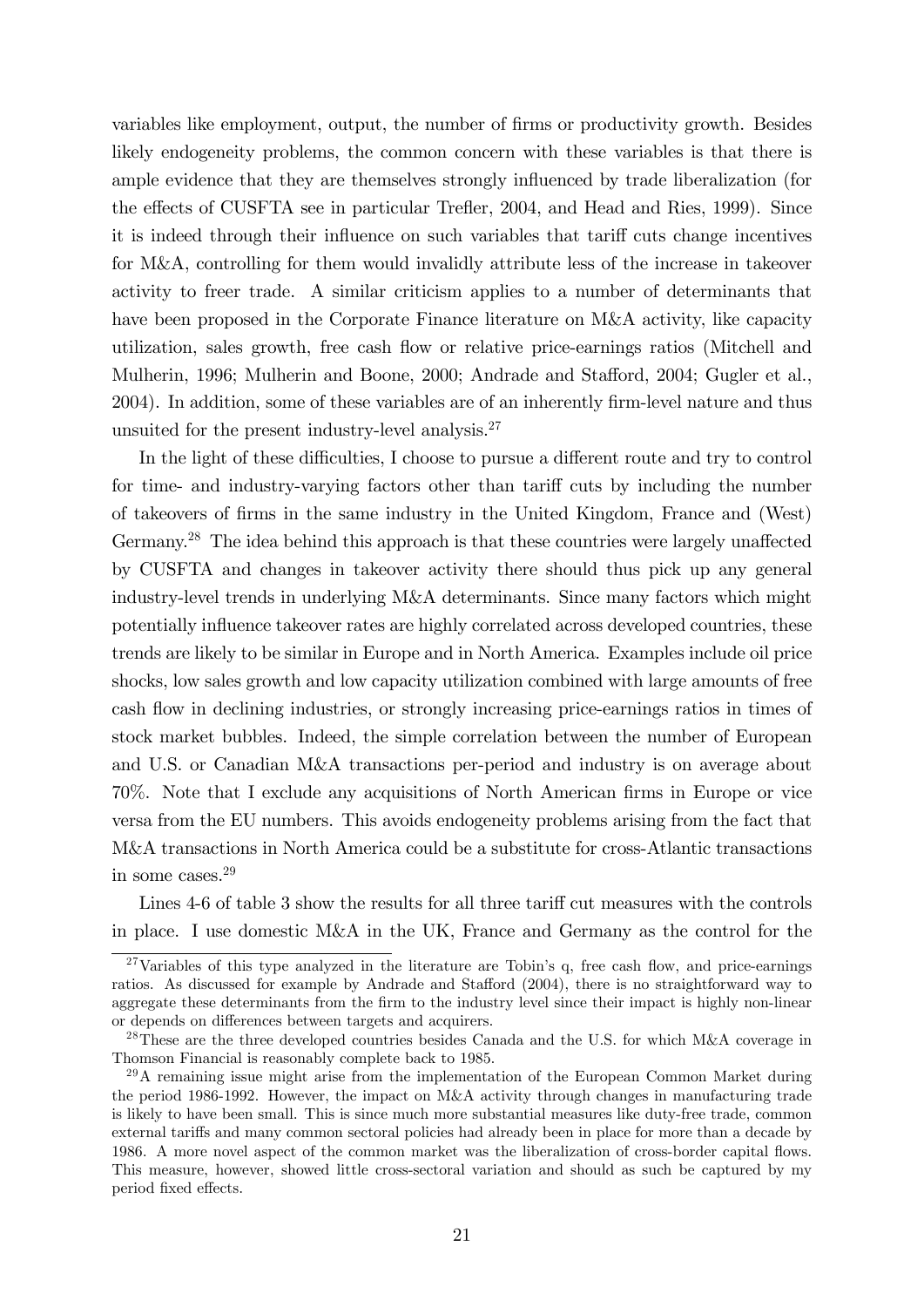two regressions on domestic M&A activity and all cross-border M&A with targets in one of these three countries as the control for the cross-border categories (excluding acquisitions by U.S. or Canadian firms). As seen, the coefficients estimates are very similar to the earlier results, consistent with the idea that industry and time fixed effects already captured most of the influence of non-tariff related determinants of M&A activity.

**Results for Different Subsamples** I perform further robustness checks by looking at specific subsamples of M&A transactions. I start by excluding the acquirer  $SIC$ -code 6799 (îInvestors, n.e.c.î). As discussed earlier, a large fraction of this category is made up by private equity and venture capital Örms as well as private investors, groups which do not neatly Öt into the earlier theoretical framework. However, results are basically unaffected by the exclusion of this group as is shown in the first three lines of table 4.

Next, I drop acquisitions of minority interests from my sample, i.e. transactions at the end of which the acquirer holds less than 50% of control rights or held more than  $50\%$  to begin with. The corresponding coefficient estimates (lines  $4-6$ ) show a slightly stronger impact of tariff cuts on domestic Canadian M&A activity while estimates for domestic U.S. transactions drop somewhat and are now mostly statistically insignificant (except for the binary tariff cut measure).

In lines 7-9, I look at M&A transactions taking place within identical three-digit manufacturing industries. These specifications are thus closest to the theoretical model presented in section 2 which looked at within-sector acquisitions. From the regression results it appears that CUSFTA affected within-sector M&A activity in broadly similar ways to overall M&A activity. The one noticeable exception is a strong increase in the coefficient magnitude for U.S.-by-Canada-acquisitions when absolute tariff changes are used as a regressor (although this change is not repeated for the other functional forms).

Finally, I restrict my sample to include only transactions involving publicly traded firms. This is of interest since the following sections, which look at target and acquirer characteristics and the quantitative importance of M&A as a form of reallocation, will almost exclusively rely on data for publicly traded Örms. It is thus useful to check whether the qualitative results found so far also apply to this particular subsample of firms. In addition, publicly traded firms tend to be bigger and are more likely to be exporters which suggests that CUSFTA's impact may indeed have been different for this group. However, lines 10-12 of table 4 show that this is not the case for domestic M&A activity. The cross-border M&A regressions, in contrast, do show somewhat stronger results for this subsample. U.S. acquisitions by Canadian firms seem to be more affected by CUSFTA now, with coefficients mostly being significant and large in absolute magnitude. Also, U.S. acquisitions in Canada are positively related to tariff cuts in this subsample although none of the estimates are statistically significant.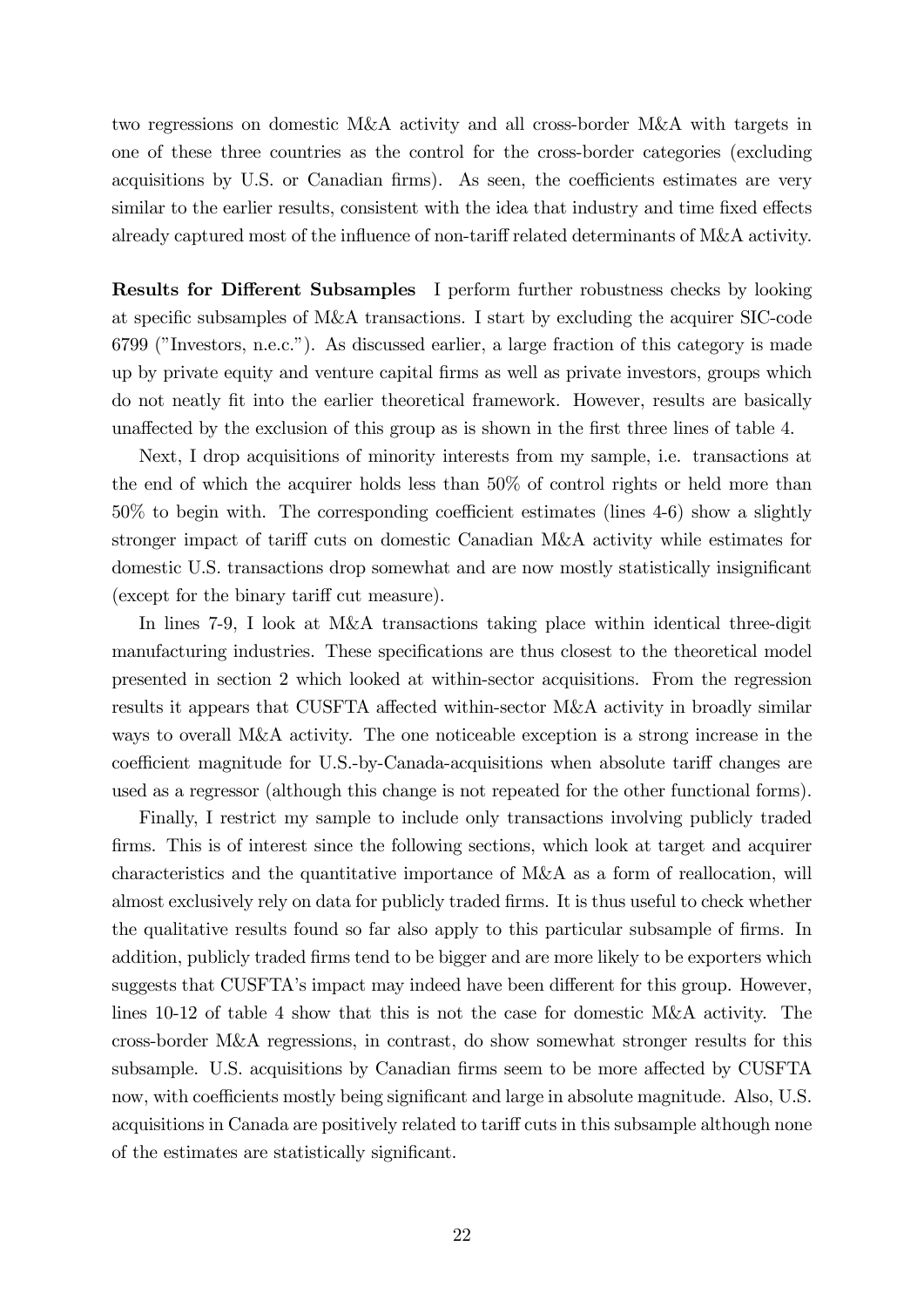Changes in Competition Policy as an Alternative Explanation? As the above graphs and estimations make clear, the main reaction from CUSFTA seems to have come from domestic Canadian M&A activity. This brings up an alternative explanation for the results found so far. Canadian competition authorities might have become more lenient vis-à-vis domestic M&A activity given increased competition from U.S. firms. If this relaxation of supervision was correlated with the extent of Canadian tariff cuts  $(e.g.$  because the competition authorities took them into account in their definition of the relevant market), this could provide an alternative explanation for my results. Note, however, that such a policy change is not incompatible with M&A as a means of resource transfer: the need for industrial restructuring after CUSFTA could have been the underlying cause for increased M&A activity and a more lenient stance from the competition authorities may have merely facilitated the adjustment. One would thus need the additional argument that Canadian industries were already poised for consolidation before CUSFTA and that relaxation of merger guidelines then eliminated restraining regulatory barriers. While it is difficult to definitely exclude this possibility, documents and statements published by the Canadian Competition Bureau do not show any support for this hypothesis.<sup>30</sup> Also, if a looser competition policy was responsible for the surge in M&A activity one would expect to see a far stronger effect for within-industry transactions which is not the case.<sup>31</sup>

# 6 Comparison of Acquirers and Targets

The last sections have provided evidence that CUSFTA led to an increase in M&A activity, in particular in Canada and both within and between industries. This section looks in more detail at the characteristics of acquirers and targets in order to determine whether the resulting inter-Örm transfer of resources is similar in nature to the one involved in firm and establishment exit and contraction. The existing literature has shown that it is usually the less productive Örms and plants that contract or exit. While it is typically not possible to track the employment of factors of production in these studies, the parallel expansion of high productivity establishments seems to indicate that they re-employ at least part of the freed-up resources. The question thus arises whether M&A similarly leads to a channeling of resources towards more productive owners. This also has important implications for M&A-induced changes in aggregate productivity since existing studies have demonstrated that post-takeover gains in the target's productivity depend crucially on a superior efficiency of the acquiring firm (e.g. Maksimovic and Phillips,

 $30$ See http://www.competitionbureau.gc.ca/ and in particular the revised "Merger Enforcement Guidelines" from  $1991$ .

 $31A$  bigger increase would be expected for this category since horizontal M&A is the main focus of the competition authorities. According to the Canadian Competition Bureau (1991) vertical and conglomerate M&A transactions were rarely the object of regulatory restrictions.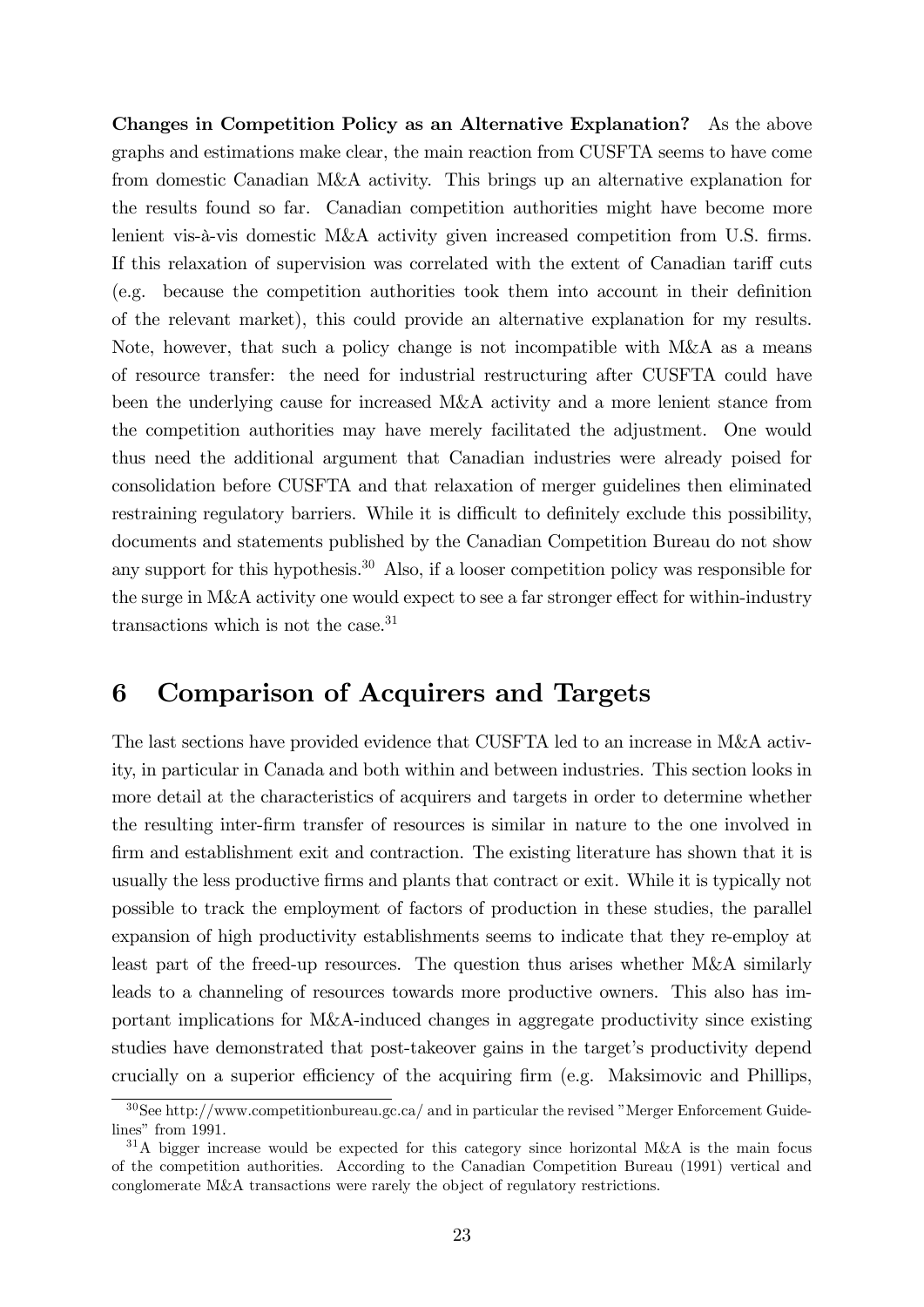2001).

A simple way of comparing targets and acquirers is to regress proxies for firm performance on dummies for whether a company is a target or an acquirer in a transaction. For this, I use data from Compustat North America and Compustat Global as described in section 4. I start by looking at net sales and the number of employees to get an impression of the size differences between targets and acquirers. Next, I compare levels of proÖtability, using pretax income per employee and pretax income per net sales as proxies. Recall from the theoretical section of this paper that more productive Örms were predicted to be both larger and more profitable than less productive firms. Thus the above comparisons might also be seen as a first check on underlying productivity differences. Since in practice, differences in size and profitability might also be due to other factors, I additionally use labor and total factor productivity as more direct proxies.<sup>32</sup>

The basic econometric specification I estimate is:

$$
y_{tj} = \alpha + d_t + \beta_1 \times target_{tj} + \varepsilon_{tj} \tag{7}
$$

where  $y_{tj}$  is the performance indicator of interest for company j at time t (where t denotes the last completed fiscal year prior to the takeover announcement). The  $d_t$  represent time fixed effects and  $target_{tj}$  is a dummy that takes the value one if the company in question is a target.<sup>33</sup> The coefficient of interest is thus  $\beta_1$  which gives the difference between targets and acquirers (which are the omitted category). Block 1 of table 5 shows results for these baseline regressions. Acquirers are found to be significantly bigger in terms of net sales and the number of employees (columns 1 and 2). In addition, both pretax income measures indicate that acquirers are also substantially more profitable (columns 3 and 4). Interestingly, using estimates of  $\alpha$ ,  $d_t$  and  $\beta_1$  for these specifications, one finds for most years of the sample that targets were on average making slight losses prior to takeover. Finally, the productivity differences between acquirers and targets are also significantly positive. For labor productivity, the acquirers' advantage is somewhat more pronounced than for total factor productivity  $(12\%$  as opposed to  $4\%)$  which seems to be

 $32\,\mathrm{My}$  TFP figures are calculated from a two-factor Cobb-Douglas production function under the assumption of constant returns to scale (the two factors are labor and capital and I assume an elasticity of value added with respect to labor of 0:66). Note that since Compustat does not provide information on intermediate inputs, I use output (net sales) as my proxy for value added and assume that variations in the intermediate share are not systematically related to target or acquirer status.

 $33$ Note that specification (7) pools all available data for targets and acquirers rather than calculating a target-acquirer difference for each merger and estimating the mean difference. This is necessary since for most mergers I do not have financial data on both parties. Note that for a given sample of mergers without missing data these two approaches are identical. Also, while pooling data increases the number of acquirers relative to targets (because data availability is generally better for larger Örms and acquirers tend to be larger), the resulting bias is likely to work against and not in favor of finding significant differences. This is since it is the smaller targets that get excluded from the sample (and since - at least in my sample - smaller size in terms of either net sales or employment is associated with lower profitability and productivity).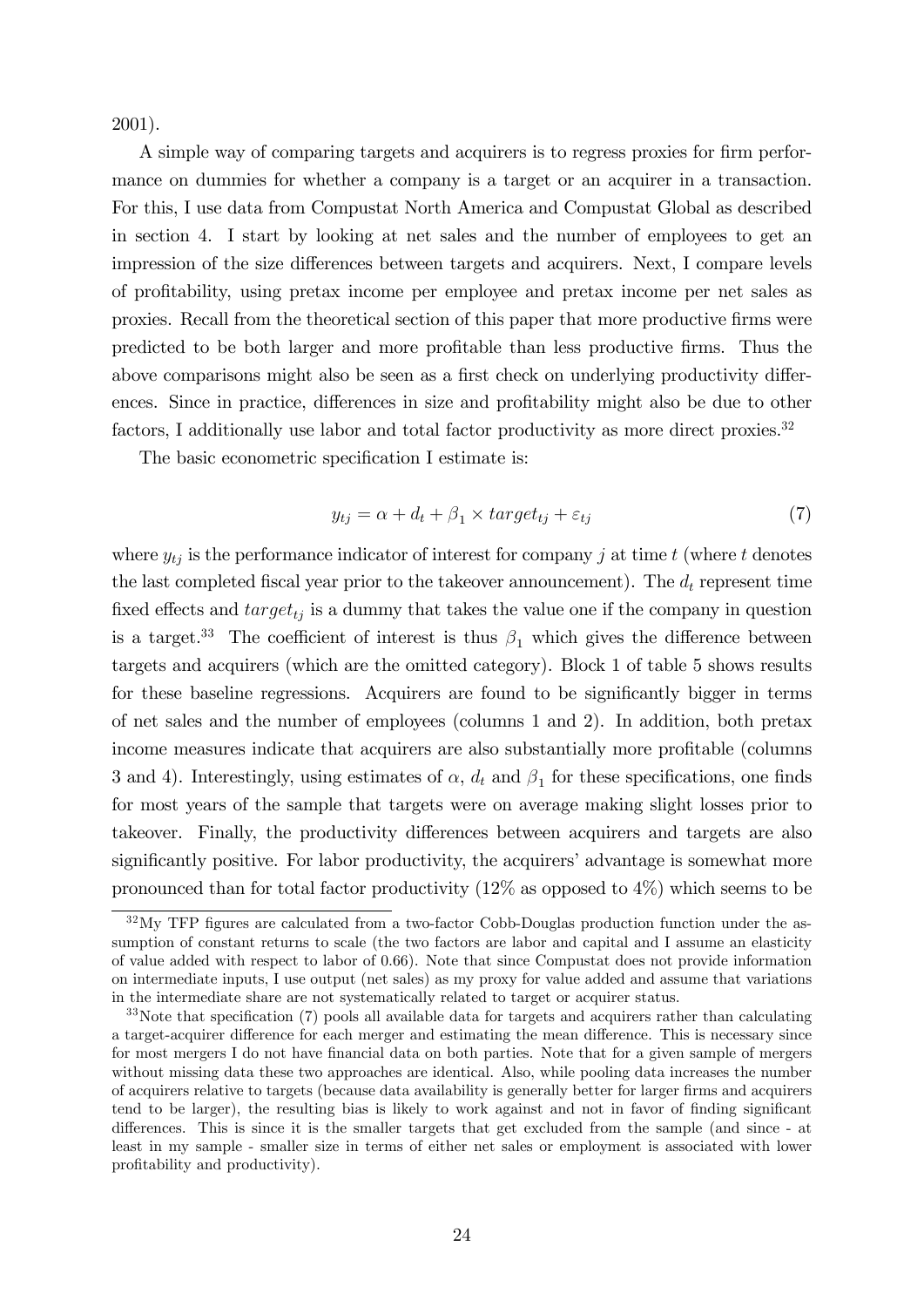due to a higher capital intensity among acquirers.

My baseline estimate of  $\beta_1$  is an average across all four M&A categories, i.e. U.S. and Canadian domestic transactions and the two cross-border categories. Next, I allow for acquirer-target differences to vary across these groups by estimating separate intercepts and slopes for all four types of M&A transactions:

$$
y_{tj} = \alpha_{CAT} + d_t + \beta_1 \times tarUU_{tj} + \beta_2 \times tarCC_{tj} + \beta_3 \times tarUC_{tj} + \beta_4 \times tarCU_{tj} + \varepsilon_{tj} \tag{8}
$$

where  $\alpha_{CAT}$  are the category specific intercepts and  $tarUU_{tj}$ ,  $tarUC_{tj}$ ,  $tarUC_{tj}$ , and  $tarCU_{tj}$  are binary variables indicating whether a company is a target in one of the four types of transactions (for example,  $tarUC_{tj}$  equals one if company j is the U.S. target of a Canadian acquirer). Results on the four target dummy coefficients are shown in block 2 of table 5. Target-acquirer differences for the non-productivity indicators (net sales, employees and the two pretax income measures) are qualitatively similar to the first specification. However, the productivity estimates reveal some interesting changes. First, differences in both labor and total factor productivity seem to be considerably more pronounced for domestic Canadian M&A transactions (acquirers are about 17% and 13% more productive, respectively). For domestic U.S. transactions, the productivity advantage of acquirers is somewhat lower (12% for labor productivity and 3.7% for TFP) but still highly significant. Third, estimates for acquisitions made by U.S firms in Canada also show acquirers to be more productive than targets, in particular with respect to total factor productivity. In contrast, the productivity differences for Canadian-U.S. acquisitions are both insignificant and the TFP estimate is actually positive. One potential explanation might be that there are gains for Canadian firms that go beyond a pure reallocation story where acquirers improve the target firm's productivity (e.g. access to superior technology in the U.S. market). For all other categories, however, it seems that resources are transferred from less to more profitable and productive firms.

In a last step, I augment specification  $(8)$  with industry fixed effects to control for possible variation in company characteristics across sectors. Block 3 of table 5 contains estimates for this final specification which are very similar to the results from (8). Since  $\beta_1$ to  $\beta_4$  are now identified from within-industry variation, this also indicates that acquirertarget differences are similar irrespective of whether transactions are of cross- or withinindustry nature.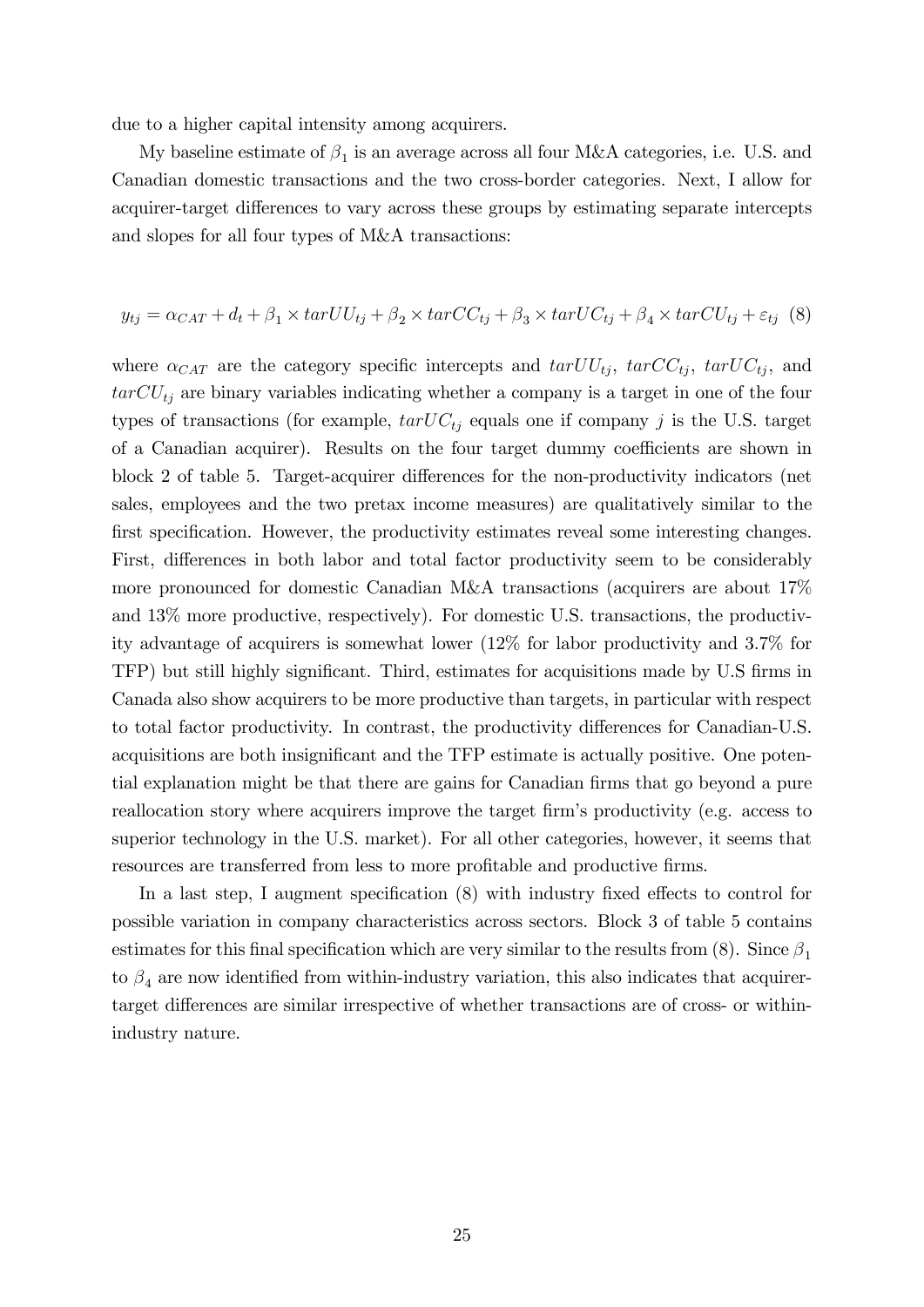# 7 The Quantitative Importance of the M&A Channel

The findings so far are supportive of the view that CUSFTA triggered an increase in resource transfers via M&A, especially in the smaller Canadian market. It also seems that these transfers were in most cases from less to more profitable and productive firms, similar to the channels analyzed in the previous literature (i.e. contraction and closure). A question that naturally arises from these observations is how important inter-Örm resource transfers via M&A are *quantitatively*, both in absolute terms and relative to the two other forms of adjustment to freer trade.

While the absence of a control group of firms not engaging in M&A in the Thomson Financial dataset prevents me from giving a definitive answer to this question, some progress can be made in a more indirect way. In particular, the available data allow an analysis of how important resource transfers via M&A are in general, i.e. not necessarily linked to trade liberalization. Against this baseline, the earlier estimates of CUSFTA's impact on M&A activity can be judged on their quantitative importance.

To evaluate the general quantitative importance of M&A, I rely again on information for publicly traded Örms from Compustat North America and Compustat Global as described in section 4. Of the 331 Canadian and 5816 U.S. Örms contained in the Compustat sample, about a quarter exits during the sample period due to M&A or bankruptcy related reasons with M&A accounting for 82% of all exits (see table 6). That is, M&A seems to be by far the most important exit form for publicly traded firms in North America.<sup>34</sup>

Table 7 delves deeper by quantifying the average annual amount of jobs and production (net sales) transferred through the two exit forms. In addition, I also look at the third form of moving resources away from contracting Örms, i.e. decreases in employment and sales at continuing companies. The resulting figures show that while reductions at existing firms are the most important channel, M&A is responsible for about  $25\%$  of joband  $30\%$  of sales volume redeployment. These figures are very similar for both the U.S. and Canada and demonstrate that M&A is indeed a quantitatively important way of transferring resources between firms. For the publicly traded companies analyzed here, it

<sup>&</sup>lt;sup>34</sup>Note that one alternative to the approach taken here would be to use the Compustat sample to estimate the impact of trade on the three adjustment channels, e.g. using a multinomial probit model. However, this would only give an estimate of the impact of trade liberalization on the relative incidence of the channels rather than the magnitude of the resource transfer involved. More importantly, there are some important limitations of the Compustat sample which prevent such a more detailed analysis. Most importantly, the focus on publicly traded firms means the number of Canadian firms is too small for the level of disaggregation used here (I have 140 sectors but only have exit information on 331 firms in Canada). In addition, I have no information on acquirers so that I cannot perform splits into the impact of CUSFTA on cross-border and domestic activity which was found to be very different. Finally, there are some issues related to the timing of exit and M&A since the date of deletion from Compustat need not correspond exactly to the actual transaction date.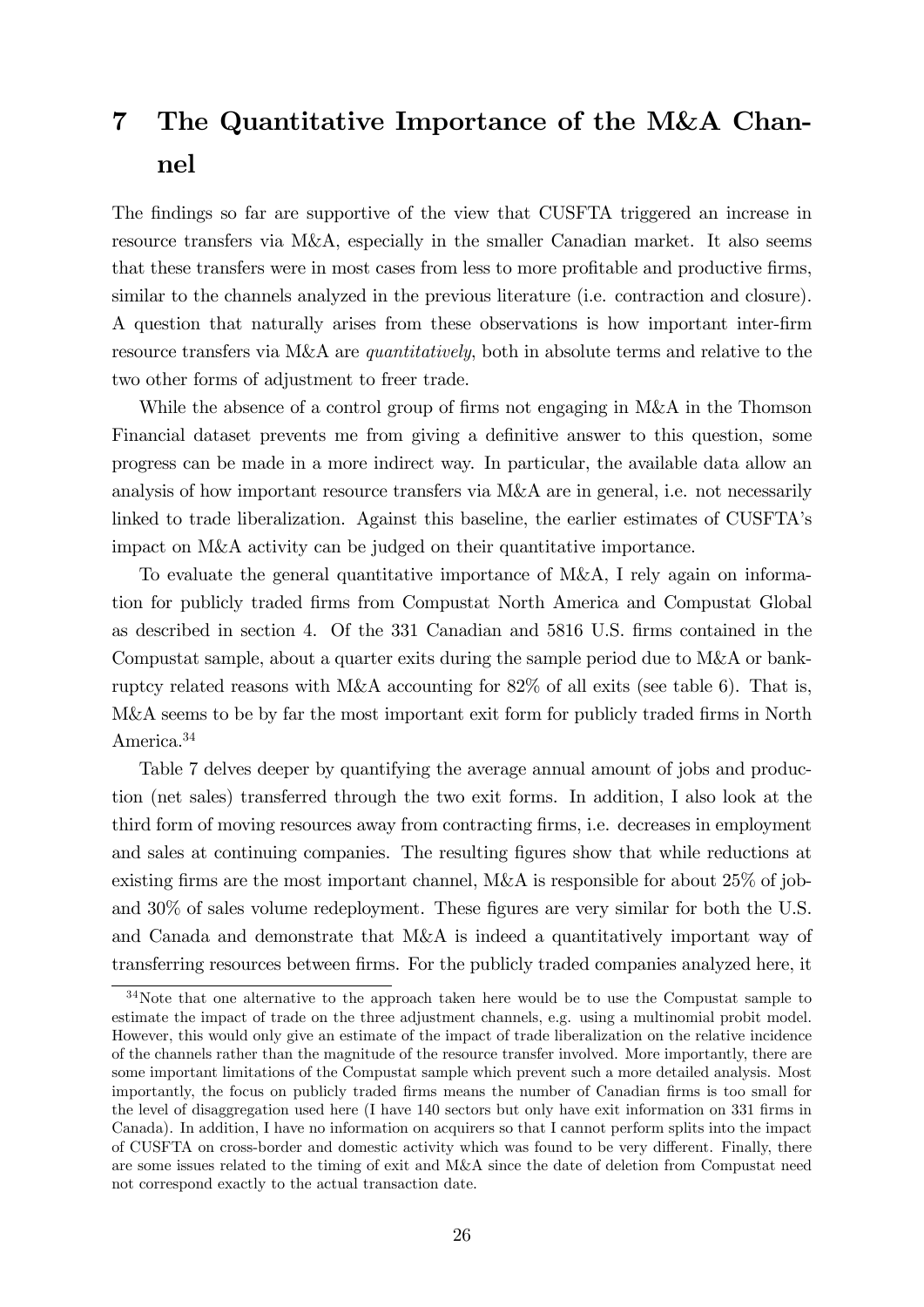also far outweighs exit via bankruptcy as the third adjustment channel.<sup>35</sup> It is likely that exit by bankruptcy will be more important among smaller, non-publicly traded companies and that turnover at continuing Örms will also be higher for this group (see Davis et al., 1996). On the other hand, it has already been pointed out that publicly traded firms account for over 80% of manufacturing output and employment in North America. Thus, the overall quantitative importance of M&A is unlikely to decrease by much in a more comprehensive sample. Combined with the earlier findings that CUSFTA led to large increases in domestic M&A activity in Canada (over 60% according to my estimates), these results suggest that the amount of resource transfer involved was indeed substantial.

# 8 Conclusions

This paper examined the empirical relevance of mergers and acquisitions (M&A) as a channel of Örm-level adjustment to trade liberalization. Guided by the insights from a simple theoretical model, I used the Canada-U.S. Free Trade Agreement (CUSFTA) of 1989 to estimate the impact of freer trade on M&A activity. I argued that CUSFTA provided an ideal setting for this purpose in many ways. It was a liberalization agreement between industrialized countries with comparatively few restrictions on takeovers; it represented a source of unanticipated and largely exogenous variation in trade barriers; and its main instrument - tariff cuts - was a direct and easily quantifiable trade policy measure with substantial sectoral variation. Implementing a difference-in-differences identification strategy, I found a rich set of results. While there does not seem to be a robust link between cross-border M&A and trade liberalization, resource transfer via M&A between domestic Örms is an empirically relevant phenomenon. This is particularly true for Canada, where I estimated a tariff cut-related increase in domestic M&A activity of over  $60\%$ . There also seems to have been an effect on domestic U.S. transactions, albeit a substantially smaller one which is consistent with the idea that CUSFTA presented a much less important trade shock for the large American market.

In order to compare resource transfers via M&A to adjustment via firm- and establishment contraction and exit, I further presented evidence on the nature and quantitative importance of the M&A channel. Using a large sample of publicly traded firms, I found that M&A involved a rechannelling of resources from low to high productivity firms (in particular for the domestic transactions) and that its magnitude is likely to have been quantitatively important. Taken together, these results suggest that for firms adapting to freer trade, M&A represents an important alternative to adjustment via closure,

 $35$ Note that sell-offs or closures of individual divisions or plants will show up under the "reduction" at continuing firms" category (exit by M&A or bankruptcy in Compustat only occurs if the entire firm is acquired or goes bankrupt). Insofar, the results for the two exit categories can be seen as the lower bound to what would be obtained from a plant-level analysis.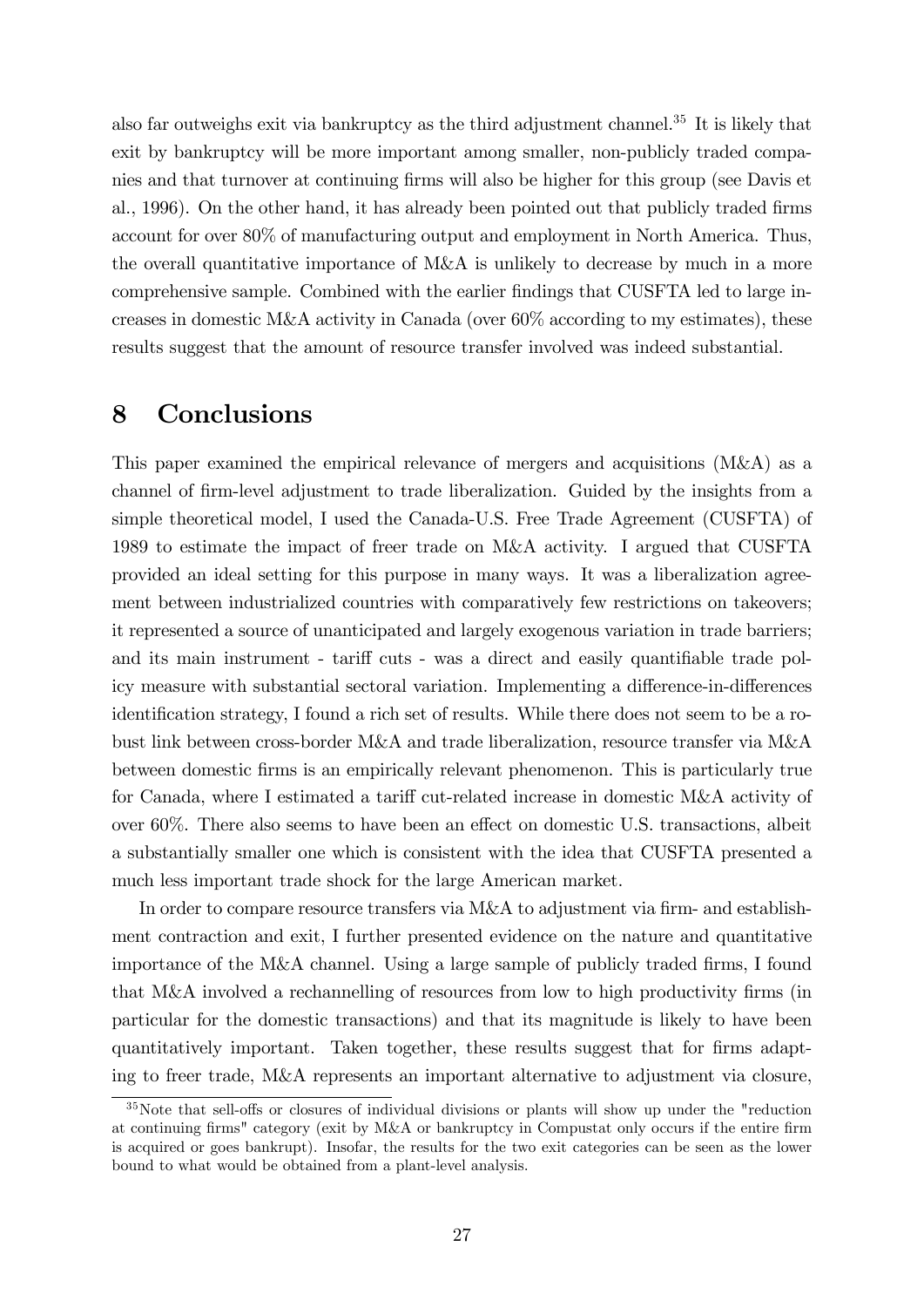contraction, or internal expansion.

There are a number of interesting implications arising from these findings. In particular, they highlight the fact that adjustment to freer trade can take less drastic forms than firm- and plant closure and the associated mass layoffs of workers and liquidation of capital. Indeed, if  $M\&\Lambda$  does represent a swifter and more efficient way of transferring resources between firms, this would have important implications for competition policy. In particular, one would like antitrust authorities to facilitate the necessary transfer of resources by reducing restrictions on acquisitions in the wake of trade liberalizations. Given the generally higher level of restrictions imposed on M&A activity in developing countries, this proposition could be of particular relevance there. This line of thought is reminiscent of certain strands in the Corporate Finance literature (in particular Jensen, 1993) which argue that takeovers represent a far superior way of restructuring industries than internal adjustments or bankruptcy and as such should not face unnecessary legal restrictions.<sup>36</sup>

This paper has provided evidence that  $M\&A$  is an important element of firm-level reactions to trade liberalization. The findings presented here suggest a number of important areas for further research. For example, it would be of interest to replicate my results for trade liberalization episodes in developing countries where different regulatory environments, lower stock market capitalization and more restricted availability of credit might imply a different and possibly more restricted role for M&A. Another promising extension would be to investigate in more detail how M&A compares to the alternative adjustment channels of exit and internal expansion or contraction. Besides looking at how firm- and industry-characteristics influence the choice of adjustment strategy, I am particularly interested in providing evidence on the relative efficiency of the different channels. Using certain exogenous restrictions on M&A (ownership structure, legal barriers to acquisitions etc.), it should in principle be possible to compare the performance of firms and industries that were able to use  $M\&\Lambda$  as an adjustment mechanism with other Örms and industries that had to rely on other forms of adjustment.

 $36$ Some tentative evidence supporting the efficiency of the M&A channel comes from the observation that M&A seems to lead to overall efficiency gains in most periods and settings (see Andrade et al., 2001, for a detailed survey). In contrast, liquidation costs are usually found to be substantial, with asset values decreasing by over 50% (see Jovanovic and Rousseau, 2004).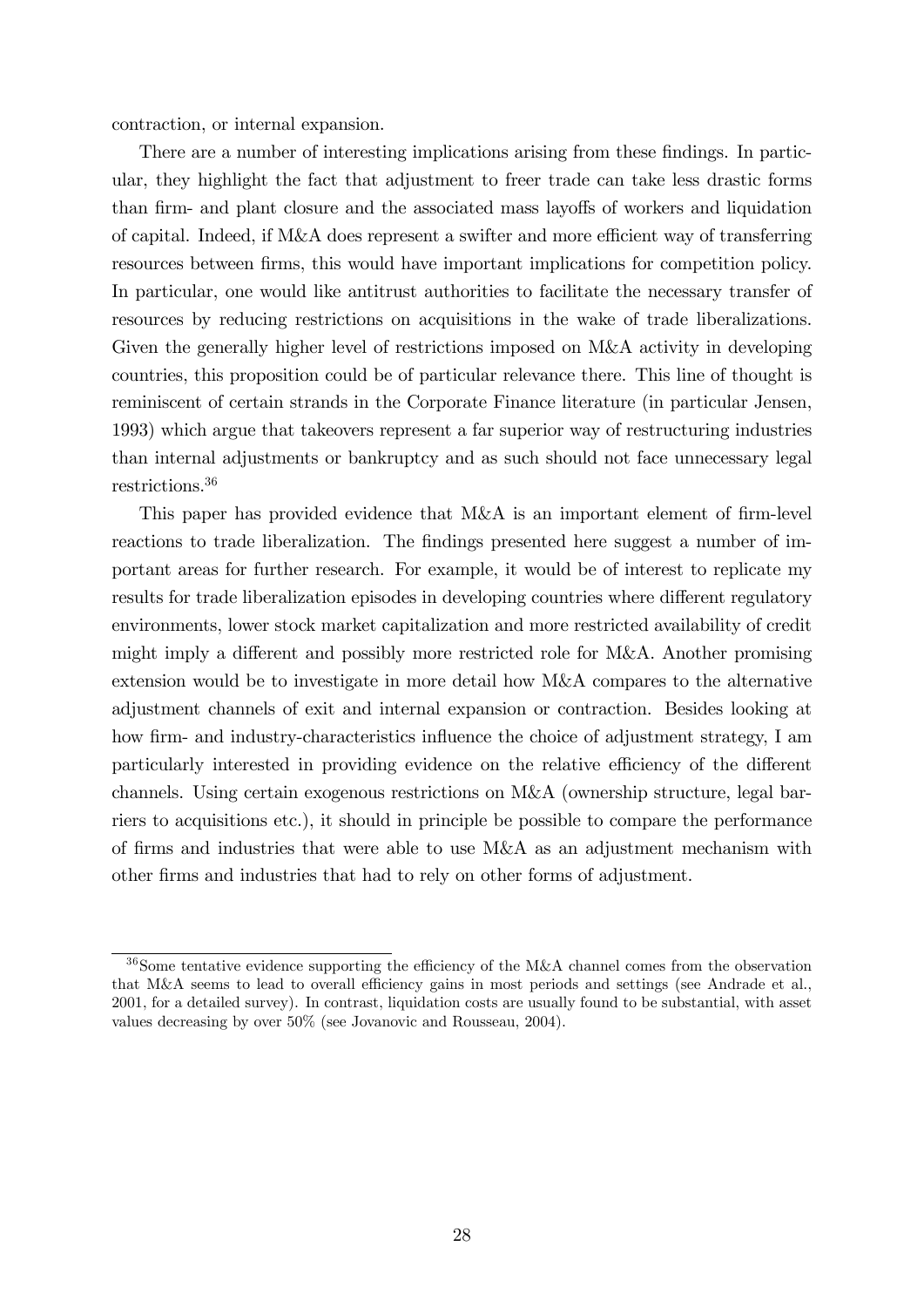# **Figures and Tables**

## **Table 1: Descriptive Statistics on Target Industries**

| U.S.               |                                           | Total No. of Acquisitions 1985-1997 |                             |                      |                     |                                  |                                    |                                           |                                           |
|--------------------|-------------------------------------------|-------------------------------------|-----------------------------|----------------------|---------------------|----------------------------------|------------------------------------|-------------------------------------------|-------------------------------------------|
| SIC87<br>(2-digit) | <b>Industry Name</b>                      | $(1)$ U.S. by<br>U.S.               | $(2)$ U.S. by<br><b>CAN</b> | $(3)$ CAN by<br>U.S. | $(4)$ CAN by<br>CAN | (5)<br>#Establishments<br>(U.S.) | (6)<br>#Establishments<br>(Canada) | (7) Avg. U.S.<br>import tariff in<br>1988 | (8) Avg. Can.<br>import tariff in<br>1988 |
| 20                 | Food and kindred products                 | 1497                                | 46                          | 52                   | 219                 | 20,749                           | 3,440                              | 3.9%                                      | 5.9%                                      |
| 21                 | Tobacco manufactures                      | 40                                  | 0                           | 0                    | $\overline{2}$      | 119                              | 20                                 | 20.7%                                     | 14.4%                                     |
| 22                 | Textile mill products                     | 385                                 | 11                          | 16                   | 37                  | 6,035                            | 757                                | 8.7%                                      | 13.5%                                     |
| 23                 | Apparel and other textile products        | 478                                 | 8                           | 11                   | 16                  | 23,224                           | 2,604                              | 9.4%                                      | 15.8%                                     |
| 24                 | Lumber and wood products                  | 257                                 | 15                          | 14                   | 90                  | 22,665                           | 3,110                              | 2.2%                                      | 4.5%                                      |
| 25                 | Furniture and fixtures                    | 314                                 | 3                           | 2                    | 32                  | 11,796                           | 1,927                              | 2.2%                                      | 10.7%                                     |
| 26                 | Paper and allied products                 | 531                                 | 30                          | 19                   | 125                 | 6,401                            | 818                                | 3.4%                                      | 8.8%                                      |
| 27                 | Printing and publishing                   | 1873                                | 69                          | 30                   | 209                 | 63,179                           | 5,425                              | 0.5%                                      | 2.0%                                      |
| 28                 | Chemicals and allied products             | 2550                                | 70                          | 65                   | 135                 | 12,138                           | 1,204                              | 3.8%                                      | 6.2%                                      |
| 29                 | Petroleum and coal products               | 216                                 | 9                           | 8                    | 21                  | 2,168                            | 140                                | 0.7%                                      | 0.8%                                      |
| 30                 | Rubber and misc. plastics products        | 819                                 | 27                          | 31                   | 64                  | 15,774                           | 1,607                              | 4.5%                                      | 8.8%                                      |
| 31                 | Leather and leather products              | 121                                 | 0                           | 3                    | 4                   | 2,026                            | 320                                | 7.5%                                      | 12.6%                                     |
| 32                 | Stone, clay, glass, and concrete products | 389                                 | 15                          | 20                   | 42                  | 16,279                           | 1,612                              | 1.8%                                      | 3.9%                                      |
| 33                 | Primary metal industries                  | 749                                 | 21                          | 38                   | 73                  | 6,479                            | 515                                | 3.4%                                      | 4.5%                                      |
| 34                 | Fabricated metal products                 | 1076                                | 38                          | 38                   | 82                  | 36,835                           | 3,236                              | 2.2%                                      | 7.0%                                      |
| 35                 | Industrial machinery and equipment        | 2843                                | 72                          | 98                   | 189                 | 54,143                           | 4,635                              | 2.6%                                      | 5.2%                                      |
| 36                 | Electrical and electronic equipment       | 2657                                | 71                          | 87                   | 162                 | 16,649                           | 988                                | 3.5%                                      | 6.3%                                      |
| 37                 | Transportation equipment                  | 999                                 | 24                          | 36                   | 87                  | 11,393                           | 1,256                              | 0.9%                                      | 5.5%                                      |
| 38                 | Instruments and related products          | 2254                                | 30                          | 39                   | 53                  | 11,091                           | 987                                | 4.2%                                      | 7.0%                                      |
| 39                 | Miscellaneous manufacturing industries    | 612                                 | 17                          | 15                   | 21                  | 17,217                           | 1,720                              | 3.8%                                      | 6.2%                                      |
|                    | Total (sum or mean)                       | 20660                               | 576                         | 622                  | 1663                | 356,362                          | 36,320                             | 4.5%                                      | 7.5%                                      |

*Notes*: Columns 1-4 show the total number of takeovers of firms with primary activity in manufacturing (SIC 20-39) during 1985-1997. The columns give figures by two-digit industry for four different M&A categories: 1) Takeovers of U.S. firms by other U.S. firms; 2) takeovers of U.S. firms by Canadian firms; 3) takeovers of Canadian firms; by and 4) takeovers of Canadian firms by other Canadian firms. Acquirers can have primary activity within or outside manufacturing (see table 2 for a breakdown of acquirers' primary industries). Columns 5 and 6 display the average number of establishments in 1985-1997 for the U.S. and Canada. Columns 7 and 8 show two-digit average import tariffs levied by the U.S. and Canada on each other's manufacturing products in 1988.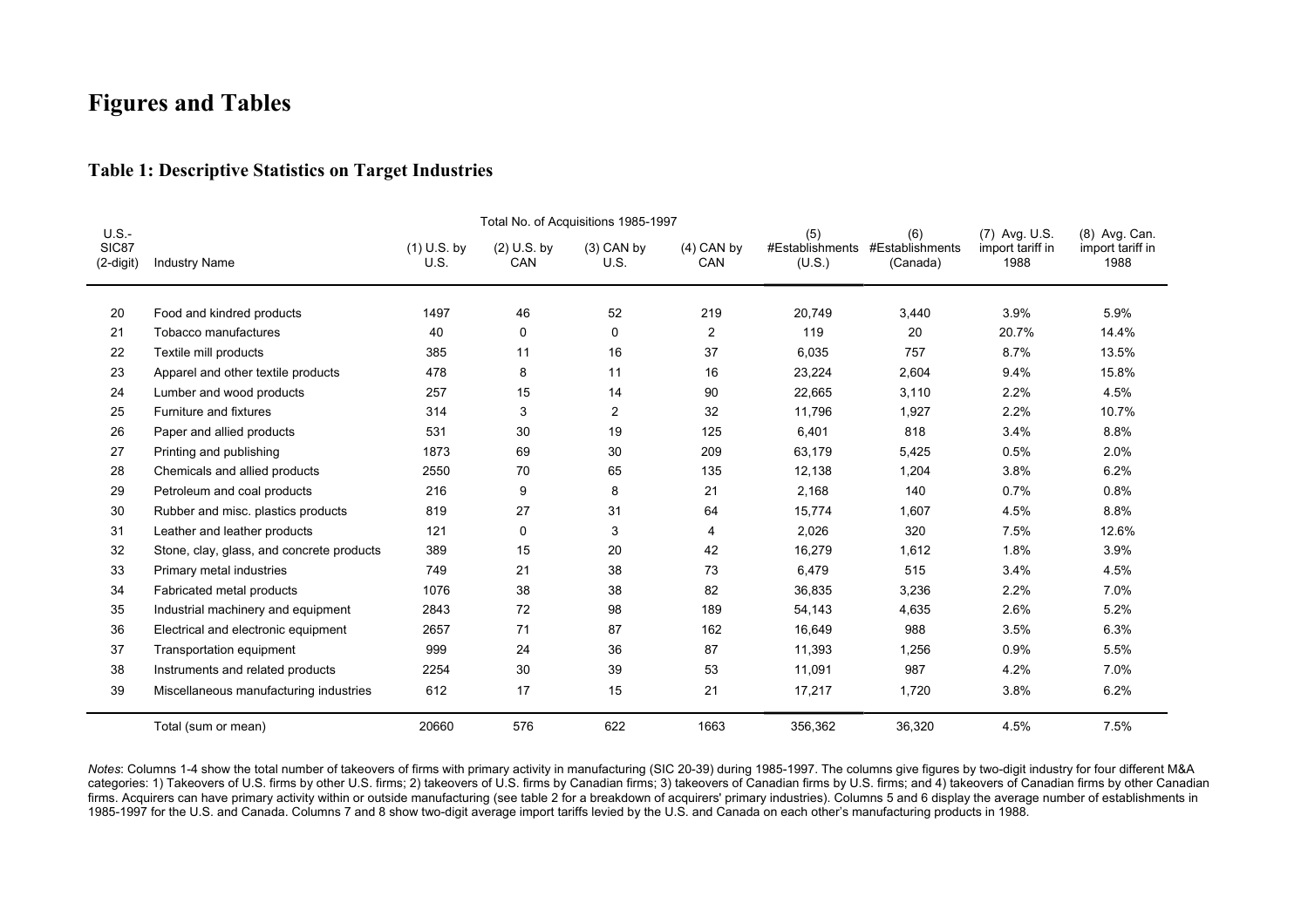## **Table 2: Descriptive Statistics on Acquirer Industries**

|                                                         | <b>United States</b> |                                          |                                       |                                                                            |            | Canada                                   |                                        |                                                                       |  |  |  |
|---------------------------------------------------------|----------------------|------------------------------------------|---------------------------------------|----------------------------------------------------------------------------|------------|------------------------------------------|----------------------------------------|-----------------------------------------------------------------------|--|--|--|
| Sector                                                  | (1) Number           | $(2)$ % of total<br>manufacturing<br>M&A | (3) secondary SIC<br>in manuf. $(\%)$ | $(4)$ at least one 3-<br>digit SIC-code in<br>common with<br>target $(\%)$ | (5) Number | $(6)$ % of total<br>manufacturing<br>M&A | (7) secondary<br>SIC in manuf.<br>(% ) | (8) at least one 3-<br>digit SIC-code in<br>common with<br>target (%) |  |  |  |
| Manufacturing firms (SIC 2-3)                           | 14878                | 70.1%                                    | 100.0%                                | 55.0%                                                                      | 1583       | 69.3%                                    | 100.0%                                 | 58.5%                                                                 |  |  |  |
| - Same 3-digit industry                                 | 7168                 | 33.8%                                    | 100.0%                                | 100.0%                                                                     | 831        | 36.4%                                    | 100.0%                                 | 100.0%                                                                |  |  |  |
| - Same 2-digit industry but not same 3-digit industry   | 2808                 | 13.2%                                    | 100.0%                                | 13.0%                                                                      | 303        | 13.3%                                    | 100.0%                                 | 15.9%                                                                 |  |  |  |
| - Different 2-digit industries                          | 4902                 | 23.1%                                    | 100.0%                                | 8.5%                                                                       | 449        | 19.6%                                    | 100.0%                                 | 4.7%                                                                  |  |  |  |
| Non-manufacturing firms                                 | 3555                 | 16.7%                                    | 26.1%                                 | 3.0%                                                                       | 472        | 20.7%                                    | 22.6%                                  | 2.7%                                                                  |  |  |  |
| - Agriculture, Fishing & Hunting (sic 1)                | 69                   | 0.3%                                     | 50.7%                                 | 5.8%                                                                       | 10         | 0.4%                                     | 50.0%                                  | 10.0%                                                                 |  |  |  |
| - Mining (sic 10-14)                                    | 260                  | 1.2%                                     | 29.7%                                 | 1.1%                                                                       | 65         | 2.8%                                     | 10.6%                                  | 0.0%                                                                  |  |  |  |
| - Construction (sic 15-17)                              | 96                   | 0.5%                                     | 32.3%                                 | 2.1%                                                                       | 8          | 0.4%                                     | 50.0%                                  | 0.0%                                                                  |  |  |  |
| - Transportation, communications, and utilities (sic 4) | 417                  | 2.0%                                     | 28.1%                                 | 2.4%                                                                       | 62         | 2.7%                                     | 45.2%                                  | 0.0%                                                                  |  |  |  |
| - Wholesale trade (sic 50-51)                           | 713                  | 3.4%                                     | 36.7%                                 | 6.2%                                                                       | 77         | 3.4%                                     | 24.7%                                  | 5.2%                                                                  |  |  |  |
| - Retail Trade (sic 52-59)                              | 206                  | 1.0%                                     | 17.5%                                 | 3.9%                                                                       | 24         | 1.1%                                     | 20.8%                                  | 4.2%                                                                  |  |  |  |
| - Finance, insurance, and real estate (sic 60-67)       | 693                  | 3.3%                                     | 10.1%                                 | 0.1%                                                                       | 140        | 6.1%                                     | 1.4%                                   | 0.0%                                                                  |  |  |  |
| - Services industry (sic 7/8)                           | 1078                 | 5.1%                                     | 27.6%                                 | 3.1%                                                                       | 86         | 3.8%                                     | 43.0%                                  | 8.1%                                                                  |  |  |  |
| - Government (sic 9)                                    | 23                   | 0.1%                                     | 0.0%                                  | 0.0%                                                                       | 14         | 0.6%                                     | 0.0%                                   | 0.0%                                                                  |  |  |  |
| Investors, n.e.c (sic 6799)                             | 2803                 | 13.2%                                    | 0.0%                                  | 0.0%                                                                       | 216        | 9.5%                                     | 0.0%                                   | 0.0%                                                                  |  |  |  |
| Total number of manufacturing M&A                       | 21236                | 100.0%                                   |                                       |                                                                            | 2285       | 100.0%                                   |                                        |                                                                       |  |  |  |

*Notes*: Columns (1) and (5) show the total number of M&A transactions involving manufacturing targets in the U.S. and Canada with acquirers having their principal activity in the SIC-code listed on the left. Columns (2) and (6) express these numbers as % of the total number of manufacturing M&A transaction in the respective country. Columns (3) and (7) list the fraction of acquirers from a given SIC-code that have a primary OR secondary three-digit SIC-code in manufacturing. Columns (4) and (8) similarly list the fraction of acquirers that have at least one three-digit manufacturing SIC-code (primary or secondary) in common with the target.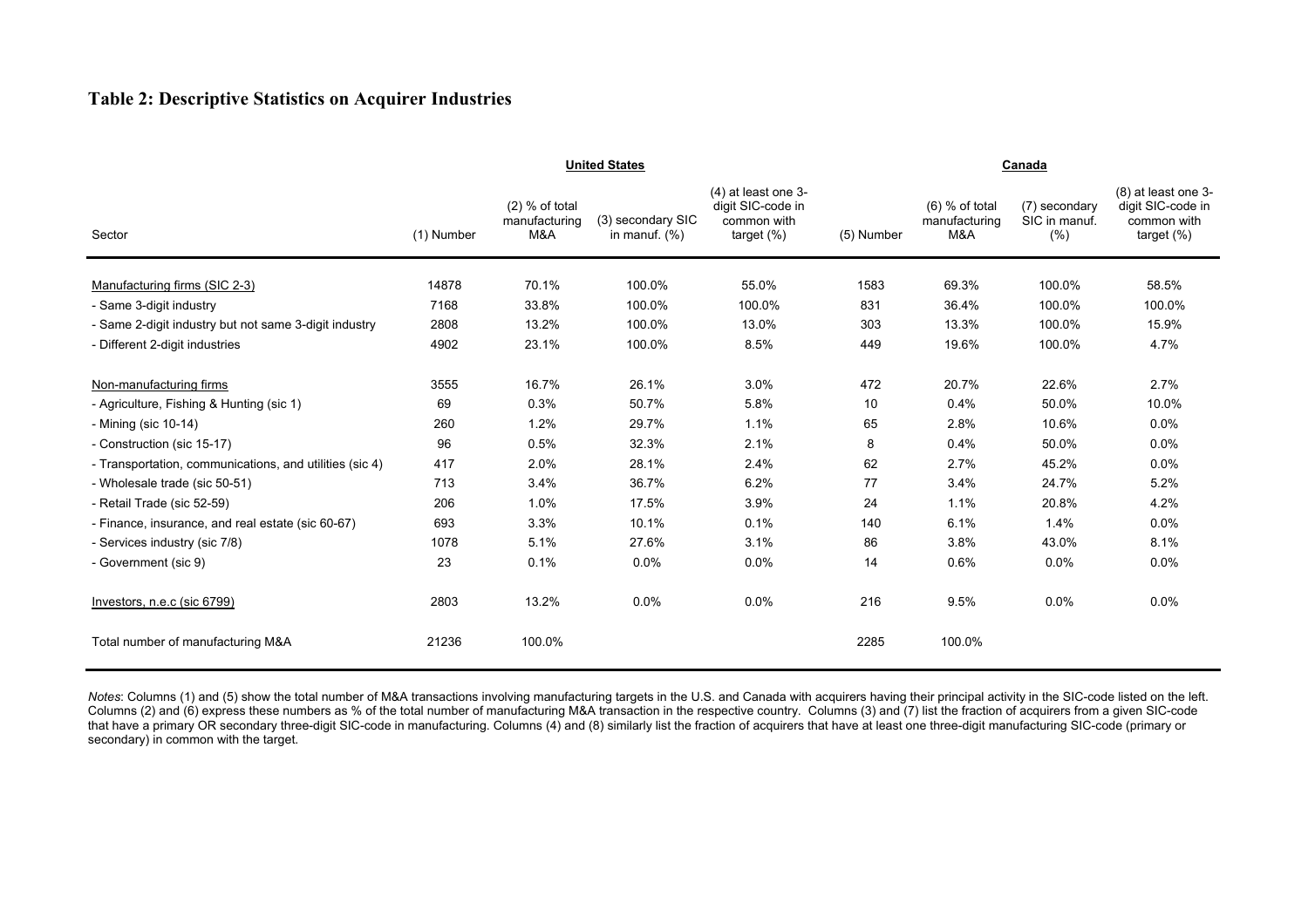### **Table 3: Impact of tariff reductions on number of M&A transactions - Full Sample**

|     |                                                 |                       | 1) Canada by Canada |      |                       | 2) U.S. by Canada |      |                | 3) U.S. by U.S. |      |                       | 4) Canada by U.S. |      | Controls  |
|-----|-------------------------------------------------|-----------------------|---------------------|------|-----------------------|-------------------|------|----------------|-----------------|------|-----------------------|-------------------|------|-----------|
|     | Measure of tariff cuts $(\Delta)$               | $\beta_{\text{CbyC}}$ | $d_{\text{post}}$   | Obs. | $\beta_{\text{UbyC}}$ | $d_{\text{post}}$ | Obs. | $\beta_{UbyU}$ | $d_{post}$      | Obs. | $\beta_{\text{CbyU}}$ | $d_{\text{post}}$ | Obs. |           |
| (1) | $\Delta$ = log( $t_{1988}$ - $t_{1997}$ )       | 0.365                 | 2.887               | 280  | 0.103                 | 1.121             | 280  | 0.068          | 0.752           | 280  | 0.076                 | 1.755             | 280  | <b>No</b> |
|     |                                                 | $(4.18)$ **           | $(10.14)$ **        |      | (0.97)                | $(2.81)$ **       |      | $(3.68)$ **    | $(11.17)$ **    |      | (0.45)                | $(3.41)$ **       |      |           |
| (2) | $\Delta$ = t <sub>1988</sub> -t <sub>1997</sub> | 8.310                 | 1.295               | 280  | 6.940                 | 0.448             | 280  | 0.979          | 0.471           | 280  | $-6.561$              | 1.941             | 280  | No        |
|     |                                                 | $(3.58)$ **           | $(10.04)$ **        |      | (1.52)                | $(2.98)$ **       |      | $(1.89) +$     | (19.45)**       |      | $(1.80) +$            | $(7.89)$ **       |      |           |
| (3) | $\Delta$ = 1(dt>dt <sub>.50%</sub> )            | 0.370                 | 1.554               | 280  | 0.479                 | 0.417             | 280  | 0.224          | 0.380           | 280  | $-0.250$              | 1.681             | 280  | <b>No</b> |
|     |                                                 | $(2.77)$ **           | $(18.52)$ **        |      | $(3.01)$ **           | $(3.87)$ **       |      | $(8.74)$ **    | $(20.16)$ **    |      | (1.23)                | $(11.02)$ **      |      |           |
| (4) | $\Delta$ = log( $t_{1988}$ - $t_{1997}$ )       | 0.364                 | 2.871               | 280  | 0.090                 | 0.787             | 280  | 0.069          | 0.708           | 280  | 0.119                 | 1.698             | 280  | Yes       |
|     |                                                 | $(4.12)$ **           | $(9.15)$ **         |      | (0.85)                | $(1.85) +$        |      | $(3.71)$ **    | (10.07)**       |      | (0.67)                | $(2.93)$ **       |      |           |
| (5) | $\Delta$ = t <sub>1988</sub> -t <sub>1997</sub> | 8.419                 | 1.265               | 280  | 6.885                 | 0.137             | 280  | 1.224          | 0.434           | 280  | $-6.598$              | 1.811             | 280  | Yes       |
|     |                                                 | $(3.57)$ **           | $(7.47)$ **         |      | (1.53)                | (0.70)            |      | $(1.84) +$     | $(11.98)$ **    |      | $(1.78) +$            | $(7.04)$ **       |      |           |
| (6) | $\Delta$ = 1(dt>dt <sub>.50%</sub> )            | 0.380                 | 1.512               | 280  | 0.452                 | 0.149             | 280  | 0.224          | 0.368           | 280  | $-0.232$              | 1.530             | 280  | Yes       |
|     |                                                 | $(2.83)$ **           | $(13.56)$ **        |      | $(2.82)$ **           | (0.92)            |      | $(8.72)$ **    | $(13.43)$ **    |      | (1.14)                | $(8.43)$ **       |      |           |

Dependent Variable: Number of Takeovers

Notes: Table shows coefficient estimates from fixed effects Poisson regressions with conditional mean μ<sub>il</sub>=exp(d<sub>i</sub>+d<sub>pre</sub>+d<sub>post</sub>+β\*d<sub>post</sub>\*Δ). Figures in brackets below coefficient estimates are robust t-stats based on standard errors clustered at the industry level. The dependent variable ( $\mu_{\text{it}}$ ) is the number of takeovers of manufacturing firms per 3-digit industry and time-period (pre-CUSFTA and post-CUSFTA). The regressors are transformations of the absolute change in industry tariffs 1988-1997, interacted with a post-CUSFTA period-dummy (d<sub>ost</sub>\*∆): lines 1 and 4 use logs of absolute changes, lines 2 and 5 use absolute changes and lines 3 and 6 use a binary indicator (= 1 if an industry is among the 50% of industries with the highest tariff cuts). Coefficient estimates for these tariff change variables are listed under the first column of each M&A category (columns containing βs). The four categories included are: 1) takeovers of Canadian firms by other Canadian firms; 2) takeovers of U.S. firms by Canadian firms; 3) takeovers of U.S. firms by other U.S. firms; and 4) takeovers of Canadian firms by U.S. firms. All regressions also include industry fixed effects (d<sub>i</sub>) and a period-dummy for the post-FTA period (estimates shown under the columns with the heading "d<sub>oost</sub>"). The excluded category is the pre-CUSFTA period dummy d<sub>ore</sub>. Regressions 4-6 additionally contain the number of takeovers in the EU in the same industry and time-period (see text for details). +, \* and \*\* indicate statistical significance at the 10%, the 5% and the 1%-level, respectively.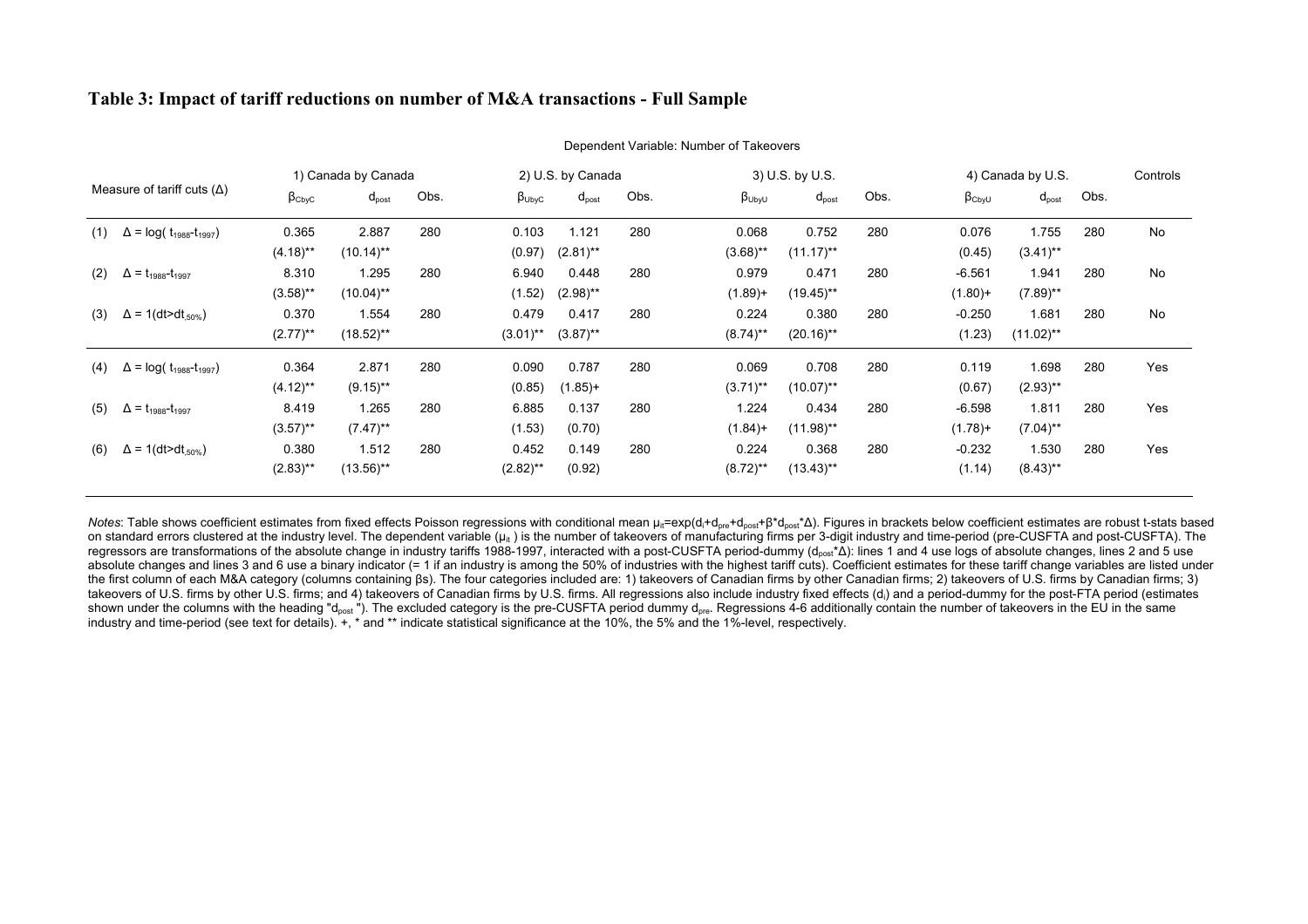|            |                                                                             |                                                                                                                                           |                   |      |                       |                   |      |                   |                   |                 |                       |             |      | Controls                                                     |
|------------|-----------------------------------------------------------------------------|-------------------------------------------------------------------------------------------------------------------------------------------|-------------------|------|-----------------------|-------------------|------|-------------------|-------------------|-----------------|-----------------------|-------------|------|--------------------------------------------------------------|
| $(\Delta)$ |                                                                             | $\beta_{\text{CbyC}}$                                                                                                                     | $d_{\text{post}}$ | Obs. | $\beta_{\text{UbyC}}$ | $d_{\text{post}}$ | Obs. | $\beta_{UbyU}$    | $d_{\text{post}}$ | Obs.            | $\beta_{\text{CbyU}}$ | $d_{post}$  | Obs. |                                                              |
| (1)        | $\Delta$ = log( t <sub>1988</sub> -t <sub>1997</sub> )                      | 0.311                                                                                                                                     | 2.613             | 280  | 0.152                 | 1.093             | 280  | 0.045             | 0.693             | 280             | 0.320                 | 2.706       | 280  | Yes                                                          |
|            |                                                                             | $(3.21)$ **                                                                                                                               | $(7.56)$ **       |      | (1.40)                | $(2.43)^*$        |      | $(1.83) +$        | $(8.50)$ **       |                 | $(1.74) +$            | $(4.32)$ ** |      |                                                              |
| (2)        | $\Delta$ = t <sub>1988</sub> -t <sub>1997</sub>                             | 8.194                                                                                                                                     | 1.220             | 280  | 12.156                | 0.031             | 280  | 0.772             | 0.556             | 280             | $-3.294$              | 1.907       | 280  | Yes                                                          |
|            |                                                                             | $(3.20)$ **                                                                                                                               | $(6.72)$ **       |      | $(2.46)^*$            | (0.15)            |      | (0.99)            | $(13.14)$ **      |                 | (0.82)                | $(6.05)$ ** |      |                                                              |
| (3)        | $\Delta$ = 1(dt>dt <sub>.50%</sub> )                                        | 0.411                                                                                                                                     | 1.537             | 280  | 0.486                 | 0.179             | 280  | 0.176             | 0.494             | 280             | $-0.144$              | 1.781       | 280  | Yes                                                          |
|            |                                                                             | $(2.79)$ **                                                                                                                               | $(12.04)$ **      |      | $(2.81)$ **           | (1.04)            |      | $(5.97)$ **       | $(15.54)$ **      |                 | (0.67)                | $(7.83)$ ** |      |                                                              |
| (4)        | $\Delta$ = log( t <sub>1988</sub> -t <sub>1997</sub> )                      | 0.422                                                                                                                                     | 2.878             | 280  | 0.045                 | 0.741             | 280  | 0.023             | 0.506             | 280             | 0.246                 | 2.365       | 280  | Yes                                                          |
|            |                                                                             | $(4.50)$ **                                                                                                                               | $(8.54)$ **       |      | (0.39)                | (1.60)            |      | (1.18)            | $(6.72)$ **       |                 | (1.30)                | $(3.78)$ ** |      |                                                              |
| (5)        | $\Delta = t_{1988}-t_{1997}$                                                | 9.135                                                                                                                                     | 1.021             | 280  | 5.421                 | 0.262             | 280  | $-0.256$          | 0.442             | 280             | $-4.733$              | 1.919       | 280  | Yes                                                          |
|            |                                                                             | $(3.48)$ **                                                                                                                               | $(5.47)$ **       |      | (1.11)                | (1.22)            |      | (0.36)            | $(11.40)$ **      |                 | (1.19)                | $(5.94)$ ** |      |                                                              |
| (6)        | $\Delta$ = 1(dt>dt <sub>.50%</sub> )                                        | 0.461                                                                                                                                     | 1.384             | 280  | 0.329                 | 0.279             | 280  | 0.170             | 0.343             | 280             | $-0.175$              | 1.712       | 280  | Yes                                                          |
|            |                                                                             | $(3.05)$ **                                                                                                                               | $(10.61)$ **      |      | $(1.87) +$            | (1.55)            |      | $(6.14)$ **       | $(11.66)$ **      |                 | (0.81)                | $(7.45)$ ** |      |                                                              |
| (7)        |                                                                             | 0.362                                                                                                                                     | 2.787             | 280  | $-0.573$              | $-2.300$          | 280  | 0.032             | 0.812             | 280             | 0.592                 | 3.462       | 280  | Yes                                                          |
|            |                                                                             | $(2.30)^{*}$                                                                                                                              | $(5.05)$ **       |      | (1.48)                | (1.56)            |      | (0.94)            | $(6.19)$ **       |                 | $(1.74) +$            | $(3.05)$ ** |      |                                                              |
| (8)        | $\Delta = t_{1988}-t_{1997}$                                                | 7.385                                                                                                                                     | 1.223             | 280  | 24.876                | $-1.162$          | 280  | 1.645             | 0.660             | 280             | $-1.135$              | 1.706       | 280  | Yes                                                          |
|            |                                                                             | $(1.78) +$                                                                                                                                | $(4.07)$ **       |      | $(2.50)^*$            | $(2.72)$ **       |      | $(1.79) +$        | $(9.39)$ **       |                 | (0.14)                | $(2.82)$ ** |      |                                                              |
| (9)        | $\Delta$ = 1(dt>dt <sub>.50%</sub> )                                        | 0.384                                                                                                                                     | 1.521             | 280  | 0.365                 | $-0.653$          | 280  | 0.294             | 0.561             | 280             | $-0.602$              | 1.950       | 280  | Yes                                                          |
|            |                                                                             | $(1.66) +$                                                                                                                                | $(7.40)$ **       |      | (1.04)                | $(1.80) +$        |      | $(6.20)$ **       | $(10.48)$ **      |                 | (1.61)                | $(4.76)$ ** |      |                                                              |
|            |                                                                             | 0.348                                                                                                                                     | 2.903             | 280  | 0.167                 | 1.232             | 280  | 0.140             | 1.310             | 280             | 0.408                 | 3.553       | 280  | Yes                                                          |
|            |                                                                             | $(2.99)$ **                                                                                                                               | $(5.80)$ **       |      | (1.29)                | $(2.37)^{*}$      |      | $(5.28)$ **       | $(12.91)$ **      |                 | (1.54)                | $(3.87)$ ** |      |                                                              |
| (11)       |                                                                             | 8.715                                                                                                                                     | 1.934             | 280  | 19.963                | $-0.097$          | 280  | 2.518             | 0.731             | 280             | 3.117                 | 2.102       | 280  | Yes                                                          |
|            |                                                                             | $(2.52)^{*}$                                                                                                                              | $(7.70)$ **       |      | $(3.42)$ **           | (0.43)            |      | $(2.47)^*$        | $(13.69)$ **      |                 | (0.47)                | $(4.64)$ ** |      |                                                              |
| (12)       | $\Delta$ = 1(dt>dt <sub>.50%</sub> )                                        | 0.368                                                                                                                                     | 2.298             | 280  | 0.766                 | 0.156             | 280  | 0.254             | 0.705             | 280             | 0.219                 | 2.175       | 280  | Yes                                                          |
|            |                                                                             | $(1.91) +$                                                                                                                                | $(12.79)$ **      |      | $(4.04)$ **           | (0.86)            |      | $(6.93)$ **       | $(17.75)$ **      |                 | (0.77)                | $(7.08)$ ** |      |                                                              |
|            | Excluding acq. of<br>minority interest<br>Publicly traded<br>companies only | Measure of tariff cuts<br>$\Delta = \log(t_{1988}-t_{1997})$<br>(10) $\Delta = \log(t_{1988}-t_{1997})$<br>$\Delta = t_{1988} - t_{1997}$ |                   |      | 1) Canada by Canada   |                   |      | 2) U.S. by Canada |                   | 3) U.S. by U.S. |                       |             |      | Dependent Variable: Number of Takeovers<br>4) Canada by U.S. |

#### **Table 4: Impact of tariff reductions on number of M&A transactions - Subsamples**

 $\mathbf{I}$ 

Notes: Table shows coefficient estimates from fixed effects Poisson regressions with conditional mean μ<sub>it</sub>=exp(d<sub>i</sub>+d<sub>pre</sub>+d<sub>post</sub>+β\*d<sub>post</sub>\*Δ). Figures in brackets below coefficient estimates are robust t-stats based on standard errors clustered at the industry level. The dependent variable (u<sub>it</sub>) is the number of takeovers of manufacturing firms per 3-digit industry and time-period (pre-CUSFTA and post-CUSFTA). The table displays results for four different subsamples of manufacturing targets (see first table column and text for details). The regressors are transformations of the absolute change in industry tariffs 1988- 1997, interacted with a post-CUSFTA period-dummy (dpost\*∆): lines 1, 4, 7 and 10 use logs of absolute changes, lines 2, 5, 8 and 11 use absolute changes and lines 3, 6, 9 and 12 use a binary indicator (= 1 if an industry is among the 50% of industries with the highest tariff cuts). Coefficient estimates for these tariff change variables are listed under the first column of each M&A category (columns containing βs). The four categories included are: 1) takeovers of Canadian firms by other Canadian firms; 2) takeovers of U.S. firms by Canadian firms, 3) takeovers of U.S. firms by other U.S. firms, and 4) takeovers of Canadian firms by U.S. firms. All regressions also include industry fixed effects (d<sub>i</sub>) and a period-dummy for the post-FTA period (estimates shown under the columns with the heading "d<sub>post</sub>"). The excluded category is the pre-CUSFTA period (d<sub>ore</sub>). All regressions additionally contain the number of takeovers in the EU in the same industry and time-period (see text for details). +, \* and \*\* indicate statistical significance at the 10%, the 5% and the 1%-level, respectively.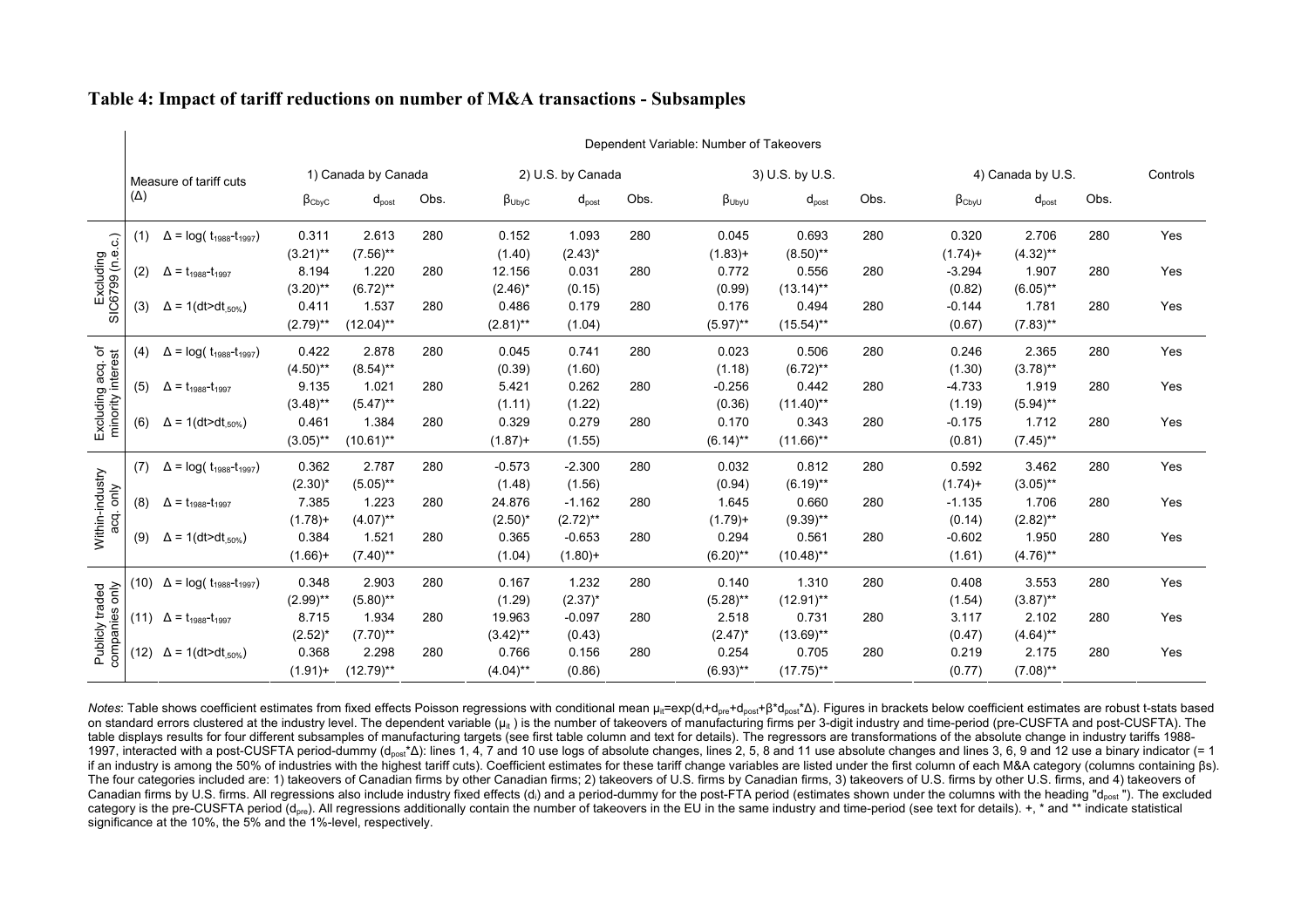## **Table 5: Comparison Acquirers – Targets**

| Specifi-<br>cation | Regressors          | (1) Net Sales (Mio<br>1995 USD) | (2) Employees<br>(000s) | (3) Pretax income per<br>employee ('000 USD) | (4) Pretax income<br>per net sales (USD) | (5) Labor product.<br>(logs) | $(6)$ TFP $(logs)$ | Year<br>dummies? | Three-digit<br>industry<br>dummies? |
|--------------------|---------------------|---------------------------------|-------------------------|----------------------------------------------|------------------------------------------|------------------------------|--------------------|------------------|-------------------------------------|
|                    | Constant            | 970.057                         | 11.112                  | 9.168                                        | 0.052                                    | 4.899                        | 3.761              |                  |                                     |
|                    |                     | $(12.24)$ **                    | $(11.36)$ **            | $(6.24)$ **                                  | $(6.62)$ **                              | $(130.61)$ **                | $(123.13)$ **      |                  |                                     |
| (1)                | Target dummy        | $-882.693$                      | $-8.508$                | $-14.657$                                    | $-0.096$                                 | $-0.120$                     | $-0.040$           | Yes              | No                                  |
|                    |                     | $(11.91)$ **                    | $(9.94)$ **             | $(5.58)$ **                                  | $(7.92)$ **                              | $(5.08)$ **                  | $(2.45)^*$         |                  |                                     |
|                    | R-squared           | 0.14                            | 0.09                    | 0.14                                         | 0.12                                     | 0.06                         | 0.04               |                  |                                     |
|                    | Target CAN by CAN   | $-656.089$                      | $-5.506$                | $-8.483$                                     | $-0.074$                                 | $-0.169$                     | $-0.129$           |                  |                                     |
|                    |                     | $(4.51)$ **                     | $(2.41)^*$              | $(2.51)^*$                                   | $(5.27)$ **                              | $(2.90)$ **                  | $(3.09)$ **        |                  |                                     |
|                    | Target U.S. by U.S. | $-890.943$                      | $-8.589$                | $-14.666$                                    | $-0.097$                                 | $-0.119$                     | $-0.037$           |                  |                                     |
|                    |                     | $(11.38)$ **                    | $(9.50)$ **             | $(5.57)$ **                                  | $(7.60)$ **                              | $(5.02)$ **                  | $(2.25)^*$         |                  |                                     |
| (2)                | Target U.S. by CAN. | $-643.234$                      | $-6.759$                | $-23.749$                                    | $-0.147$                                 | $-0.034$                     | 0.116              | Yes              | $\mathsf{No}$                       |
|                    |                     | $(4.56)$ **                     | $(3.66)$ **             | $(3.97)$ **                                  | $(4.58)$ **                              | (0.31)                       | (1.35)             |                  |                                     |
|                    | Target CAN by U.S.  | $-1,182.914$                    | $-9.492$                | $-17.714$                                    | $-0.110$                                 | $-0.087$                     | $-0.140$           |                  |                                     |
|                    |                     | $(5.78)$ **                     | $(5.18)$ **             | $(3.06)$ **                                  | $(4.81)$ **                              | (0.85)                       | $(2.09)^*$         |                  |                                     |
|                    | R-squared           | 0.14                            | 0.10                    | 0.14                                         | 0.12                                     | 0.06                         | 0.04               |                  |                                     |
|                    | Target CAN by CAN   | -484.966                        | $-3.393$                | $-8.743$                                     | $-0.073$                                 | $-0.145$                     | $-0.098$           |                  |                                     |
|                    |                     | $(3.03)$ **                     | $(1.71) +$              | $(2.54)^*$                                   | $(5.45)$ **                              | $(2.49)^*$                   | $(2.23)^{*}$       |                  |                                     |
|                    | Target U.S. by U.S. | $-862.553$                      | $-8.202$                | $-14.941$                                    | $-0.095$                                 | $-0.092$                     | $-0.030$           |                  |                                     |
|                    |                     | $(9.97)$ **                     | $(7.03)$ **             | $(5.20)$ **                                  | $(7.11)$ **                              | $(4.55)$ **                  | $(2.32)^{*}$       |                  |                                     |
| (3)                | Target U.S. by CAN. | $-506.652$                      | $-6.489$                | $-22.165$                                    | $-0.133$                                 | $-0.025$                     | 0.078              | Yes              | Yes                                 |
|                    |                     | $(3.00)$ **                     | $(2.92)$ **             | $(3.43)$ **                                  | $(4.25)$ **                              | (0.29)                       | (1.13)             |                  |                                     |
|                    | Target CAN by U.S.  | $-1,161.030$                    | $-9.977$                | $-17.917$                                    | $-0.113$                                 | $-0.127$                     | $-0.140$           |                  |                                     |
|                    |                     | $(5.76)$ **                     | $(4.97)$ **             | $(2.82)$ **                                  | $(4.65)$ **                              | (1.53)                       | $(2.37)^*$         |                  |                                     |
|                    | R-squared           | 0.27                            | 0.26                    | 0.21                                         | 0.17                                     | 0.24                         | 0.26               |                  |                                     |
|                    | Observations        | 12613                           | 9080                    | 5566                                         | 7049                                     | 8466                         | 7956               |                  |                                     |

*Notes*: Table shows results for OLS regressions (robust t-values in parentheses are based on standard errors clustered at the 3-digit industry level). The dependent variables are the company characteristics listed across the top of columns 1-6. Regressors in specification (1) include a constant and a dummy for whether a company is a target. Specifications (2) and (3) include separate intercepts and target dummy terms for all four M&A categories (see text for full specification). The table shows coefficient estimates for the four target dummies: "Target CAN by CAN" (targets in takeovers of Canadian firms by other Canadian firms), "Target U.S. by U.S." (targets in takeovers of U.S. firms by other U.S. firms), "Target U.S. by CAN" (targets in takeovers of U.S. firms by Canadian firms), and "Target CAN by U.S." (targets in takeovers of Canadian firms by U.S. firms). Also included are year fixed effects (all specifications) and 3-digit industry fixed effects (specification 3 only). +, \* and \*\* indicate statistical significance at the 10%, the 5% and the 1%-level, respectively.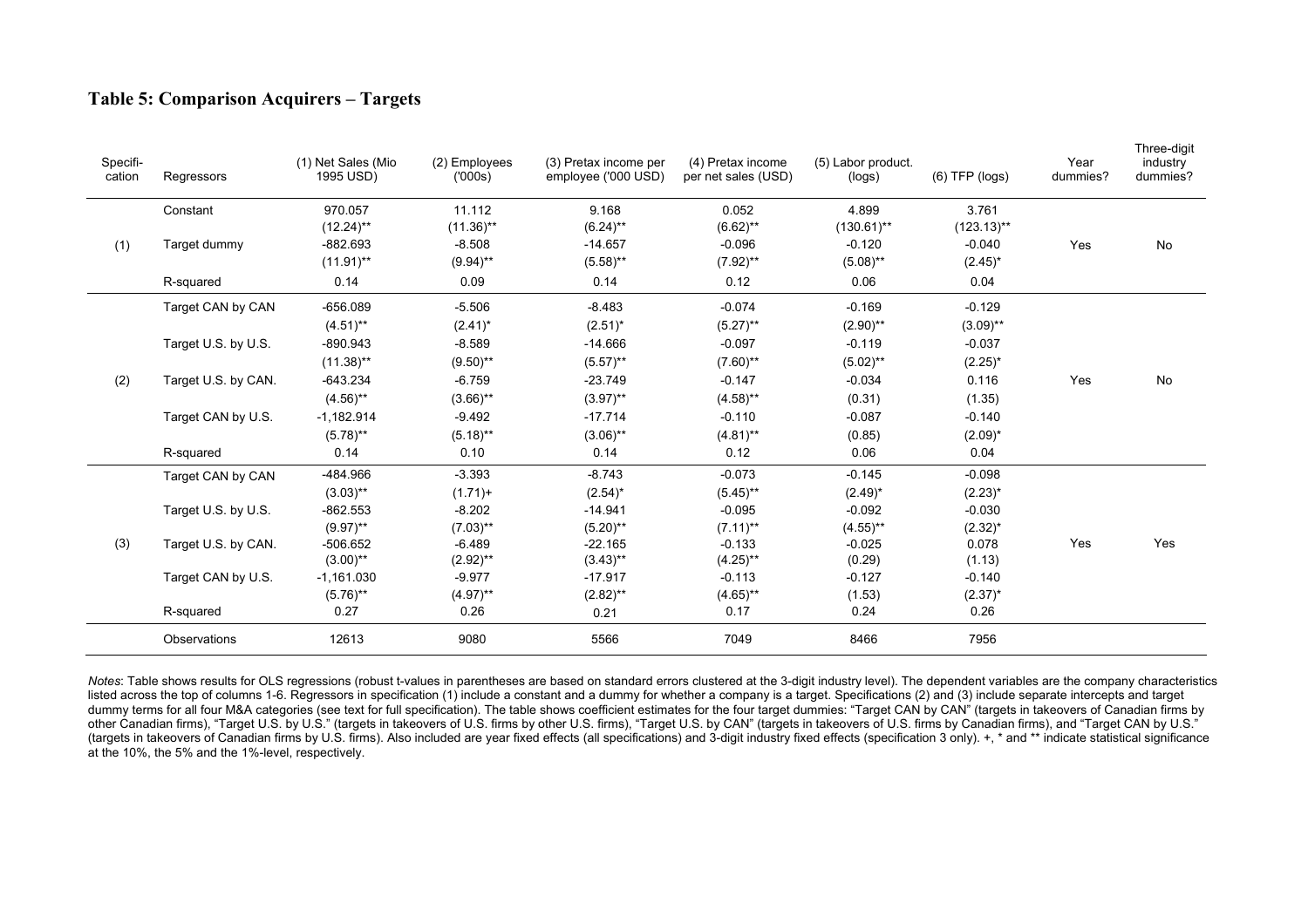## **Table 6: Firm exit via M&A and Bankruptcy**

|                                                                    |    | Canada |      | <b>United States</b> |      | Total |
|--------------------------------------------------------------------|----|--------|------|----------------------|------|-------|
| Firms active in part or all of 1985-1997                           |    | 331    |      | 5816                 |      | 6147  |
| Firms exiting via bankruptcy or M&A (number and % of active firms) | 43 | 13.0%  | 1606 | 27.6%                | 1649 | 26.8% |
| - Bankruptcy/Liquidation (number and % of total exit)              | 4  | 9.3%   | 287  | 17.9%                | 291  | 17.6% |
| - M&A (number and % of total exit)                                 | 39 | 90.7%  | 1319 | 82.1%                | 1358 | 82.4% |

*Notes*: Table shows numbers of publicly traded manufacturing firms active in all or part of 1985-1997 and total occurrences of exit via M&A or bankruptcy among these firms.

### **Table 7: Resource Transfer via Contraction, M&A and Bankruptcy**

| Yearly Sample Averages 1985-1997                                      | Canada  | <b>United States</b> | Total     |
|-----------------------------------------------------------------------|---------|----------------------|-----------|
|                                                                       |         |                      |           |
| (1) Total employment ('000s)                                          | 757.1   | 15570.2              | 16327.3   |
| (2) Gross job reductions at continuing firms ('000s)                  | 32.5    | 745.0                | 777.6     |
| (3) Job reductions through bankruptcy/liquidation ('000s)             | 0.5     | 11.2                 | 11.6      |
| (4) Job transfers through M&A ('000s)                                 | 14.3    | 263.3                | 277.6     |
| $(5)$ Total job transfers $(000s)$ – sum of $(2)-(4)$                 | 47.3    | 1019.5               | 1066.8    |
| (6) Total job transfers as % of employment $-$ (5)/(1)                | 6.2%    | 6.5%                 | 6.5%      |
| $(7)$ M&A as % of total job transfers $- (4)/(5)$                     | 30.2%   | 25.8%                | 26.0%     |
| (1) Total output (mill. 1995 USD)                                     | 156,764 | 3,017,341            | 3,174,105 |
| (2) Gross output reductions at continuing firms (mill. 1995 USD)      | 7,159   | 96,636               | 103,795   |
| (3) Output reductions through bankruptcy/liquidation (mill. 1995 USD) | 101     | 1.374                | 1.476     |
| (4) Output transfers through M&A (mill. 1995 USD)                     | 3,812   | 42,744               | 46,556    |
| (5) Total output transfers (mill. 1995 USD) - sum of (2)-(4)          | 11,869  | 140.754              | 152,623   |
| (6) Total output transfers as % of output $-$ (5)/(1)                 | 7.6%    | 4.7%                 | 4.8%      |
| $(7)$ M&A as % of total output transfers $- (4)/(5)$                  | 32.1%   | 30.4%                | 30.5%     |

*Notes*: Table shows the amount of job and output transfers via contraction at continuing firms and via exit by bankruptcy/liquidation and M&A. ''Total employment'' and ''Total output'' are obtained by summing over all firms active in a given year. "Gross job/output reductions at continuing firms" are the sum over all employment/output reductions at continuing firms as compared to the previous year. ''Job/output reductions through bankruptcy/liquidation'' and ''Job/output transfers through M&A'' are the sum over the last available employment/sales figures for firms exiting the dataset in a given year due to bankruptcy/liquidation or M&A (see text for details on the sample construction).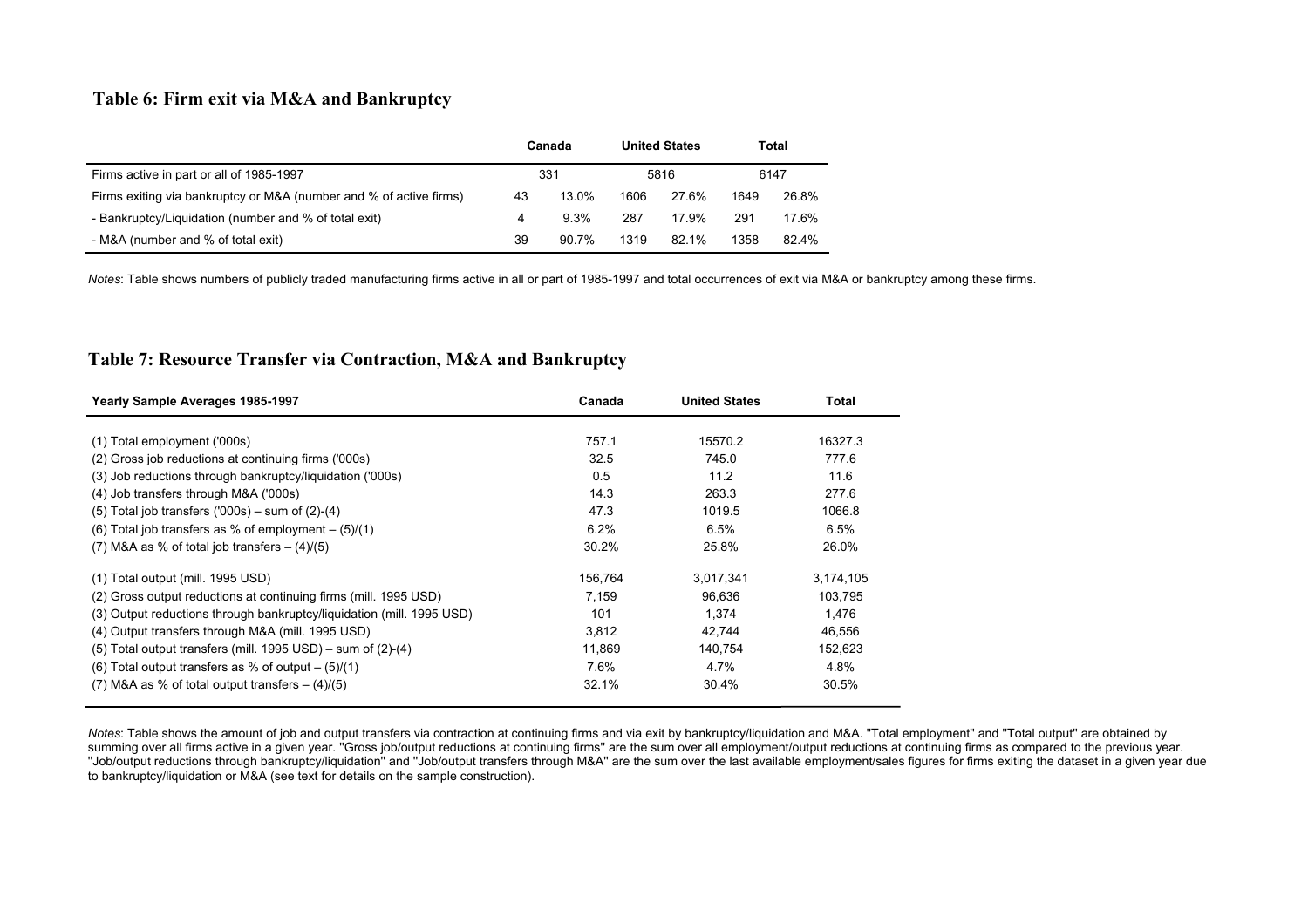

#### **Figure 1: Aggregate Number of M&A Transactions, 1985-1997**

*Notes*: Figures show the number of takeovers of firms with primary activity in manufacturing, expressed as indices relative to 1988. Acquirers can have primary activities within or outside manufacturing (see table 2 for a breakdown of acquirers' primary industries). The four graphs give numbers for four M&A categories: a) U.S. firms taken over by other U.S. firms, b) U.S. firms taken over by Canadian firms, c) Canadian firms taken over by other Canadian firms, and d) Canadian firms taken over by U.S. firms.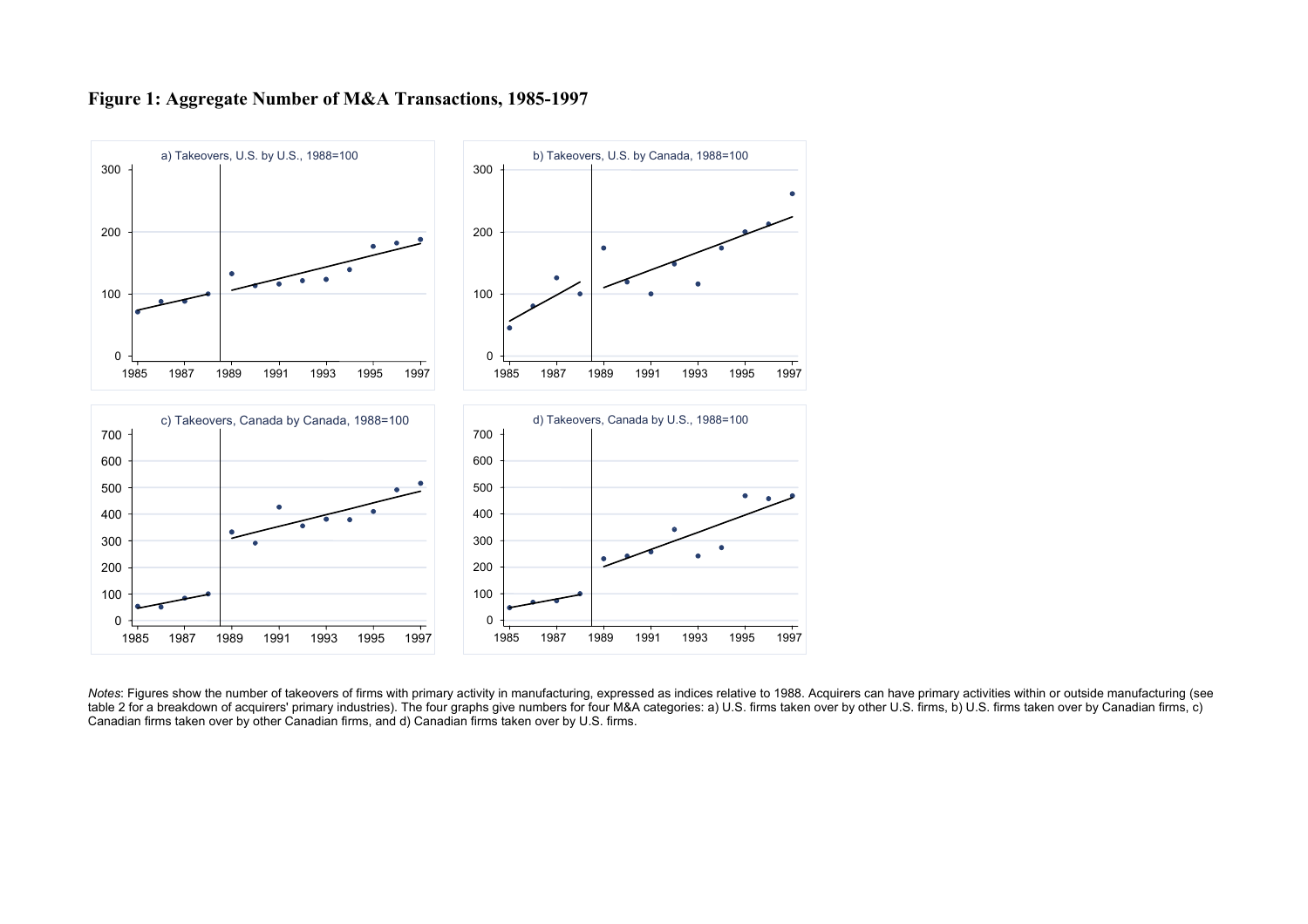# **Figure 2: Aggregate Number of M&A Transactions, Most vs. Least Affected Industries**



*Notes*: Figures show the number of takeovers of firms with primary activity in manufacturing, expressed as indices relative to 1988. Acquirers can have primary activities within or outside manufacturing (see table 2 for a breakdown of acquirers' primary industries). Each graph shows numbers for two groups of target industries: the 50% of industries with the highest and the 50% of industries with the highest and the 50% of indu in domestic tariffs from 1988-1997. The four graphs give numbers for four M&A categories: a) U.S. firms taken over by other U.S. firms, b) U.S. firms taken over by Canadian firms, c) Canadian firms, c) Canadian firms taken over by other Canadian firms, and d) Canadian firms taken over by U.S. firms.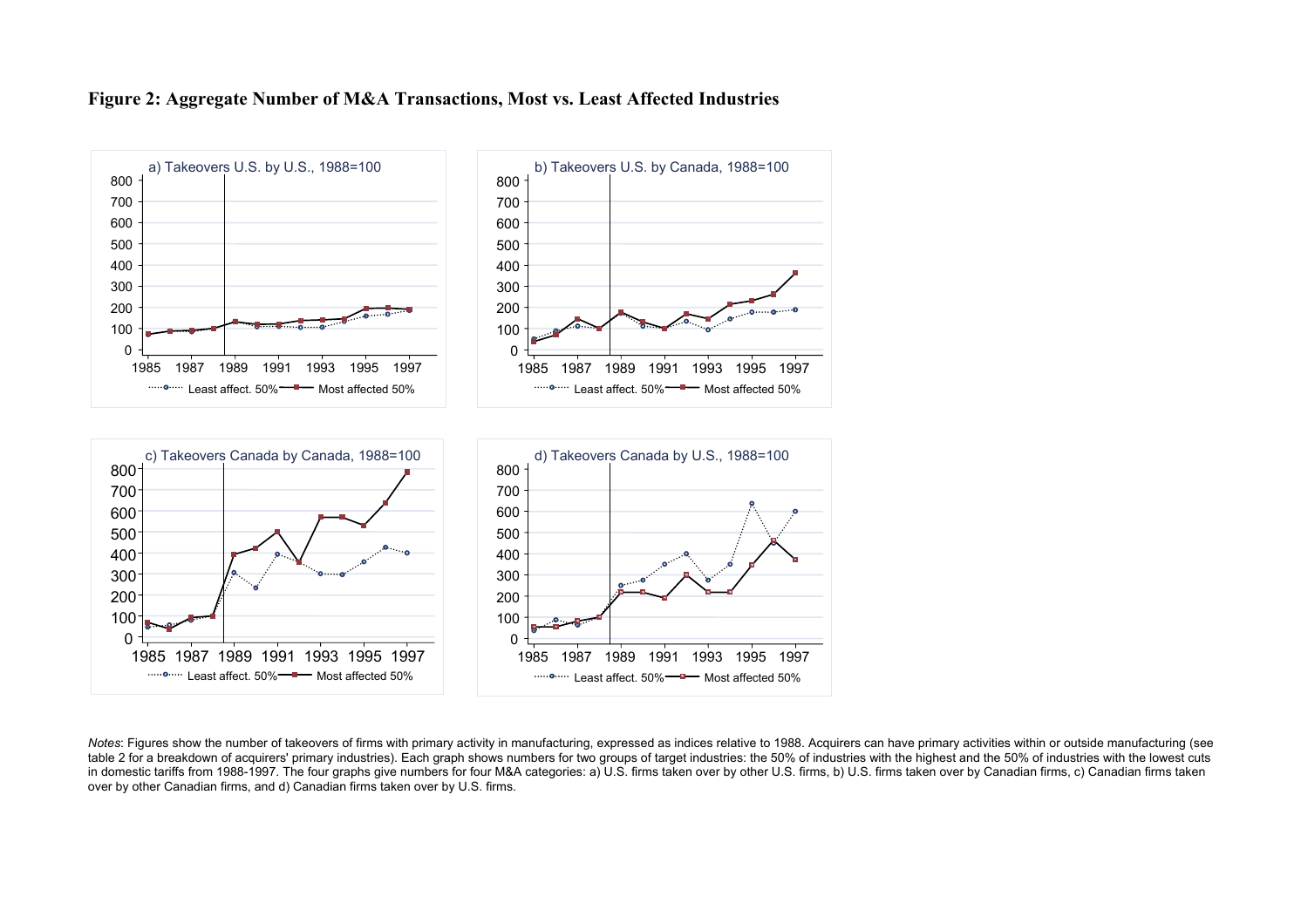# A Theoretical Derivations

## A.1 Entry- and Export Productivity Thresholds

Recall that only those firms will become active for which the sum of discounted future operating profits from serving the domestic market is at least equal to the setup costs. That is, it will hold for the marginal firm that  $\frac{pq}{1-\delta} - \frac{q}{\varphi}$  $\varphi$  $\frac{i}{1-\delta} = Fi/(1-\delta)$ . Similarly, for the marginal exporting firm we have  $\frac{p_xq_x}{1-\delta} - \frac{q_x}{\varphi}$  $\varphi$  $\frac{i\tau}{1-\delta} = F_x i/(1-\delta)$ . Substituing for prices  $(p \text{ and } p_x)$  and quantities  $(q \text{ and } q_x)$ , we obtain the entry and exporting thresholds  $(\varphi^*)$ and  $\varphi_x^*$  as:

$$
\varphi^* = \left[\frac{i^{\sigma} F \sigma^{\sigma}}{P^{\sigma-1} (\sigma - 1)^{\sigma-1}}\right]^{1/(\sigma - 1)}
$$
\n(9)

and

$$
\varphi_x^* = \left[ \frac{\tau^{\sigma - 1} i^{\sigma} F_x \sigma^{\sigma}}{P^{\sigma - 1} \left( \sigma - 1 \right)^{\sigma - 1}} \right]^{1/(\sigma - 1)}
$$
(10)

Note that the ratio of these two thresholds can be solved for  $\varphi_x^*$  as:

$$
\varphi_x^* = \left(\frac{F_x}{F}\right)^{1/(\sigma - 1)} \tau \varphi^* \tag{11}
$$

Since every firms that wants to export has to incur both the domestic setup costs  $Fi/(1-\epsilon)$  $\delta$ ) and the exporting setup costs  $F_x$ i/(1 –  $\delta$ ), an exporter will always also sell on the domestic market. That is, it will hold that  $\varphi_x^* \geq \varphi^{*,37}$  On the other hand, there will be a separation into exporters and non-exporters as long as  $\left(\frac{F_x}{F}\right)$  $\left(\frac{F_x}{F}\right)^{1/(\sigma-1)}\tau>1$ . Since there is strong evidence that such a separation is an empirically relevant phenomenon (e.g. Bernard and Jensen, 2004), I assume in the following that this condition is satisfied and that it thus holds that  $\varphi_x^* > \varphi^*$ . That is, exporting firms are always more productive than non-exporting firms.

Returning to the entry thresholds (9) and (10), I now assume that productivity levels follow a Pareto distribution (i.e. with density  $v(\varphi) = a\kappa^a\varphi^{-(a+1)}$  with  $\kappa > 0$ ,  $a > \sigma - 1 >$ 0, and  $\varphi \geq \kappa$ ). With this assumption and after some algebraic manipulations, I can explicitly solve for  $\varphi^*$  and  $\varphi_x^*$  as:

$$
\varphi^* = \left[\frac{\sigma a \kappa^a}{a - \sigma + 1} M_e F i\right]^{1/a} \left[1 + \tau^{-a} \left(\frac{F_x}{F}\right)^{\frac{\sigma - 1 - a}{\sigma - 1}}\right]^{1/a}
$$

and

<sup>&</sup>lt;sup>37</sup>This might seem puzzling in view of condition (11) which seems to imply that  $\varphi_x^* < \varphi^*$  for low enough values of  $\frac{F_x}{F}$  and  $\tau$ . However, note that  $\varphi_x^*$  is the export threshold for a firm that has already entered the domestic market (the setup costs  $Fi/(1 - \delta)$  are not included in the zero profit condition determining  $\varphi_x^*$ ).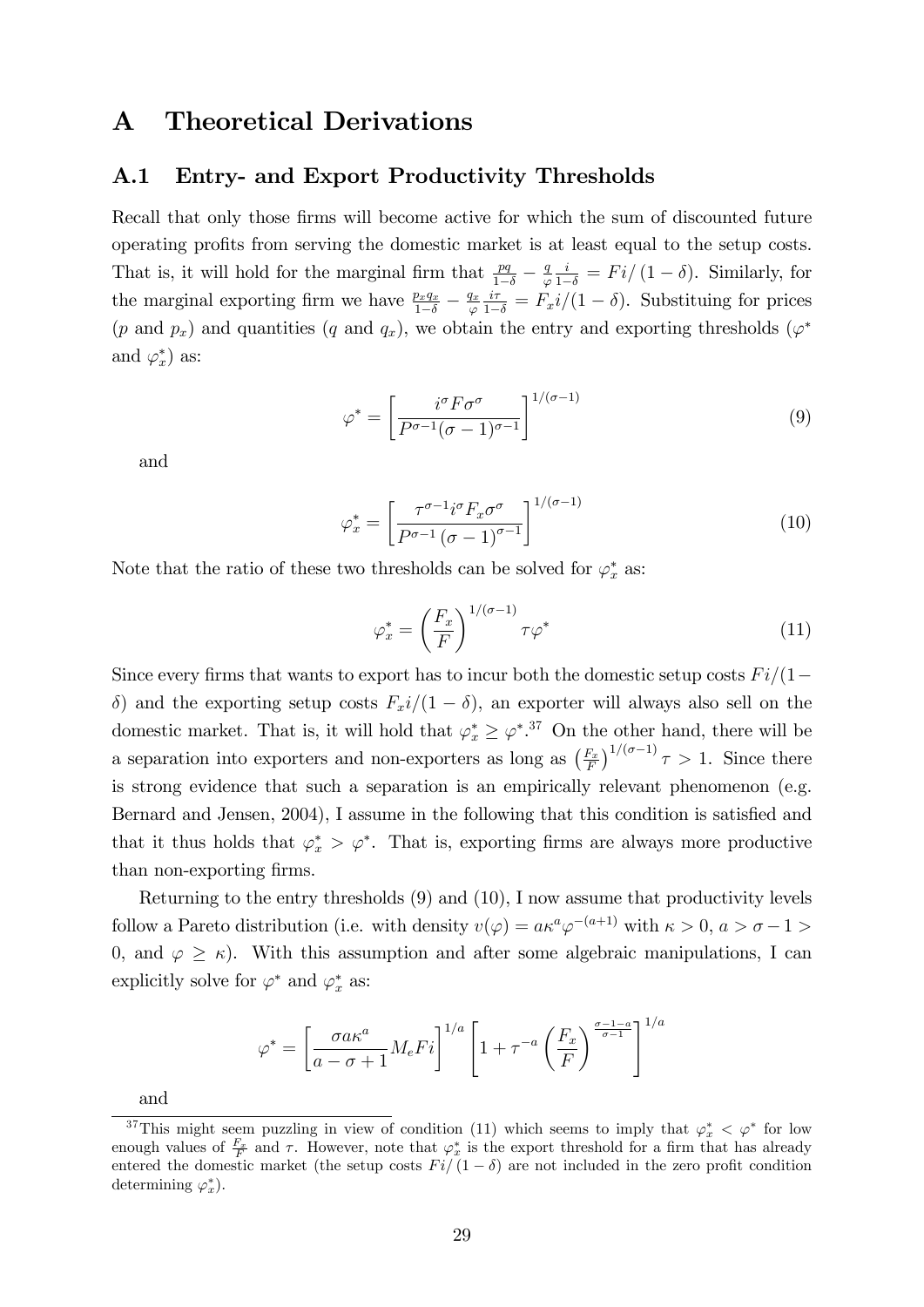$$
\varphi_x^* = \left[\frac{\sigma a \kappa^a}{a - \sigma + 1} M_e F i\right]^{1/a} \left[\left(\frac{F_x}{F}\right)^{a/(\sigma - 1)} \tau^a + \left(\frac{F_x}{F}\right)\right]^{1/a}
$$

## A.2 Capital Demand and Prices

With Pareto-distributed productivity levels, capital demand for domestic production and exporting at active firms can be written as:

$$
k_d(\varphi) = \left[\frac{\sigma}{\sigma - 1}i\right]^{-\sigma} \varphi^{\sigma - 1} P^{\sigma - 1} + F = (\sigma - 1)F \left(\frac{\varphi}{\varphi^*}\right)^{\sigma - 1} + F
$$

$$
k_x(\varphi) = \left[\frac{\sigma}{\sigma - 1}i\tau\right]^{-\sigma} \varphi^{\sigma - 1} P^{\sigma - 1} + F_x = \tau^{1 - \sigma} (\sigma - 1)F \left(\frac{\varphi}{\varphi^*}\right)^{\sigma - 1} + F_x
$$

Integrating over all active firms and using the solutions for  $\varphi^*$  and  $\varphi^*_x$  from the last section, I can determine overall capital demand for domestic production and exporting as:

$$
K_d = \int_{\varphi = \varphi^*}^{\infty} k_d(\varphi) M_e d\varphi = i^{-1} \left( \frac{a\sigma - \sigma + 1}{\sigma a} \right) \left[ 1 + \tau^{-a} \left( \frac{F_x}{F} \right)^{\frac{\sigma - a - 1}{\sigma - 1}} \right]^{-1} \tag{12}
$$

and

$$
K_x = \int_{\varphi = \varphi_x^*}^{\infty} k_x(\varphi) M_e d\varphi = i^{-1} \left( \frac{a\sigma - \sigma + 1}{\sigma a} \right) \left[ 1 + \tau^a \left( \frac{F_x}{F} \right)^{-\frac{\sigma - a - 1}{\sigma - 1}} \right]^{-1} \tag{13}
$$

Finally, using the M&A market clearing condition  $K_d + K_x = K$ , I can solve for i as:

$$
i = K^{-1} \left( \frac{a\sigma - \sigma + 1}{\sigma a} \right)
$$

Plugging this result back into (12) and (13), I obtain the results for  $K_d$  and  $K_x$  presented in the main text.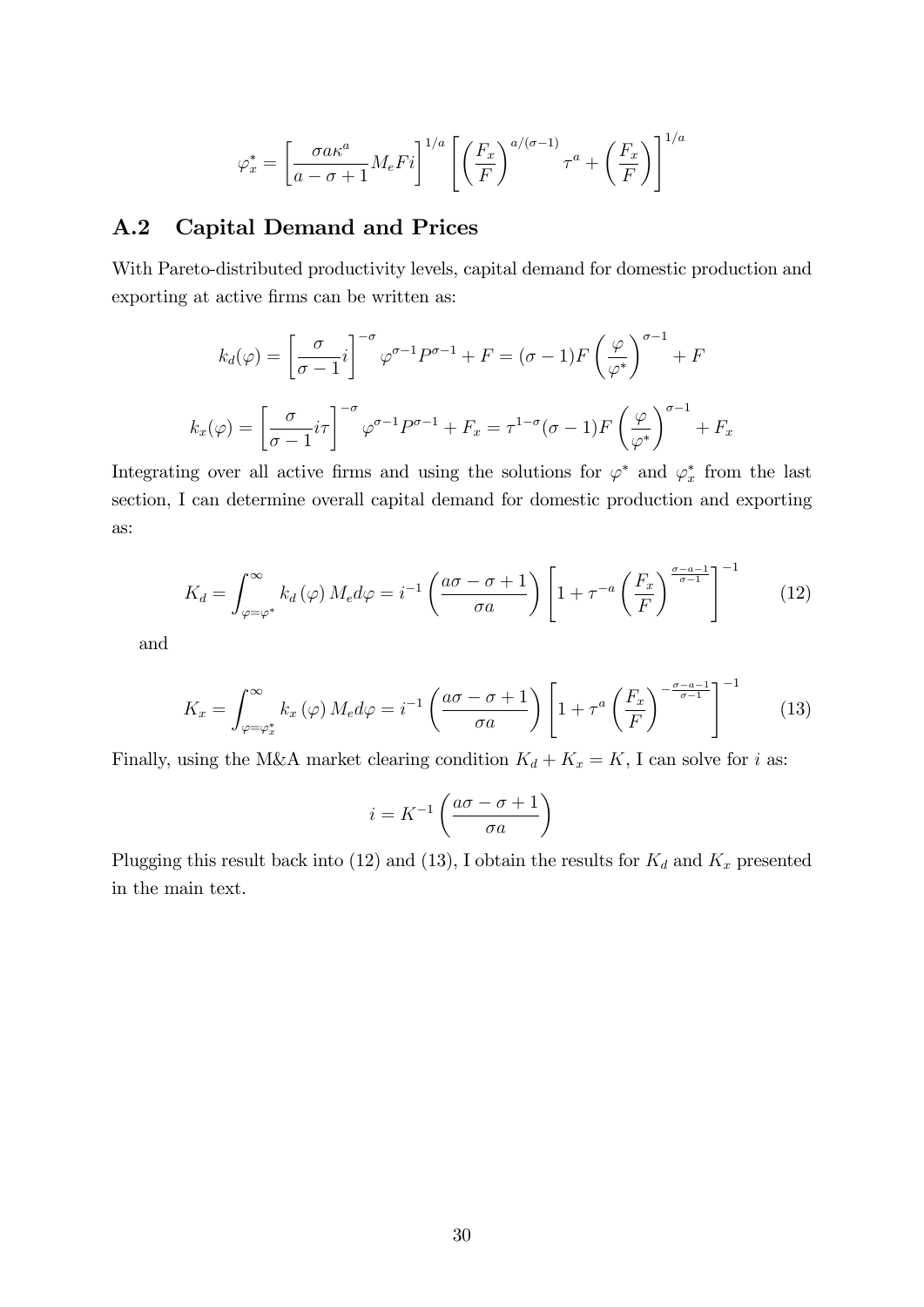# B Linking Tariff and M&A Data

The tariff data are constructed as described in Head and Ries (1999). U.S. tariffs prior to CUSFTA are taken from Government of Canada (1988), Canadian tariffs from Lester and Morehen (1987). These publications provide tariffs for around 100 industries, roughly corresponding to the 3-digit level of the Canadian industry classification of 1980 (CAN-SIC80). Tariff reductions after 1988 are calculated by determining to which so-called Istaging category an industry had been assigned under CUSFTA. The staging category agreed upon determined the rate by which tariff protection was being phased out. Most industries had their tariffs reduced in equal parts from 1989 to 1997. A smaller number were placed on a five year phase-out and a handful opted for immediate elimination. Note that the above two publications do not provide data for 1985 and 1986. However, Lester and Morehen (1987) does contain Canadian tariffs for 1979 which I interpolate to 1987 to get some impression of tariff changes in that period. As other studies (e.g. Gu et al., 2003), I find changes in 1985-1988 to be small both in absolute terms and compared to the subsequent cuts implemented via CUSFTA. In my econometric analysis (sections 5.2 and 5.3), I will thus set the pre-CUSFTA change in tariffs equal to zero. Using my interpolated data for the regressions involving Canadian tariff cuts yields very similar results to the ones presented in this paper (with the exception of the binary measure for most-least affected industries which shows too little variation over time  $-80\%$  of industries stay in the same group pre and post CUSFTA).

In order to link the tariff data to the data on M&A transactions, I assign each M&A deal to a 4-digit category of the 1987 U.S. industry classification (US-SIC87) based on the primary field of activity of the target company or division. In order to determine the tariff facing that industry, I use a correspondence between CAN-SIC80 and US-SIC87 provided by Statistics Canada. The mapping was unique in about 70% of cases in the sense that a U.S.-industry was matched to a unique tariff rate. For the remaining  $30\%$ , I used averages of tariffs weighted according to the average number of establishments in the CAN-SIC80 category (this arguably captures the "M&A potential" of an industry better than e.g. value added or output weights would do: ceteris paribus, a transaction is more likely to occur in an industry with more establishments; however, using simple averages does not qualitatively affect my results). Finally, I aggregated the U.S.-data up to the 3-digit level (140 industries), again using the number of firms in a 4-digit category as tariff weights. This aggregation was done in order to reduce the number of zero-transaction industries (thus mitigating problems of an excess number of zeros in the fixed effects Poisson regressions) and to reflect more accurately the less disaggregated nature of the underlying tariff data.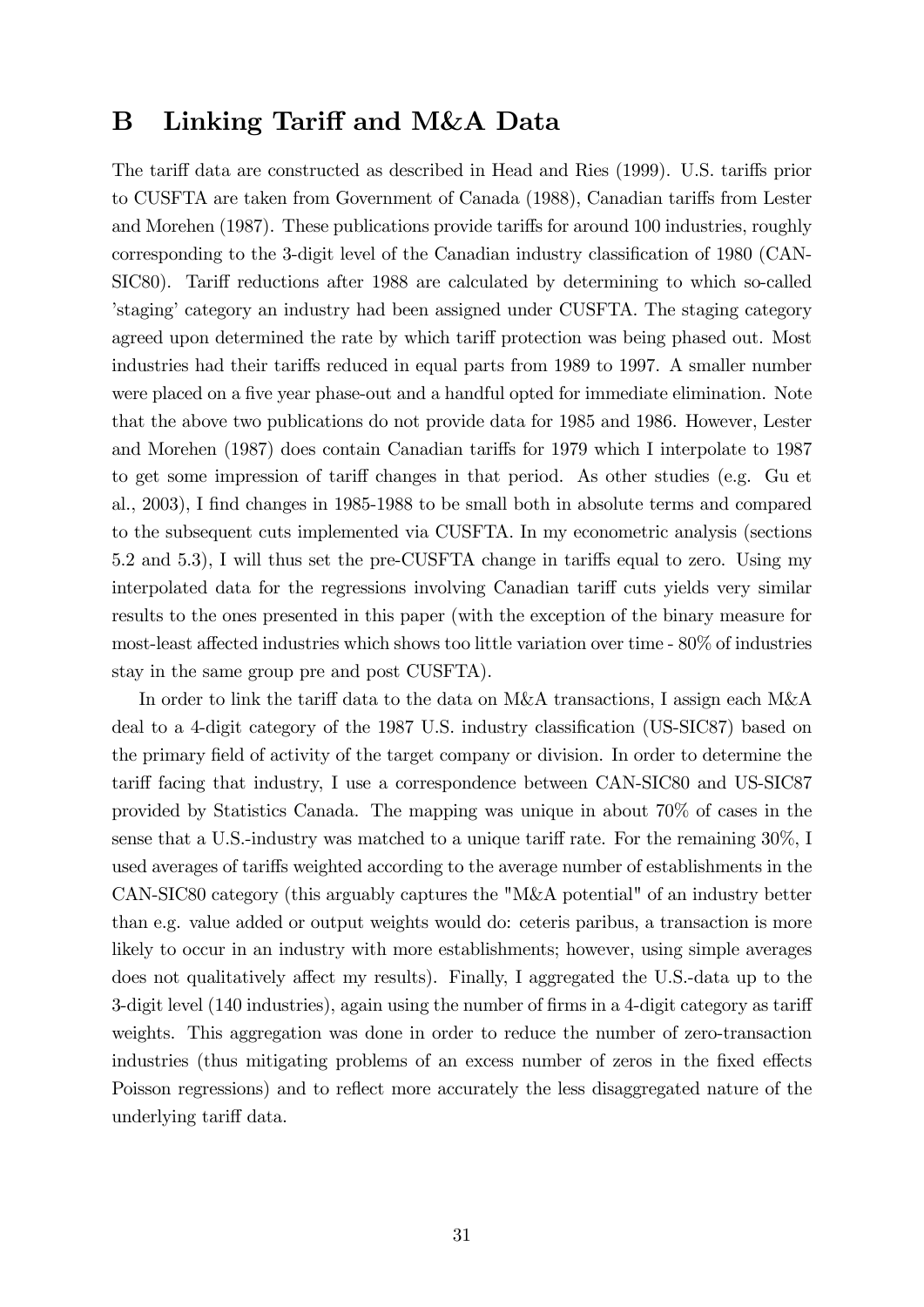# References

- [1] Andrade, G., M. Mitchell and E. Stafford (2001), "New Evidence and Perspectives on Mergersî, Journal of Economic Perspectives, 15, 103-120.
- [2] Andrade, G. and E. Stafford  $(2004)$ , "Investigating the Economic Role of Mergers", Journal of Corporate Finance, 10, 1-36.
- [3] Baggs, J. (2004), îChanging Trade Barriers and Canadian Firms: Survival and Exit After the Canada-U.S. Free Trade Agreement", Analytical Studies Branch Research Paper 205, Statistics Canada.
- [4] Bernard, A.B., J. Eaton, J.B. Jensen and S.S. Kortum (2003), "Plants and Productivity in International Trade", American Economic Review, 93(4), 1268-1290.
- [5] Bernard, A. and J.B. Jensen (2004), "Why some firms export", Review of Economics and Statistics, 86, 561-569.
- [6] Bernard, A., S. Redding and P. Schott (2004), "Comparative Advantage and Heterogeneous Firmsî, NBER Working Paper 10668.
- [7] Bertrand, O. and H. Zitouna (2005), "Trade Liberalization and Industrial Restructuring: The Role of Cross-Border Mergers and Acquisitions", Journal of Economics and Management Strategy, forthcoming.
- [8] Bjornvatn, Kjetil (2004), "Economic Integration and the Profitability of Cross-Border Mergers and Acquisitions", European Economic Review, 48, 1211-1226.
- [9] Brealey, R. and S. Myers (2000), Principles of Corporate Finance, McGraw-Hill.
- [10] Cabral, L. and J. Mata (2001), "On the Evolution of the Firm Size Distribution: Facts and Theory", CEPR Discussion Paper 3045. Forthcoming, American Economic Review.
- [11] Cameron, A. and P. Trivedi (1998), Regression Analysis of Count Data, Cambridge University Press.
- [12] Canadian Competition Bureau (1991), "Merger Enforcement Guidelines 1991", available at http://www.competitionbureau.gc.ca.
- [13] Canadian Competition Bureau (2002), "Merger Enforcement Guidelines 2002", available at http://www.competitionbureau.gc.ca.
- [14] Chudnovsky, D. (2000): "Industrial restructuring through mergers and acquisitions: The case of Argentina in the 1990s," Transnational Corporations, 9, 33-58.
- [15] Copeland, T., F. Weston, K. Shastri (2003), Financial Theory and Corporate Policy", Addison-Wesley, Boston.
- [16] Davis, S., J. Haltiwanger, and S. Schuh (1996), Job creation and destruction, MIT Press, Cambridge, Mass.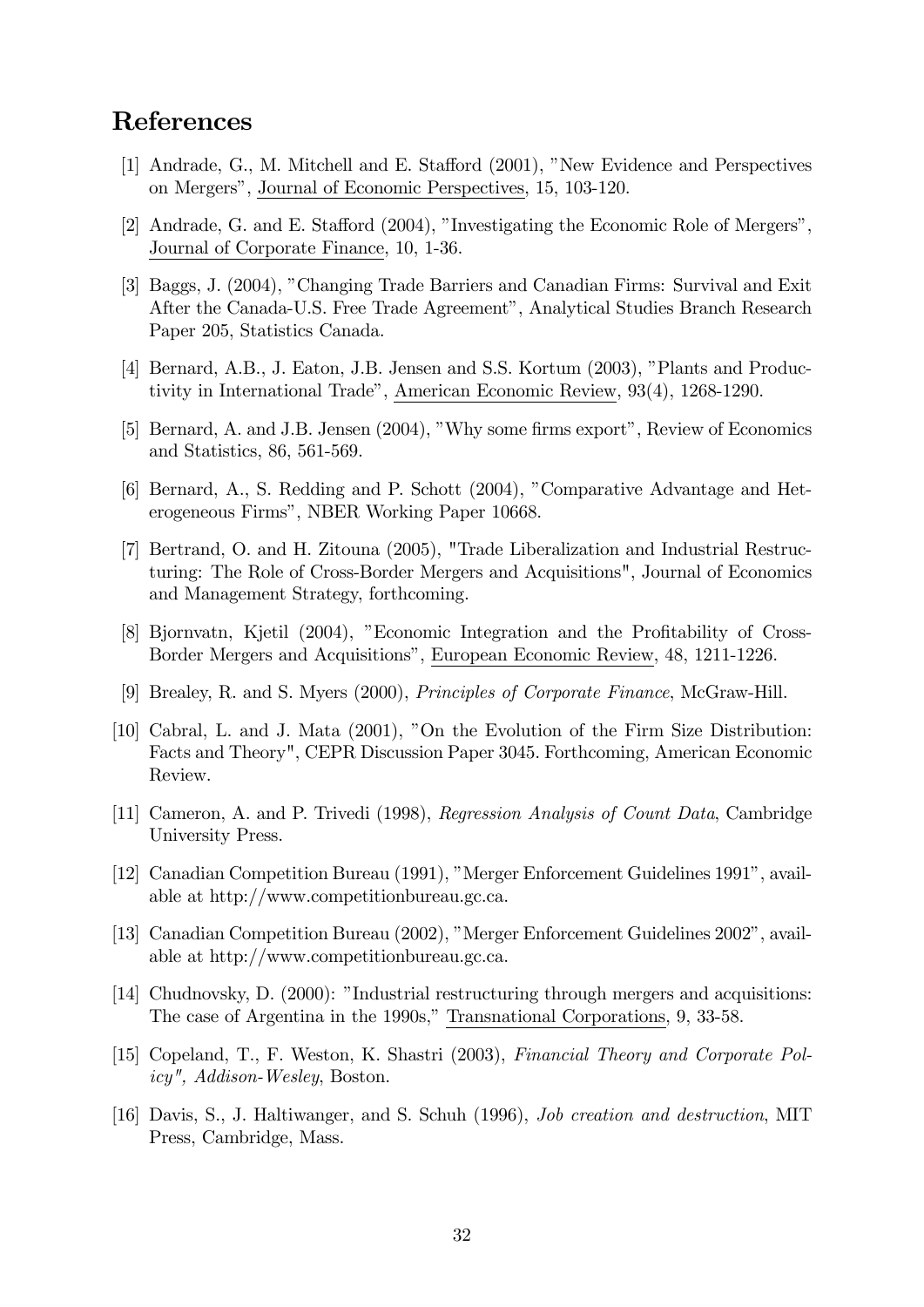- [17] di Giovanni, J. (2005), "What Drives Capital Flows? The Case of Cross-Border M&A Activity and Financial Deepening", Journal of International Economics, 65, 127-149.
- [18] Dutz, M. (1989), "Horizontal Mergers in Declining Industries Theory and Evidenceî, International Journal of Industrial Organization, 7, 11-33.
- [19] Falvey, R., D. Greenaway and Z. Yu (2004), "Intra-Industry Trade between Asymmetric Countries with Heterogeneous Firmsî, GEP Research Paper 2004/05, University of Nottingham.
- [20] Fernandes, A. (2003), "Trade Policy, Trade Volumes and Plant Level Productivity in Colombian Manufacturing Industriesî, World Bank Policy Research Working Paper 3064.
- [21] Görg, Holger (2000), "Analysing Foreign Market Entry: The Choice between Greenfield Investment and Acquisitions", Journal of Economic Studies, 27(3), 473-486.
- [22] Government of Canada, Department of Finance (1988), "Trade Barriers Between Canada and the United States", Department of Finance Working Papers.
- [23] Greenaway, D., J. Gullstrand and R. Kneller (2005), "Surviving Globalisation", GEP Research Paper 2005/19, University of Nottingham.
- [24] Gu, W., G. Sawchuk and L. Whewell  $(2003)$ , "The Effect of Tariff Reductions on Firm Size and Firm Turnover in Canadian Manufacturing", Economic Analysis Research Paper 014, Statistics Canada.
- [25] Gugler, K., D.C. Mueller and B.B. Yurtoglu (2004), "The Determinants of Merger Waves", mimeo, University of Vienna.
- [26] Head, K. and J. Ries (1999), "Rationalization Effects of Tariff Reductions", Journal of International Economics, 47(2), 295-320.
- [27] Horn, H., and L. Persson (2001): "The Equilibrium Ownership of an International Oligopoly," Journal of International Economics, 53, 307-333.
- [28] Jensen, M. (1993), "The Modern Industrial Revolution, Exit, and Control Systems", Journal of Finance, 48, 831-880.
- [29] Jovanovic, B. and P. Rousseau (2002), "The Q-Theory of Mergers," American Economic Review, 92, 198-204.
- [30] Jovanovic, B. and P. Rousseau (2004), "Mergers as Reallocation", mimeo, Vanderbilt University.
- [31] Kaplan, S. (ed., 2000), Mergers and Productivity, NBER Conference Report, University of Chicago Press, Chicago.
- [32] Lester, J. and T. Morehen (1987), "New Estimates of Canadian Tariff Rates by Industry and Commodity", Canadian Department of Finance Working Paper No. 88-2.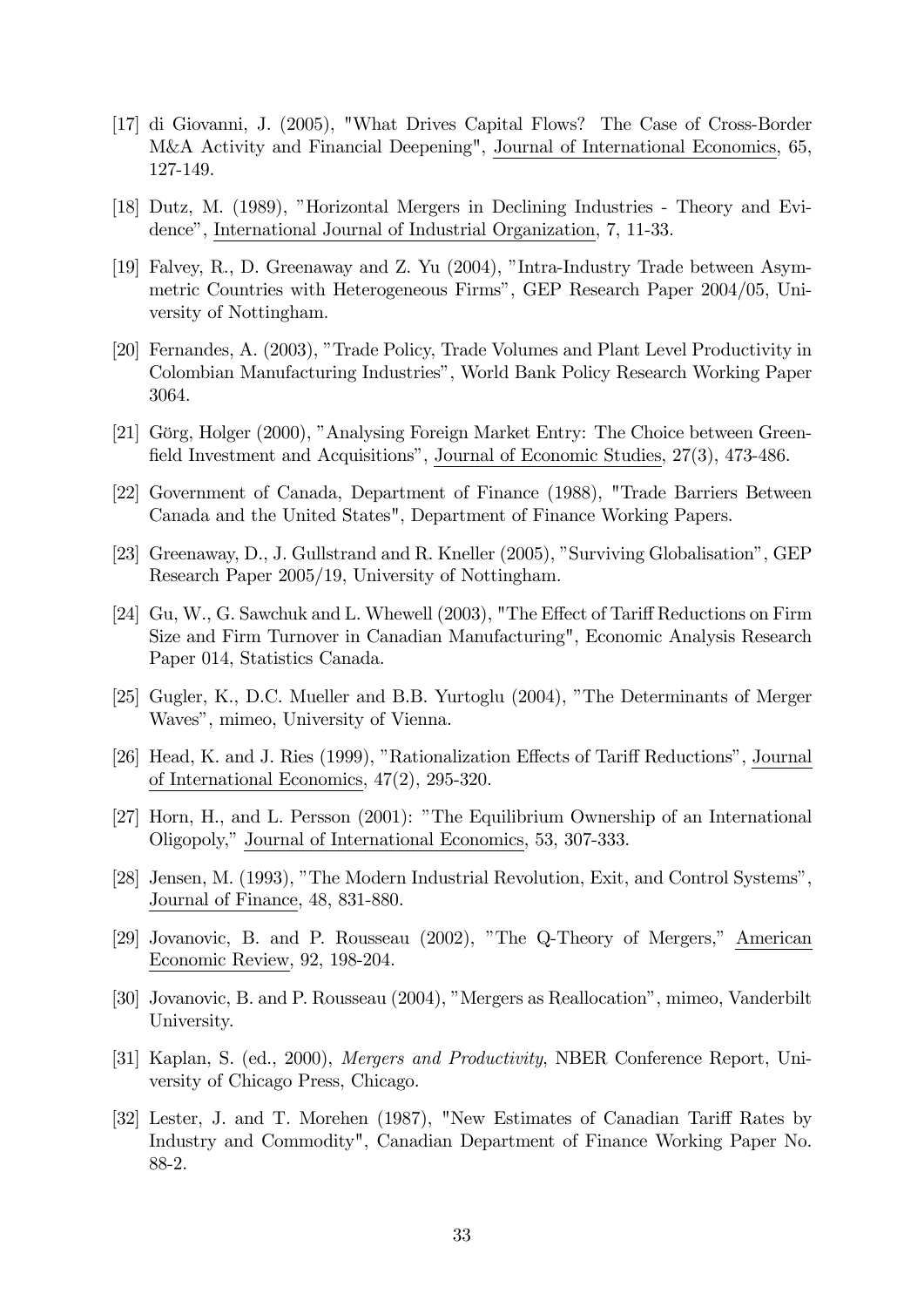- [33] Maksimovic, V. and G. Phillips (2001), "The Market for Corporate Assets: Who Engages in Mergers and Asset Sales and Are There Efficiency Gains?", Journal of Finance, 56(6), 2019-2065.
- [34] Melitz, M.J. (2003), "The Impact of Trade on Intra-Industry Reallocations and Aggregate Industry Productivityî, Econometrica, 71, 1695-1725.
- [35] Melitz, M.J. and G.I.P. Ottaviano (2005), "Market Size, Trade, and Productivity", mimeo, Harvard University.
- [36] Mitchell, M. and J. Mulherin (1996), "The Impact of Industry Shocks on Takeover and Restructuring Activityî, Journal of Financial Economics, 41, 193-299.
- [37] Morck, R., D. Strangeland and B. Yeung (1998), "Inherited Wealth, Corporate Control and Economic Growth: The Canadian Disease?", NBER Working Paper 6814.
- [38] Mulherin, J. and A. Boone (2000), "Comparing Acquisitions and Divestitures", Journal of Corporate Finance, 6, 117-139.
- [39] Neary, P.J. (2005), "Cross-Border Mergers as Instruments of Comparative Advantage", mimeo, University College Dublin.
- [40] Nocke, V. and S. Yeaple (2004), "Mergers and the Composition of International Commerce", NBER Working Paper 10405.
- [41] OECD (2001), New Patterns of Industrial Globalisation: Cross-border mergers and acquisitions and strategic alliances, Organisation for Economic Co-operation and Development, Services and Trade group, Paris.
- [42] Pavcnik, N, (2002), "Trade Liberalization, Exit, and Productivity Improvements: Evidence from Chilean Plantsî, Review of Economics and Statistics, 69, 245-276.
- [43] Roberts, M.J. and J.R. Tybout (1997), "What Makes Exports Boom?", Directions in Development Series, World Bank, Washington D.C.
- [44] Rodríguez, F. and D. Rodrik (1999), "Trade Policy and Economic Growth: A Skeptic's Guide to the Cross-National Evidence", NBER Working Paper No. 7081.
- [45] Santos Silva, J. and S. Tenreyro (2004), "The Log of Gravity", mimeo, London School of Economics.
- [46] Topalova, P. (2004), îTrade Liberalization and Firm Productivity: The Case of Indiaî, IMF Working Paper 04/28.
- [47] Trefler, D. (2004), "The Long and Short of the Canada-U.S. Free Trade Agreement", American Economic Review, 94(4), 870-895.
- [48] Tybout, J.R., J. de Melo and V. Corbo (1991), "The Effects of Trade Reforms on Scale and Technical Efficiency", Journal of International Economics, 31(3-4), 231-50.
- [49] Tybout, J., 2001, Plant and Firm-Level Evidence on New Trade Theories, NBER Working Paper 8418.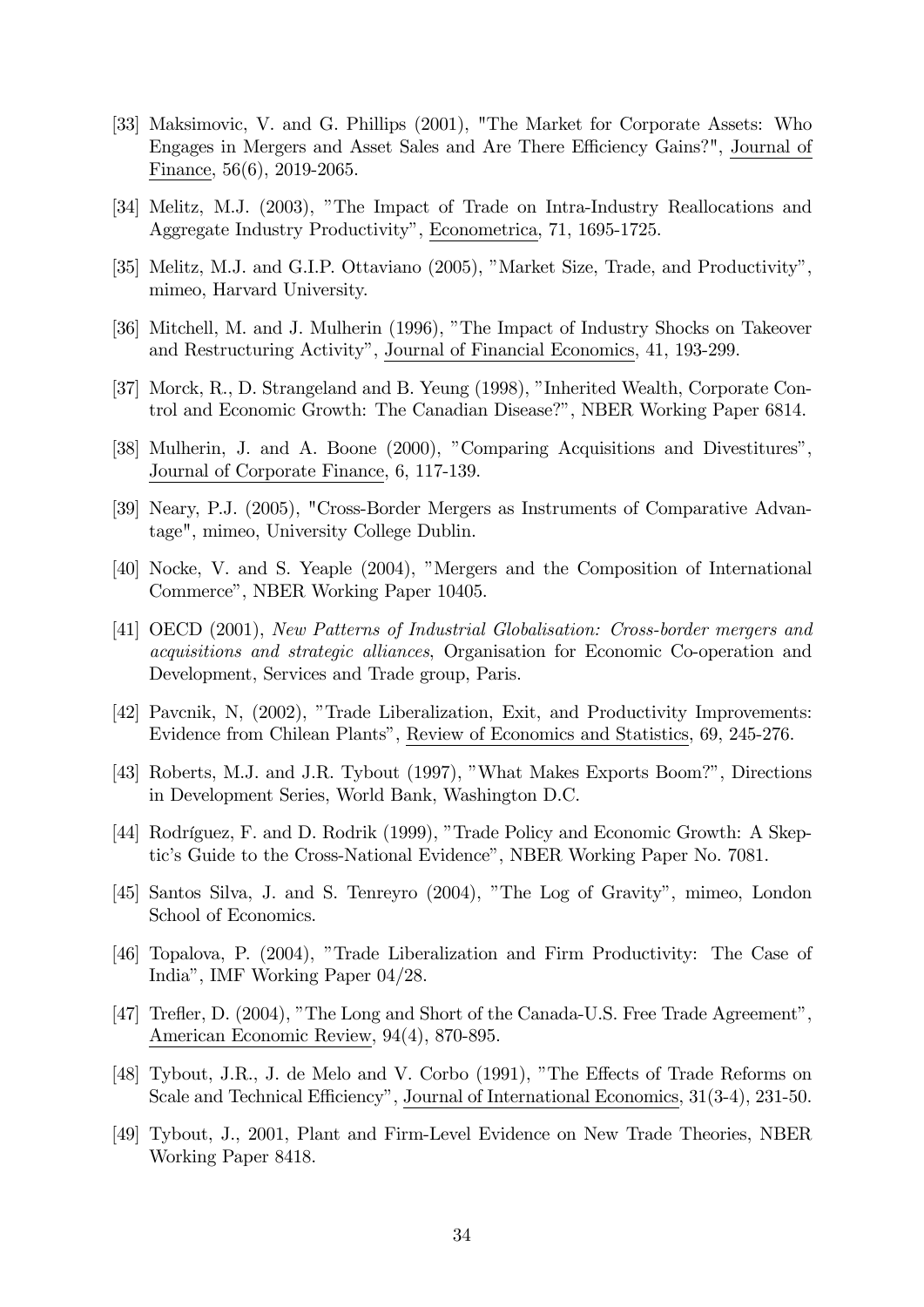- [50] Tybout, J.R. and Westbrook, M.D. (1995), "Trade Liberalization and the Dimensions of Efficiency Change in Mexican Manufacturing Industries", Journal of International Economics, 39(1-2), 53-78.
- [51] Wooldridge, J.M. (1999), "Distribution-free Estimation of some nonlinear Panel Data Models", Journal of Econometrics, 90, 77-97.
- [52] Wooldridge, J.M. (2002), Econometric Analysis of Cross Section and Panel Data, MIT Press, Cambridge, Massachusetts.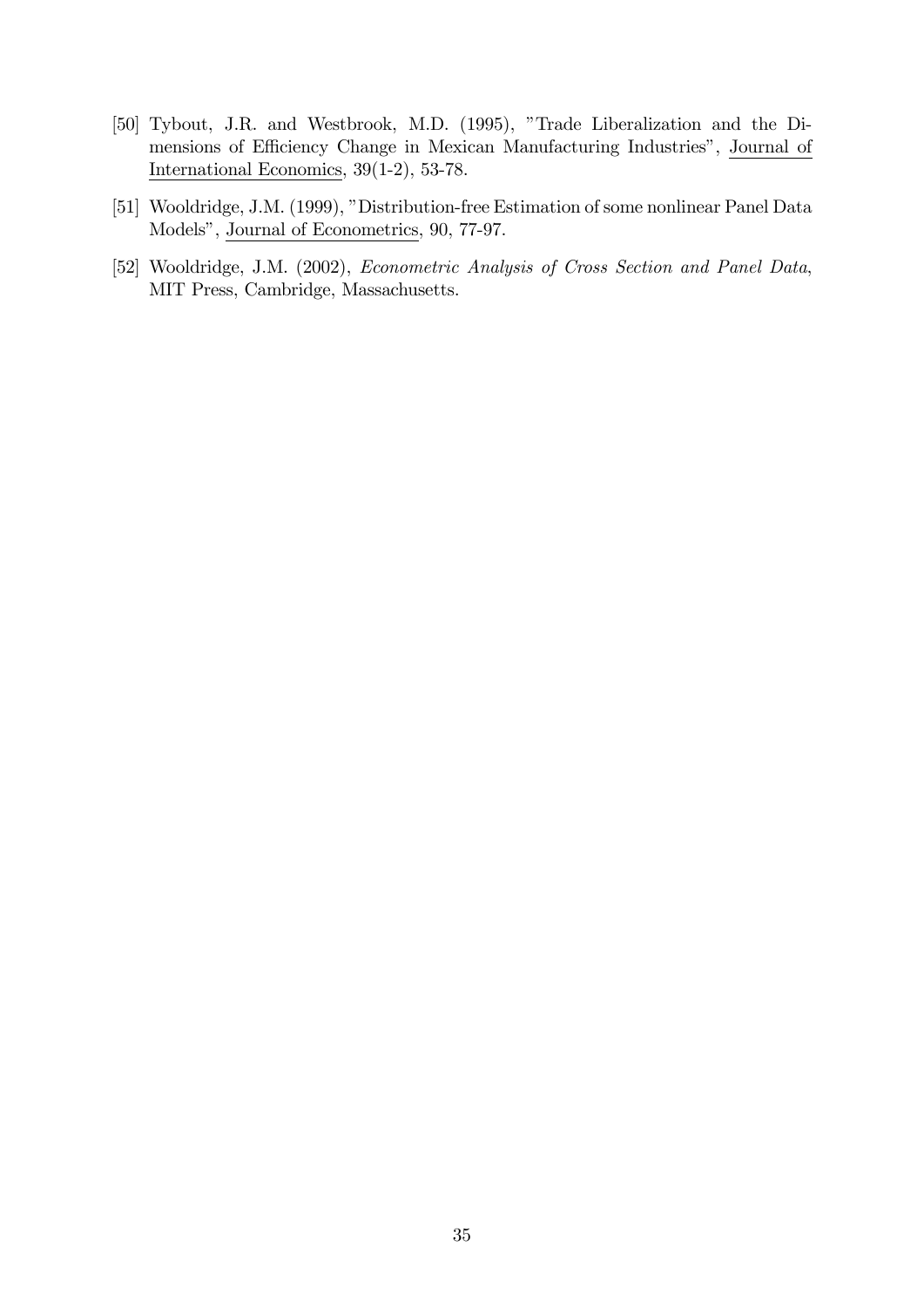## **CENTRE FOR ECONOMIC PERFORMANCE Recent Discussion Papers**

| 716 | Nick Bloom<br>John Van Reenen                                | Measuring and Explaining Management Practices<br><b>Across Firms and Countries</b>                                 |
|-----|--------------------------------------------------------------|--------------------------------------------------------------------------------------------------------------------|
| 715 | Mirko Draca<br>Stephen Machin<br>John Van Reenen             | Minimum Wages and Firm Profitability                                                                               |
| 714 | Matteo Bugamelli<br>Francisco Paternò                        | Do Workers' Remittances Reduce the Probability of<br><b>Current Account Reversals?</b>                             |
| 713 | Alex Bryson                                                  | Union Free-Riding in Britain and New Zealand                                                                       |
| 712 | Marco Manacorda<br>Carolina Sanchez-Paramo<br>Norbert Schady | Changes in Returns to Education in Latin America:<br>the Role of Demand and Supply of Skills                       |
| 711 | Claudia Olivetti<br>Barbara Petrongolo                       | Unequal Pay or Unequal Employment? A Cross-<br>Country Analysis of Gender Gaps                                     |
| 710 | Hilary Steedman                                              | Apprenticeship in Europe: 'Fading' or Flourishing?                                                                 |
| 709 | Florence Kondylis                                            | Agicultural Returns and Conflict: Quasi-Experimental<br>Evidence from a Policy Intervention Programme in<br>Rwanda |
| 708 | David Metcalf<br>Jianwei Li                                  | Chinese Unions: Nugatory or Transforming? An Alice<br>Analysis                                                     |
| 707 | Richard Walker                                               | Superstars and Renaissance Men: Specialization,<br>Market Size and the Income Distribution                         |
| 706 | Miklós Koren<br>Silvana Tenreyro                             | <b>Volatility and Development</b>                                                                                  |
| 705 | Andy Charlwood                                               | The De-Collectivisation of Pay Setting in Britain<br>1990-1998: Incidence, Determinants and Impact                 |
| 704 | Michael W. L. Elsby                                          | Evaluating the Economic Significance of Downward<br>Nominal Wage Rigidity                                          |